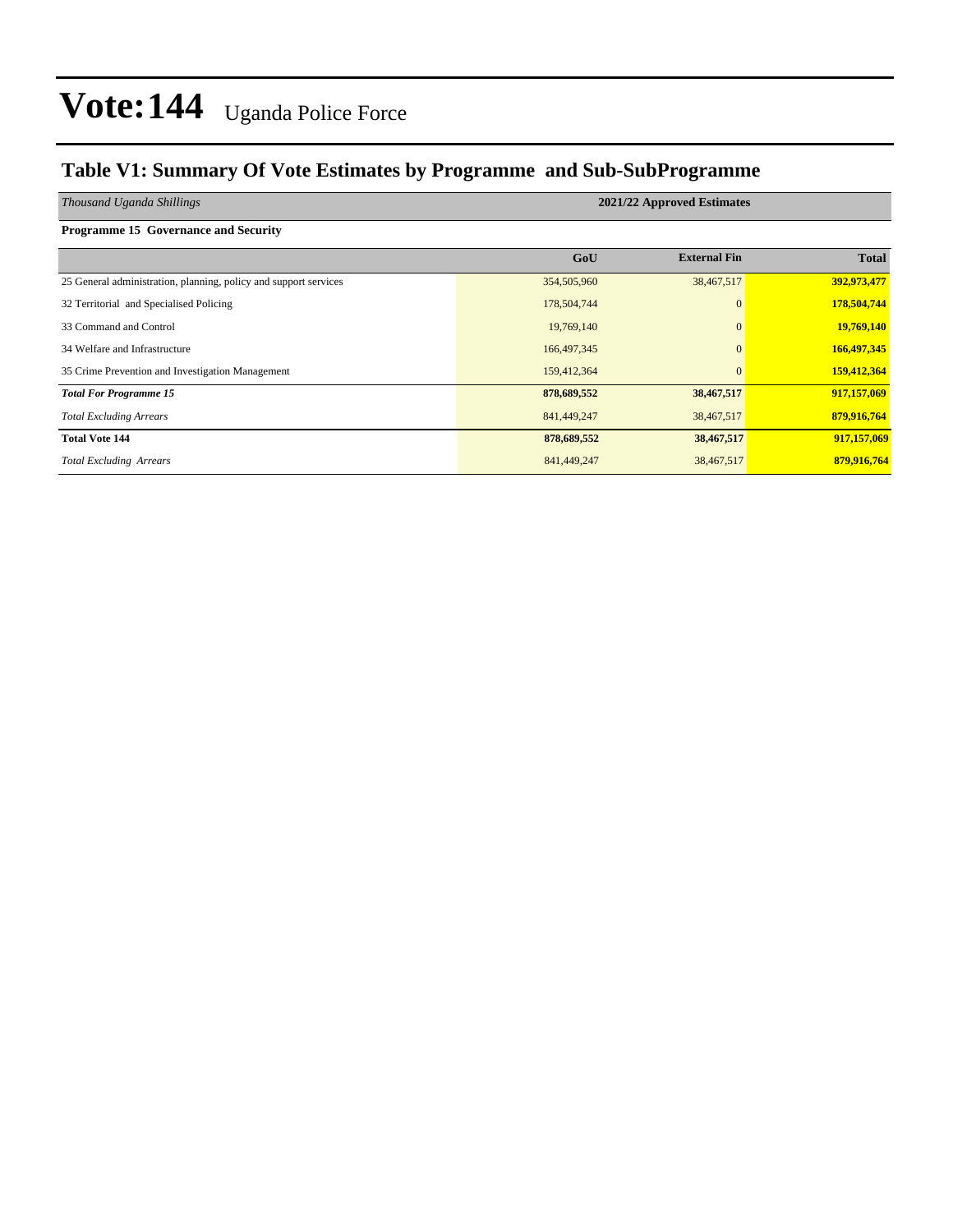#### **Table V2: Summary Of Vote Estimates by Sub-SubProgramme,Department and Project**

| Thousand Uganda Shillings                                                         |                  | 2020/21 Approved Budget |                  |              |             | 2021/22 Approved Estimates    |              |
|-----------------------------------------------------------------------------------|------------------|-------------------------|------------------|--------------|-------------|-------------------------------|--------------|
| Sub-SubProgramme 25 General administration, planning, policy and support services |                  |                         |                  |              |             |                               |              |
| Recurrent Budget Estimates                                                        | <b>Wage</b>      | Non-Wage                | <b>AIA</b>       | <b>Total</b> | <b>Wage</b> | <b>Non-Wage</b>               | <b>Total</b> |
| 09 Information and Communication Technology                                       | 5,439,714        | 6,781,902               | $\boldsymbol{0}$ | 12,221,617   | 5,439,714   | 8,631,902                     | 14,071,617   |
| 11 Research, Planning & Development                                               | 5,288,082        | 1,711,056               | $\boldsymbol{0}$ | 6,999,138    | 5,288,082   | 2,061,056                     | 7,349,138    |
| 16 Human Resource Management and Development                                      | 103,350,614      | 67,832,275              | $\boldsymbol{0}$ | 171,182,889  | 104,294,080 | 47,016,749                    | 151,310,829  |
| 30 Finance and Support Services                                                   | 469,528          | 30,714,486              | $\boldsymbol{0}$ | 31,184,014   | 469,528     | 46,085,324                    | 46,554,851   |
| 31 Internal Audit                                                                 | 68,018           | 506,105                 | $\boldsymbol{0}$ | 574,123      | 68,018      | 926,105                       | 994,123      |
| <b>Total Recurrent Budget Estimates for Sub-</b><br>SubProgramme                  | 114,615,956      | 107,545,824             | $\bf{0}$         | 222,161,780  | 115,559,421 | 104,721,137                   | 220,280,558  |
| Development Budget Estimates                                                      | <b>GoU Dev't</b> | <b>External Fin</b>     | <b>AIA</b>       | Total        |             | <b>GoU Dev't External Fin</b> | <b>Total</b> |
| 1669 Retooling the Uganda Police Force                                            | 212,455,309      | 63,327,825              | $\boldsymbol{0}$ | 275,783,134  | 134,225,402 | 38,467,517                    | 172,692,919  |
| <b>Total Development Budget Estimates for Sub-</b><br><b>SubProgramme</b>         | 212,455,309      | 63,327,825              | 0                | 275,783,134  | 134,225,402 | 38,467,517                    | 172,692,919  |
|                                                                                   | GoU              | <b>External Fin</b>     | <b>AIA</b>       | Total        | GoU         | <b>External Fin</b>           | <b>Total</b> |
| <b>Total For Sub-SubProgramme 25</b>                                              | 434,617,089      | 63,327,825              | $\bf{0}$         | 497,944,914  | 354,505,960 | 38,467,517                    | 392,973,477  |
| <b>Total Excluding Arrears</b>                                                    | 411,732,097      | 63,327,825              | $\boldsymbol{0}$ | 475,059,922  | 317,265,655 | 38,467,517                    | 355,733,172  |
| Sub-SubProgramme 32 Territorial and Specialised Policing                          |                  |                         |                  |              |             |                               |              |
| <b>Recurrent Budget Estimates</b>                                                 | <b>Wage</b>      | <b>Non-Wage</b>         | <b>AIA</b>       | <b>Total</b> | <b>Wage</b> | Non-Wage                      | <b>Total</b> |
| 04 Police Operations                                                              | 16,005,194       | 12, 115, 208            | $\boldsymbol{0}$ | 28,120,401   | 16,005,194  | 13,815,208                    | 29,820,401   |
| 21 Traffic Regulation and Road Safety                                             | 2,178,118        | 2,681,996               | 0                | 4,860,113    | 2,178,118   | 2,861,996                     | 5,040,113    |
| 22 Foot and Motorized Patrols                                                     | 46,138,585       | 9,040,625               | $\boldsymbol{0}$ | 55,179,210   | 46,138,585  | 10,240,625                    | 56,379,210   |
| 23 Urban Crime Management                                                         | 24,855,184       | 2,309,625               | $\boldsymbol{0}$ | 27,164,809   | 24,855,184  | 2,609,625                     | 27,464,809   |
| 24 Emergency & Rescue services                                                    | 27,151,667       | 12,457,401              | $\boldsymbol{0}$ | 39,609,068   | 27,151,667  | 18,707,401                    | 45,859,068   |
| 25 National Projects Policing                                                     | 11,941,644       | 1,649,498               | $\boldsymbol{0}$ | 13,591,142   | 11,941,644  | 1,999,498                     | 13,941,142   |
| <b>Total Recurrent Budget Estimates for Sub-</b>                                  | 128,270,391      | 40,254,353              | $\bf{0}$         | 168,524,744  | 128,270,391 | 50,234,352                    | 178,504,744  |
| SubProgramme                                                                      |                  |                         |                  |              |             |                               |              |
|                                                                                   | GoU              | <b>External Fin</b>     | <b>AIA</b>       | <b>Total</b> | GoU         | <b>External Fin</b>           | <b>Total</b> |
| <b>Total For Sub-SubProgramme 32</b>                                              | 168,524,744      | $\bf{0}$                | $\bf{0}$         | 168,524,744  | 178,504,744 | $\bf{0}$                      | 178,504,744  |
| <b>Total Excluding Arrears</b>                                                    | 168,524,744      | $\boldsymbol{0}$        | $\boldsymbol{0}$ | 168,524,744  | 178,504,744 | $\mathbf{0}$                  | 178,504,744  |
| Sub-SubProgramme 33 Command and Control                                           |                  |                         |                  |              |             |                               |              |
| <b>Recurrent Budget Estimates</b>                                                 | Wage             | <b>Non-Wage</b>         | <b>AIA</b>       | <b>Total</b> | <b>Wage</b> | <b>Non-Wage</b>               | <b>Total</b> |
| 15 Human Rights & Legal Services                                                  | 2,444,846        | 6,172,128               | $\boldsymbol{0}$ | 8,616,974    | 2,444,846   | 2,071,480                     | 4,516,326    |
| 26 Police Management                                                              | 5,164,689        | 8,588,125               | 0                | 13,752,814   | 5,164,689   | 10,088,125                    | 15,252,814   |
| <b>Total Recurrent Budget Estimates for Sub-</b><br>SubProgramme                  | 7,609,535        | 14,760,253              | $\bf{0}$         | 22,369,788   | 7,609,535   | 12,159,605                    | 19,769,140   |
|                                                                                   | GoU              | <b>External Fin</b>     | <b>AIA</b>       | <b>Total</b> | GoU         | <b>External Fin</b>           | <b>Total</b> |
| Total For Sub-SubProgramme 33                                                     | 22,369,788       | $\pmb{0}$               | $\bf{0}$         | 22,369,788   | 19,769,140  | $\bf{0}$                      | 19,769,140   |
| <b>Total Excluding Arrears</b>                                                    | 22,369,788       | $\boldsymbol{0}$        | $\boldsymbol{0}$ | 22,369,788   | 19,769,140  | $\boldsymbol{0}$              | 19,769,140   |
| Sub-SubProgramme 34 Welfare and Infrastructure                                    |                  |                         |                  |              |             |                               |              |
| Recurrent Budget Estimates                                                        | <b>Wage</b>      | <b>Non-Wage</b>         | <b>AIA</b>       | <b>Total</b> | <b>Wage</b> | <b>Non-Wage</b>               | <b>Total</b> |
| 27 Police Welfare                                                                 | 13,743,713       | 81,627,568              | $\boldsymbol{0}$ | 95,371,282   | 13,743,713  | 80,706,058                    | 94,449,771   |
| <b>Total Recurrent Budget Estimates for Sub-</b><br>SubProgramme                  | 13,743,713       | 81,627,568              | $\bf{0}$         | 95,371,282   | 13,743,713  | 80,706,058                    | 94,449,771   |
| Development Budget Estimates                                                      | <b>GoU Dev't</b> | <b>External Fin</b>     | <b>AIA</b>       | <b>Total</b> |             | GoU Dev't External Fin        | <b>Total</b> |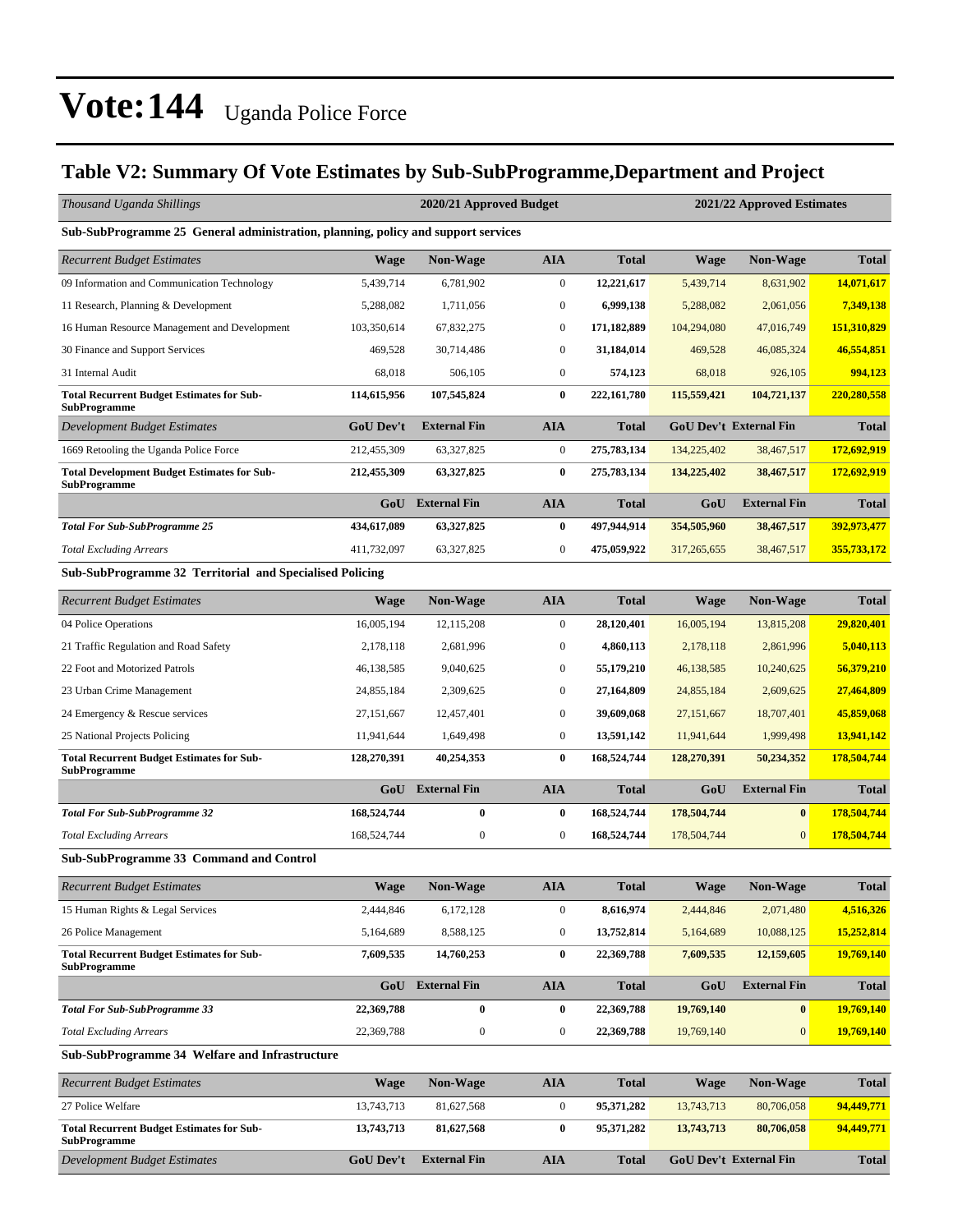| 0385 Assistance to Uganda Police                                          | 55,307,667  |                     | 0   | 55,307,667   | 72,047,574    |                     | 72,047,574   |
|---------------------------------------------------------------------------|-------------|---------------------|-----|--------------|---------------|---------------------|--------------|
| <b>Total Development Budget Estimates for Sub-</b><br><b>SubProgramme</b> | 55,307,667  | 0                   | 0   | 55,307,667   | 72,047,574    |                     | 72,047,574   |
|                                                                           | GoU         | <b>External Fin</b> | AIA | <b>Total</b> | GoU           | <b>External Fin</b> | <b>Total</b> |
| <b>Total For Sub-SubProgramme 34</b>                                      | 150,678,949 | 0                   | 0   | 150,678,949  | 166,497,345   | $\mathbf{0}$        | 166,497,345  |
| <b>Total Excluding Arrears</b>                                            | 150,678,949 |                     | 0   | 150,678,949  | 166, 497, 345 |                     | 166,497,345  |

**Sub-SubProgramme 35 Crime Prevention and Investigation Management**

| <b>Recurrent Budget Estimates</b>                                       | <b>Wage</b> | <b>Non-Wage</b>     | <b>AIA</b>       | <b>Total</b> | <b>Wage</b> | <b>Non-Wage</b>     | <b>Total</b> |
|-------------------------------------------------------------------------|-------------|---------------------|------------------|--------------|-------------|---------------------|--------------|
| 06 Counter Terrorism                                                    | 11,438,568  | 4,984,027           | $\boldsymbol{0}$ | 16,422,595   | 11,438,568  | 6,733,827           | 18,172,395   |
| 18 Crime investigations, Forensics and Canine Services                  | 32,143,808  | 12,240,607          | $\overline{0}$   | 44,384,415   | 32,143,808  | 16,790,810          | 48,934,618   |
| 19 International Police and Cross Border Relations                      | 5,628,149   | 2,414,993           | $\boldsymbol{0}$ | 8,043,142    | 5,628,149   | 2,614,993           | 8,243,142    |
| 20 Anti Stock Theft                                                     | 35,009,784  | 5,494,625           | $\boldsymbol{0}$ | 40,504,410   | 35,009,784  | 8,194,625           | 43,204,410   |
| 28 Crime Intelligence                                                   | 9,602,769   | 9,300,886           | $\boldsymbol{0}$ | 18,903,656   | 9,602,769   | 10,700,886          | 20,303,656   |
| 29 Community Policing                                                   | 11,626,849  | 7,527,294           | $\boldsymbol{0}$ | 19,154,143   | 11,626,849  | 8,927,294           | 20,554,143   |
| <b>Total Recurrent Budget Estimates for Sub-</b><br><b>SubProgramme</b> | 105,449,928 | 41,962,433          | $\bf{0}$         | 147,412,361  | 105,449,928 | 53,962,436          | 159,412,364  |
|                                                                         | GoU         | <b>External Fin</b> | <b>AIA</b>       | <b>Total</b> | GoU         | <b>External Fin</b> | <b>Total</b> |
| <b>Total For Sub-SubProgramme 35</b>                                    | 147,412,361 | $\mathbf{0}$        | $\bf{0}$         | 147,412,361  | 159,412,364 | $\bf{0}$            | 159,412,364  |
| <b>Total Excluding Arrears</b>                                          | 147,412,361 | 0                   | $\bf{0}$         | 147,412,361  | 159,412,364 | $\overline{0}$      | 159,412,364  |
| <b>Total Vote 144</b>                                                   | 923,602,930 | 63,327,825          | $\bf{0}$         | 986,930,755  | 878,689,552 | 38,467,517          | 917,157,069  |
| <b>Total Excluding Arrears</b>                                          | 900,717,938 | 63,327,825          | $\mathbf{0}$     | 964,045,763  | 841,449,247 | 38,467,517          | 879,916,764  |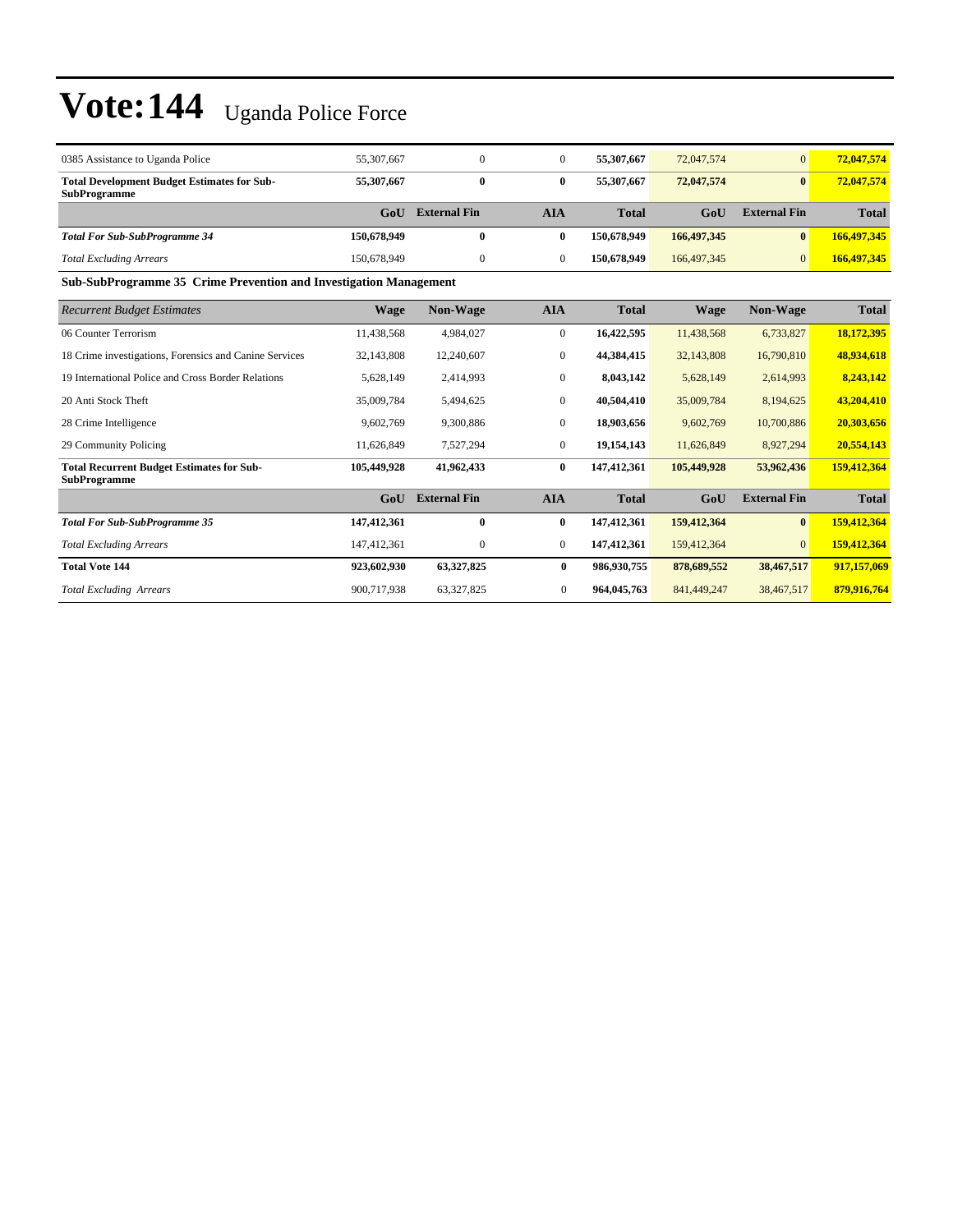#### **Table V3: Summary Vote Estimates by Item**

| Thousand Uganda Shillings                                   |                  | 2020/21 Approved Budget<br>2021/22 Approved Estimates |                  |                  |             |                     |              |
|-------------------------------------------------------------|------------------|-------------------------------------------------------|------------------|------------------|-------------|---------------------|--------------|
|                                                             | GoU              | <b>External Fin</b>                                   | AIA              | <b>Total</b>     | GoU         | <b>External Fin</b> | <b>Total</b> |
| Employees, Goods and Services (Outputs Provided)            | 632,684,962      | $\bf{0}$                                              | $\bf{0}$         | 632,684,962      | 634,906,272 | $\bf{0}$            | 634,906,272  |
| 211101 General Staff Salaries                               | 369,525,815      | $\bf{0}$                                              | $\bf{0}$         | 369,525,815      | 354,469,280 | $\bf{0}$            | 354,469,280  |
| 211102 Contract Staff Salaries                              | $\boldsymbol{0}$ | $\bf{0}$                                              | $\bf{0}$         | $\boldsymbol{0}$ | 16,000,000  | $\bf{0}$            | 16,000,000   |
| 211103 Allowances (Inc. Casuals, Temporary)                 | 1,540,864        | $\bf{0}$                                              | $\bf{0}$         | 1,540,864        | 1,540,865   | $\bf{0}$            | 1,540,865    |
| 211104 Statutory salaries                                   | 163,708          | $\bf{0}$                                              | 0                | 163,708          | 163,708     | $\bf{0}$            | 163,708      |
| 212102 Pension for General Civil Service                    | 17,623,520       | $\bf{0}$                                              | $\bf{0}$         | 17,623,520       | 18,079,332  | $\bf{0}$            | 18,079,332   |
| 213001 Medical expenses (To employees)                      | 1,030,000        | $\bf{0}$                                              | 0                | 1,030,000        | 1,030,000   | $\bf{0}$            | 1,030,000    |
| 213002 Incapacity, death benefits and funeral expenses      | 579,466          | $\bf{0}$                                              | 0                | 579,466          | 579,199     | $\bf{0}$            | 579,199      |
| 213004 Gratuity Expenses                                    | 7,349,917        | $\bf{0}$                                              | $\bf{0}$         | 7,349,917        | 7,671,949   | $\bf{0}$            | 7,671,949    |
| 221001 Advertising and Public Relations                     | 609,416          | $\bf{0}$                                              | 0                | 609,416          | 609,430     | $\bf{0}$            | 609,430      |
| 221002 Workshops and Seminars                               | 114,416          | $\bf{0}$                                              | $\bf{0}$         | 114,416          | 114,417     | $\bf{0}$            | 114,417      |
| 221003 Staff Training                                       | 36,967,886       | $\bf{0}$                                              | $\bf{0}$         | 36,967,886       | 15,312,074  | $\bf{0}$            | 15,312,074   |
| 221004 Recruitment Expenses                                 | 737,920          | $\bf{0}$                                              | $\bf{0}$         | 737,920          | 737,920     | $\bf{0}$            | 737,920      |
| 221007 Books, Periodicals & Newspapers                      | 7,146            | $\bf{0}$                                              | $\bf{0}$         | 7,146            | 7,146       | $\bf{0}$            | 7,146        |
| 221008 Computer supplies and Information Technology<br>(TT) | 939,896          | $\bf{0}$                                              | 0                | 939,896          | 939,896     | $\bf{0}$            | 939,896      |
| 221009 Welfare and Entertainment                            | 190,742          | $\bf{0}$                                              | 0                | 190,742          | 190,742     | $\bf{0}$            | 190,742      |
| 221010 Special Meals and Drinks                             | 54,967,118       | $\bf{0}$                                              | 0                | 54,967,118       | 53,122,929  | $\bf{0}$            | 53,122,929   |
| 221011 Printing, Stationery, Photocopying and Binding       | 2,172,701        | $\bf{0}$                                              | $\bf{0}$         | 2,172,701        | 2,172,701   | $\bf{0}$            | 2,172,701    |
| 221012 Small Office Equipment                               | 238,015          | $\bf{0}$                                              | 0                | 238,015          | 236,415     | $\bf{0}$            | 236,415      |
| 221016 IFMS Recurrent costs                                 | 30,021           | $\bf{0}$                                              | 0                | 30,021           | 30,021      | $\bf{0}$            | 30,021       |
| 221017 Subscriptions                                        | 45,000           | $\bf{0}$                                              | 0                | 45,000           | 45,000      | $\bf{0}$            | 45,000       |
| 221020 IPPS Recurrent Costs                                 | 25,000           | $\bf{0}$                                              | 0                | 25,000           | 25,000      | $\bf{0}$            | 25,000       |
| 222001 Telecommunications                                   | 5,086,098        | $\bf{0}$                                              | $\bf{0}$         | 5,086,098        | 5,086,098   | $\bf{0}$            | 5,086,098    |
| 223001 Property Expenses                                    | 1,000,000        | $\bf{0}$                                              | 0                | 1,000,000        | 1,000,000   | $\bf{0}$            | 1,000,000    |
| 223003 Rent – (Produced Assets) to private entities         | 4,500,645        | $\bf{0}$                                              | 0                | 4,500,645        | 4,500,645   | $\bf{0}$            | 4,500,645    |
| 223005 Electricity                                          | 16,240,602       | $\bf{0}$                                              | 0                | 16,240,602       | 16,240,602  | $\bf{0}$            | 16,240,602   |
| 223006 Water                                                | 11,090,000       | $\bf{0}$                                              | $\bf{0}$         | 11,090,000       | 11,090,000  | $\bf{0}$            | 11,090,000   |
| 223007 Other Utilities- (fuel, gas, firewood, charcoal)     | 495,305          | $\bf{0}$                                              | $\bf{0}$         | 495,305          | 495,305     | $\bf{0}$            | 495,305      |
| 224001 Medical Supplies                                     | 540,719          | $\bf{0}$                                              | 0                | 540,719          | 540,720     | $\bf{0}$            | 540,720      |
| 224003 Classified Expenditure                               | 13,720,753       | $\bf{0}$                                              | 0                | 13,720,753       | 19,720,753  | $\bf{0}$            | 19,720,753   |
| 224004 Cleaning and Sanitation                              | 3,034,597        | $\bf{0}$                                              | $\bf{0}$         | 3,034,597        | 3,034,599   | $\bf{0}$            | 3,034,599    |
| 224005 Uniforms, Beddings and Protective Gear               | 19,650,955       | $\bf{0}$                                              | $\boldsymbol{0}$ | 19,650,955       | 19,650,954  | $\bf{0}$            | 19,650,954   |
| 224006 Agricultural Supplies                                | 110,000          | $\bf{0}$                                              | $\bf{0}$         | 110,000          | 110,000     | $\bf{0}$            | 110,000      |
| 225002 Consultancy Services-Long-term                       | 200,000          | $\bf{0}$                                              | $\bf{0}$         | 200,000          | 200,000     | $\bf{0}$            | 200,000      |
| 226001 Insurances                                           | 3,305,178        | $\bf{0}$                                              | 0                | 3,305,178        | 5,805,178   | $\bf{0}$            | 5,805,178    |
| 226002 Licenses                                             | 32,300           | $\bf{0}$                                              | $\bf{0}$         | 32,300           | 32,300      | $\bf{0}$            | 32,300       |
| 227001 Travel inland                                        | 2,434,292        | $\bf{0}$                                              | 0                | 2,434,292        | 2,634,289   | $\bf{0}$            | 2,634,289    |
| 227002 Travel abroad                                        | 1,145,811        | $\bf{0}$                                              | $\bf{0}$         | 1,145,811        | 1,145,815   | $\bf{0}$            | 1,145,815    |
| 227003 Carriage, Haulage, Freight and transport hire        | 93,139           | $\bf{0}$                                              | $\bf{0}$         | 93,139           | 93,139      | $\bf{0}$            | 93,139       |
| 227004 Fuel, Lubricants and Oils                            | 35,784,062       | $\bf{0}$                                              | $\bf{0}$         | 35,784,062       | 45,584,313  | $\boldsymbol{0}$    | 45,584,313   |
| 228001 Maintenance - Civil                                  | 1,960,390        | $\bf{0}$                                              | $\boldsymbol{0}$ | 1,960,390        | 1,960,390   | $\bf{0}$            | 1,960,390    |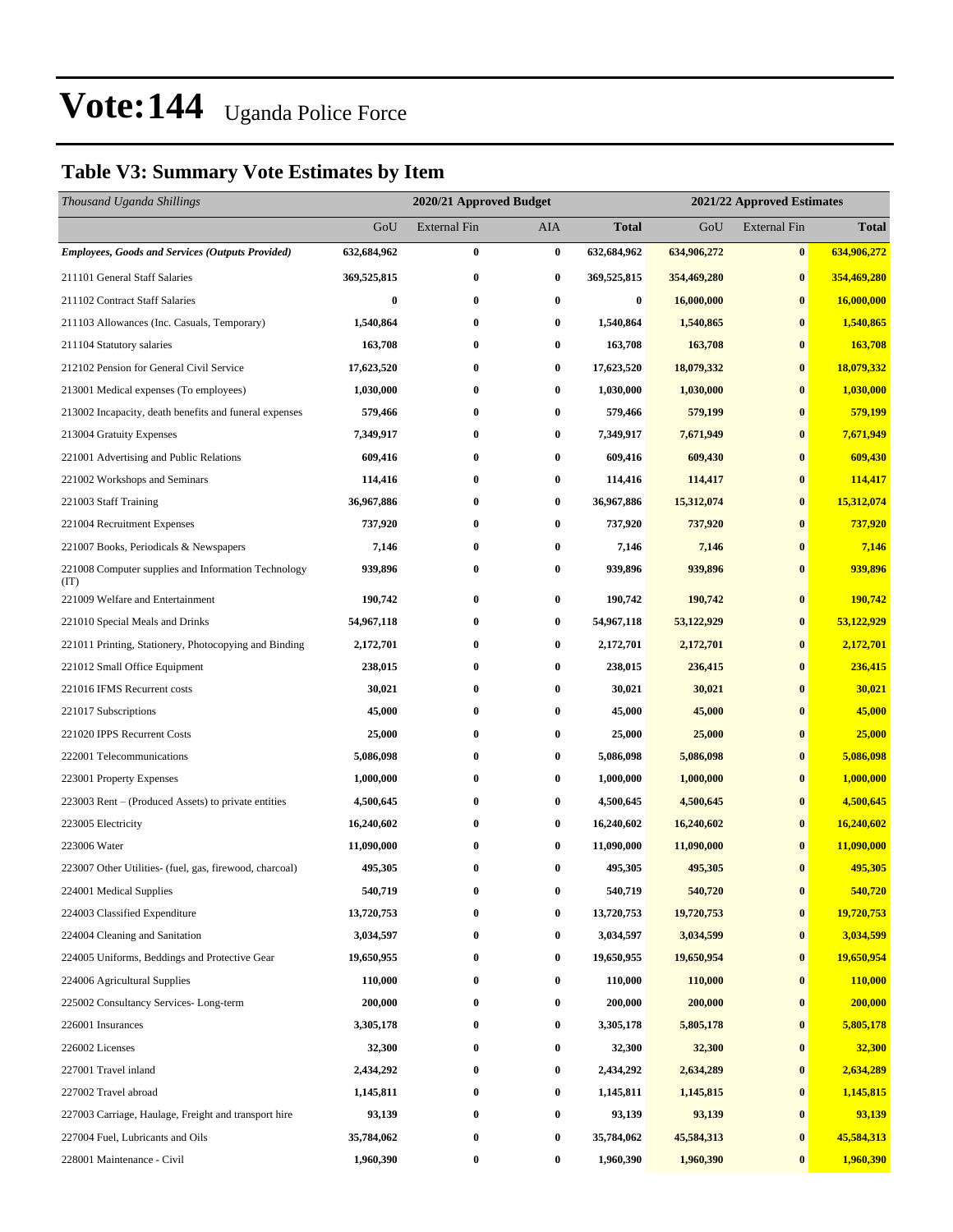| 228002 Maintenance - Vehicles                                    | 14,027,590   | $\bf{0}$     | $\bf{0}$     | 14,027,590  | 16,329,190   | $\bf{0}$     | 16,329,190              |
|------------------------------------------------------------------|--------------|--------------|--------------|-------------|--------------|--------------|-------------------------|
| 228003 Maintenance - Machinery, Equipment &<br>Furniture         | 1,038,250    | $\bf{0}$     | $\mathbf{0}$ | 1,038,250   | 1,438,250    | $\mathbf{0}$ | 1,438,250               |
| 228004 Maintenance - Other                                       | $\mathbf{0}$ | $\mathbf{0}$ | $\mathbf{0}$ | $\bf{0}$    | 2,600,000    | $\mathbf{0}$ | 2,600,000               |
| 229201 Sale of goods purchased for resale                        | 2,000,000    | $\bf{0}$     | $\mathbf{0}$ | 2,000,000   | 2,000,000    | $\mathbf{0}$ | 2,000,000               |
| 282101 Donations                                                 | 35,709       | $\bf{0}$     | $\mathbf{0}$ | 35,709      | 35,709       | $\mathbf{0}$ | 35,709                  |
| 282104 Compensation to 3rd Parties                               | 300,000      | $\bf{0}$     | $\bf{0}$     | 300,000     | 500,000      | $\bf{0}$     | 500,000                 |
| <b>Grants, Transfers and Subsides (Outputs Funded)</b>           | 270,000      | $\bf{0}$     | $\bf{0}$     | 270,000     | 270,000      | $\mathbf{0}$ | 270,000                 |
| 262101 Contributions to International Organisations<br>(Current) | 270,000      | $\bf{0}$     | $\bf{0}$     | 270,000     | 270,000      | $\mathbf{0}$ | 270,000                 |
| <b>Investment</b> (Capital Purchases)                            | 267,762,976  | 63,327,825   | $\bf{0}$     | 331,090,801 | 206,272,976  | 38,467,517   | 244,740,492             |
| 281504 Monitoring, Supervision & Appraisal of Capital<br>work    | 70,000       | $\bf{0}$     | $\bf{0}$     | 70,000      | 20,000       | $\bf{0}$     | 20,000                  |
| 311101 Land                                                      | 2,960,000    | $\bf{0}$     | $\bf{0}$     | 2,960,000   | 2,960,000    | $\mathbf{0}$ | 2,960,000               |
| 312101 Non-Residential Buildings                                 | 26,774,417   | $\bf{0}$     | $\bf{0}$     | 26,774,417  | 29,973,274   | $\mathbf{0}$ | 29,973,274              |
| 312102 Residential Buildings                                     | 24,523,950   | $\mathbf{0}$ | $\bf{0}$     | 24,523,950  | 38,115,000   | $\mathbf{0}$ | 38,115,000              |
| 312203 Furniture & Fixtures                                      | 2,000,000    | $\bf{0}$     | $\bf{0}$     | 2,000,000   | 2,000,000    | $\mathbf{0}$ | 2,000,000               |
| 312207 Classified Assets                                         | 211,434,609  | 63,327,825   | $\bf{0}$     | 274,762,434 | 133,204,702  | 38,467,517   | 171,672,219             |
| <b>Arrears</b>                                                   | 22,884,992   | $\bf{0}$     | $\mathbf{0}$ | 22,884,992  | 37,240,305   | $\mathbf{0}$ | 37,240,305              |
| 321605 Domestic arrears (Budgeting)                              | 1,684,500    | $\bf{0}$     | $\bf{0}$     | 1,684,500   | 37,030,000   | $\mathbf{0}$ | 37,030,000              |
| 321608 General Public Service Pension arrears<br>(Budgeting)     | 325,830      | $\bf{0}$     | 0            | 325,830     | 210,305      | 0            | 210,305                 |
| 321612 Water arrears (Budgeting)                                 | 9,574,962    | $\bf{0}$     | $\bf{0}$     | 9,574,962   | $\mathbf{0}$ | $\mathbf{0}$ | $\overline{\mathbf{0}}$ |
| 321614 Electricity arrears (Budgeting)                           | 11,299,700   | $\bf{0}$     | $\bf{0}$     | 11,299,700  | $\bf{0}$     | $\mathbf{0}$ | $\mathbf{0}$            |
| <b>Grand Total Vote 144</b>                                      | 923,602,930  | 63,327,825   | $\bf{0}$     | 986,930,755 | 878,689,552  | 38,467,517   | 917,157,069             |
| <b>Total Excluding Arrears</b>                                   | 900,717,938  | 63,327,825   | $\mathbf{0}$ | 964,045,763 | 841,449,247  | 38,467,517   | 879,916,764             |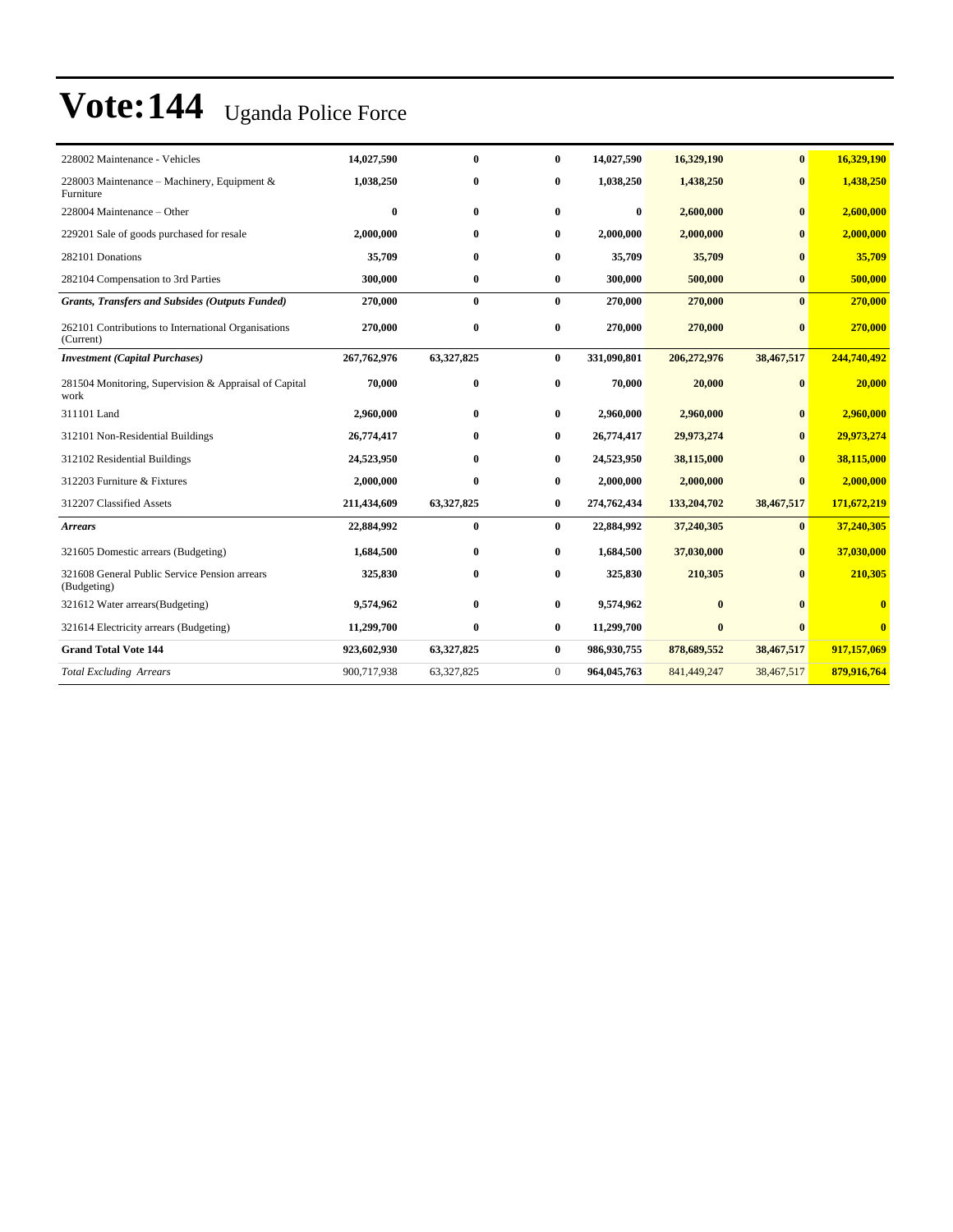#### **Table V4: Detailed Estimates by Sub-SubProgramme, Department,Project and Budget Output and Item**

#### *Sub-SubProgrammme 25 General administration, planning, policy and support services*

*Recurrent Budget Estimates*

#### **Department 09 Information and Communication Technology**

| Thousand Uganda Shillings                                       |                  | 2020/21 Approved Budget |                |              |                  | 2021/22 Approved Estimates |              |  |
|-----------------------------------------------------------------|------------------|-------------------------|----------------|--------------|------------------|----------------------------|--------------|--|
| <b>Outputs Provided</b>                                         | Wage             | Non Wage                | <b>AIA</b>     | <b>Total</b> | Wage             | Non Wage                   | <b>Total</b> |  |
| <b>Budget Output 122507 Administrative and Support Services</b> |                  |                         |                |              |                  |                            |              |  |
| 211101 General Staff Salaries                                   | 5,439,714        | $\boldsymbol{0}$        | $\mathbf{0}$   | 5,439,714    | 5,439,714        | $\overline{0}$             | 5,439,714    |  |
| 211103 Allowances (Inc. Casuals, Temporary)                     | $\mathbf{0}$     | 10,000                  | $\overline{0}$ | 10.000       | $\mathbf{0}$     | 10,000                     | 10,000       |  |
| 221002 Workshops and Seminars                                   | $\mathbf{0}$     | 7,200                   | $\overline{0}$ | 7,200        | $\mathbf{0}$     | 7,200                      | 7,200        |  |
| 221008 Computer supplies and Information Technology (IT)        | $\boldsymbol{0}$ | 300,000                 | $\overline{0}$ | 300,000      | $\mathbf{0}$     | 300,000                    | 300,000      |  |
| 221009 Welfare and Entertainment                                | $\mathbf{0}$     | 6,000                   | $\overline{0}$ | 6.000        | $\mathbf{0}$     | 6,000                      | 6,000        |  |
| 221010 Special Meals and Drinks                                 | $\mathbf{0}$     | 500,000                 | $\overline{0}$ | 500,000      | $\mathbf{0}$     | 700,000                    | 700,000      |  |
| 221011 Printing, Stationery, Photocopying and Binding           | $\mathbf{0}$     | 17,102                  | $\overline{0}$ | 17,102       | $\mathbf{0}$     | 17,102                     | 17,102       |  |
| 221012 Small Office Equipment                                   | $\Omega$         | 13,000                  | $\overline{0}$ | 13,000       | $\mathbf{0}$     | 13,000                     | 13,000       |  |
| 221017 Subscriptions                                            | $\mathbf{0}$     | 40,000                  | $\overline{0}$ | 40,000       | $\mathbf{0}$     | 40,000                     | 40,000       |  |
| 222001 Telecommunications                                       | $\mathbf{0}$     | 5,086,098               | $\overline{0}$ | 5,086,098    | $\mathbf{0}$     | 5,086,098                  | 5,086,098    |  |
| 224004 Cleaning and Sanitation                                  | $\mathbf{0}$     | 8,346                   | $\overline{0}$ | 8,346        | $\overline{0}$   | 8,346                      | 8,346        |  |
| 224005 Uniforms, Beddings and Protective Gear                   | $\mathbf{0}$     | 22,914                  | $\mathbf{0}$   | 22,914       | $\mathbf{0}$     | 22,914                     | 22,914       |  |
| 227001 Travel inland                                            | $\mathbf{0}$     | 45,000                  | $\overline{0}$ | 45,000       | $\mathbf{0}$     | 45,000                     | 45,000       |  |
| 227002 Travel abroad                                            | $\mathbf{0}$     | 16,244                  | $\overline{0}$ | 16,244       | $\mathbf{0}$     | 16,244                     | 16,244       |  |
| 227004 Fuel, Lubricants and Oils                                | $\mathbf{0}$     | 710,000                 | $\overline{0}$ | 710,000      | $\boldsymbol{0}$ | 1,060,000                  | 1,060,000    |  |
| 228004 Maintenance - Other                                      | $\mathbf{0}$     | $\mathbf{0}$            | $\overline{0}$ | $\bf{0}$     | $\mathbf{0}$     | 1,300,000                  | 1,300,000    |  |
| <b>Total Cost of Budget Output 07</b>                           | 5,439,714        | 6,781,902               | 0              | 12,221,617   | 5,439,714        | 8,631,902                  | 14,071,617   |  |
| <b>Total Cost Of Outputs Provided</b>                           | 5,439,714        | 6,781,902               | $\bf{0}$       | 12,221,617   | 5,439,714        | 8,631,902                  | 14,071,617   |  |
| <b>Total Cost for Department 09</b>                             | 5,439,714        | 6,781,902               | $\bf{0}$       | 12,221,617   | 5,439,714        | 8,631,902                  | 14,071,617   |  |
| <b>Total Excluding Arrears</b>                                  | 5,439,714        | 6,781,902               | $\overline{0}$ | 12,221,617   | 5,439,714        | 8,631,902                  | 14,071,617   |  |

**Department 11 Research, Planning & Development** 

| Thousand Uganda Shillings                                |                  | 2020/21 Approved Budget |                |              | 2021/22 Approved Estimates |              |              |
|----------------------------------------------------------|------------------|-------------------------|----------------|--------------|----------------------------|--------------|--------------|
| <b>Outputs Provided</b>                                  | Wage             | Non Wage                | AIA            | <b>Total</b> | Wage                       | Non Wage     | <b>Total</b> |
| <b>Budget Output 122506 Policy and Planning</b>          |                  |                         |                |              |                            |              |              |
| 211101 General Staff Salaries                            | 5,288,082        | $\mathbf{0}$            | $\overline{0}$ | 5,288,082    | 5,288,082                  | $\mathbf{0}$ | 5,288,082    |
| 211103 Allowances (Inc. Casuals, Temporary)              | $\boldsymbol{0}$ | 10,000                  | $\mathbf{0}$   | 10,000       | $\mathbf{0}$               | 10,000       | 10,000       |
| 221002 Workshops and Seminars                            | $\boldsymbol{0}$ | 7,200                   | $\mathbf{0}$   | 7,200        | $\mathbf{0}$               | 7,200        | 7,200        |
| 221007 Books, Periodicals & Newspapers                   | $\mathbf{0}$     | 5,691                   | $\mathbf{0}$   | 5,691        | $\mathbf{0}$               | 5,691        | 5,691        |
| 221008 Computer supplies and Information Technology (IT) | $\mathbf{0}$     | 144,040                 | $\overline{0}$ | 144,040      | $\mathbf{0}$               | 144,040      | 144,040      |
| 221009 Welfare and Entertainment                         | $\mathbf{0}$     | 6,000                   | $\mathbf{0}$   | 6,000        | $\mathbf{0}$               | 6,000        | 6,000        |
| 221010 Special Meals and Drinks                          | $\mathbf{0}$     | 638,580                 | $\overline{0}$ | 638,580      | $\mathbf{0}$               | 638,580      | 638,580      |
| 221011 Printing, Stationery, Photocopying and Binding    | $\mathbf{0}$     | 68,750                  | $\overline{0}$ | 68,750       | $\mathbf{0}$               | 68,750       | 68,750       |
| 221012 Small Office Equipment                            | $\mathbf{0}$     | 13,000                  | $\Omega$       | 13,000       | $\mathbf{0}$               | 13,000       | 13,000       |
| 224004 Cleaning and Sanitation                           | $\mathbf{0}$     | 5,213                   | $\mathbf{0}$   | 5,213        | $\mathbf{0}$               | 5,213        | 5,213        |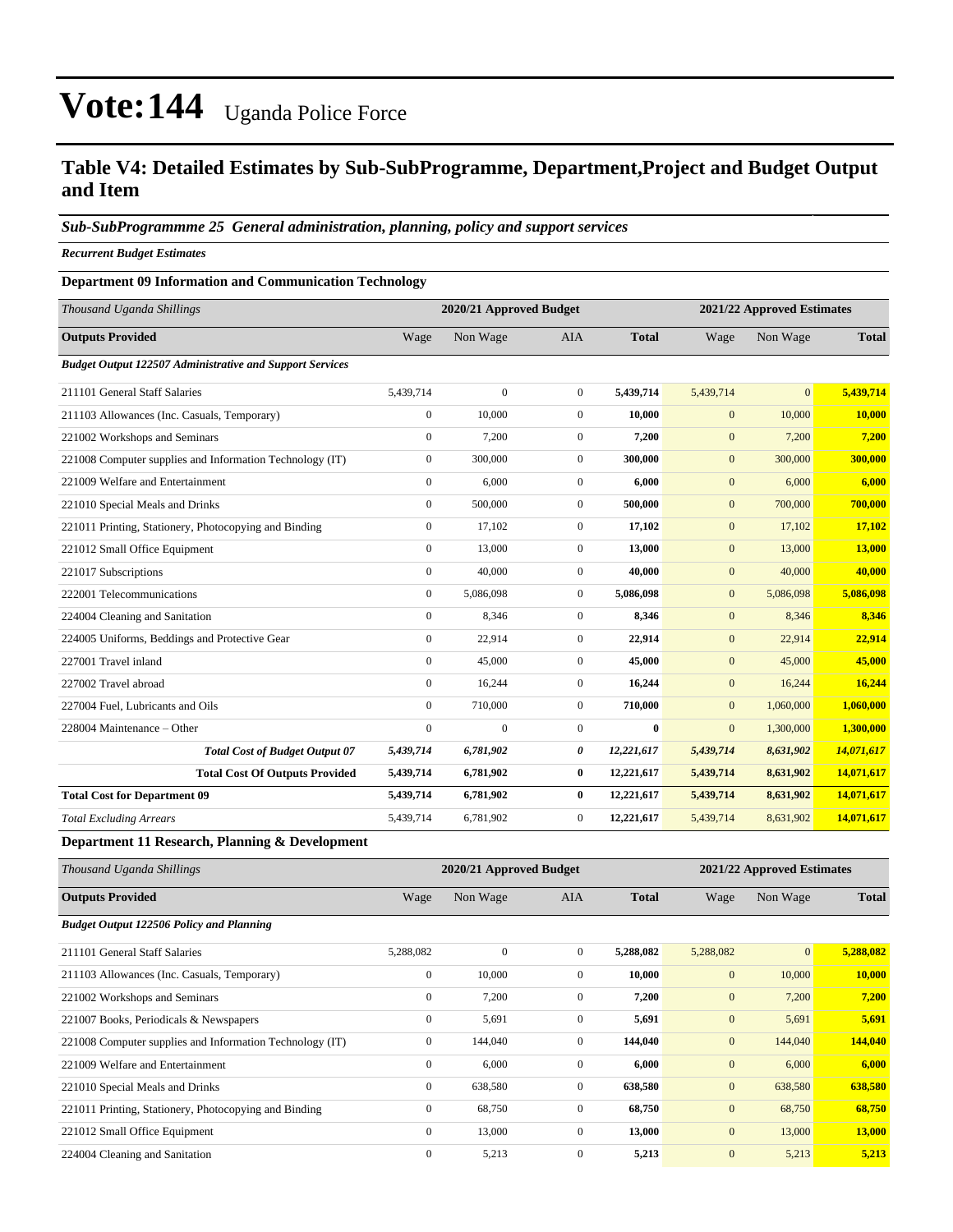| 224005 Uniforms, Beddings and Protective Gear                  | $\boldsymbol{0}$ | 12,457                  | $\mathbf{0}$     | 12,457       | $\mathbf{0}$          | 12,457                     | 12,457       |
|----------------------------------------------------------------|------------------|-------------------------|------------------|--------------|-----------------------|----------------------------|--------------|
| 227001 Travel inland                                           | $\mathbf{0}$     | 30,000                  | $\boldsymbol{0}$ | 30,000       | $\mathbf{0}$          | 30,000                     | 30,000       |
| 227002 Travel abroad                                           | $\boldsymbol{0}$ | 20,125                  | $\overline{0}$   | 20,125       | $\mathbf{0}$          | 20,125                     | 20,125       |
| 227004 Fuel, Lubricants and Oils                               | $\boldsymbol{0}$ | 750,000                 | $\mathbf{0}$     | 750,000      | $\mathbf{0}$          | 1,100,000                  | 1,100,000    |
| <b>Total Cost of Budget Output 06</b>                          | 5,288,082        | 1,711,056               | 0                | 6,999,138    | 5,288,082             | 2,061,056                  | 7,349,138    |
| <b>Total Cost Of Outputs Provided</b>                          | 5,288,082        | 1,711,056               | $\bf{0}$         | 6,999,138    | 5,288,082             | 2,061,056                  | 7,349,138    |
| <b>Total Cost for Department 11</b>                            | 5,288,082        | 1,711,056               | $\bf{0}$         | 6,999,138    | 5,288,082             | 2,061,056                  | 7,349,138    |
| <b>Total Excluding Arrears</b>                                 | 5,288,082        | 1,711,056               | $\overline{0}$   | 6,999,138    | 5,288,082             | 2,061,056                  | 7,349,138    |
| Department 16 Human Resource Management and Development        |                  |                         |                  |              |                       |                            |              |
| Thousand Uganda Shillings                                      |                  | 2020/21 Approved Budget |                  |              |                       | 2021/22 Approved Estimates |              |
| <b>Outputs Provided</b>                                        | Wage             | Non Wage                | AIA              | <b>Total</b> | Wage                  | Non Wage                   | <b>Total</b> |
| <b>Budget Output 122519 Human Resource Management Services</b> |                  |                         |                  |              |                       |                            |              |
| 211101 General Staff Salaries                                  | 103,350,614      | $\mathbf{0}$            | $\mathbf{0}$     | 103,350,614  | 88,294,080            | $\overline{0}$             | 88,294,080   |
| 211102 Contract Staff Salaries                                 | $\boldsymbol{0}$ | $\mathbf{0}$            | $\mathbf{0}$     | $\mathbf{0}$ | 16,000,000            | $\overline{0}$             | 16,000,000   |
| 211103 Allowances (Inc. Casuals, Temporary)                    | $\boldsymbol{0}$ | 10,000                  | $\mathbf{0}$     | 10,000       | $\mathbf{0}$          | 10,000                     | 10,000       |
| 212102 Pension for General Civil Service                       | $\boldsymbol{0}$ | 17,623,520              | $\mathbf{0}$     | 17,623,520   | $\mathbf{0}$          | 18,079,332                 | 18,079,332   |
| 213001 Medical expenses (To employees)                         | $\boldsymbol{0}$ | 100,000                 | $\overline{0}$   | 100,000      | $\mathbf{0}$          | 100,000                    | 100,000      |
| 213002 Incapacity, death benefits and funeral expenses         | $\boldsymbol{0}$ | 116,855                 | $\mathbf{0}$     | 116,855      | $\mathbf{0}$          | 116,855                    | 116,855      |
| 213004 Gratuity Expenses                                       | $\boldsymbol{0}$ | 7,349,917               | $\mathbf{0}$     | 7,349,917    | $\mathbf{0}$          | 7,671,949                  | 7,671,949    |
| 221002 Workshops and Seminars                                  | $\boldsymbol{0}$ | 8,100                   | $\overline{0}$   | 8,100        | $\mathbf{0}$          | 8,100                      | 8,100        |
| 221003 Staff Training                                          | $\boldsymbol{0}$ | 36,967,886              | $\mathbf{0}$     | 36,967,886   | $\mathbf{0}$          | 15,312,074                 | 15,312,074   |
| 221004 Recruitment Expenses                                    | $\boldsymbol{0}$ | 737,920                 | $\overline{0}$   | 737,920      | $\boldsymbol{0}$      | 737,920                    | 737,920      |
| 221009 Welfare and Entertainment                               | $\boldsymbol{0}$ | 3,500                   | $\mathbf{0}$     | 3,500        | $\mathbf{0}$          | 3,500                      | 3,500        |
| 221010 Special Meals and Drinks                                | $\boldsymbol{0}$ | 1,884,770               | $\mathbf{0}$     | 1,884,770    | $\mathbf{0}$          | 1,762,739                  | 1,762,739    |
| 221011 Printing, Stationery, Photocopying and Binding          | $\boldsymbol{0}$ | 270,000                 | $\mathbf{0}$     | 270,000      | $\mathbf{0}$          | 270,000                    | 270,000      |
| 221012 Small Office Equipment                                  | $\boldsymbol{0}$ | 13,000                  | $\mathbf{0}$     | 13,000       | $\mathbf{0}$          | 13,000                     | 13,000       |
| 221020 IPPS Recurrent Costs                                    | $\boldsymbol{0}$ | 25,000                  | $\overline{0}$   | 25,000       | $\boldsymbol{0}$      | 25,000                     | 25,000       |
| 223001 Property Expenses                                       | $\boldsymbol{0}$ | 1,000,000               | $\mathbf{0}$     | 1,000,000    | $\mathbf{0}$          | 1,000,000                  | 1,000,000    |
| 224004 Cleaning and Sanitation                                 | $\boldsymbol{0}$ | 4,173                   | $\mathbf{0}$     | 4,173        | $\mathbf{0}$          | 4,173                      | 4,173        |
| 224005 Uniforms, Beddings and Protective Gear                  | $\boldsymbol{0}$ | 54,503                  | $\mathbf{0}$     | 54,503       | $\mathbf{0}$          | 54,503                     | 54,503       |
| 227001 Travel inland                                           | $\boldsymbol{0}$ | 54,000                  | $\boldsymbol{0}$ | 54,000       | $\mathbf{0}$          | 54,000                     | 54,000       |
| 227002 Travel abroad                                           | $\boldsymbol{0}$ | 31,250                  | $\boldsymbol{0}$ | 31,250       | $\mathbf{0}$          | 31,250                     | 31,250       |
| 227004 Fuel, Lubricants and Oils                               | $\boldsymbol{0}$ | 900,050                 | $\boldsymbol{0}$ | 900,050      | $\boldsymbol{0}$      | 1,200,050                  | 1,200,050    |
| 228001 Maintenance - Civil                                     | $\boldsymbol{0}$ | 352,000                 | $\boldsymbol{0}$ | 352,000      | $\mathbf{0}$          | 352,000                    | 352,000      |
| <b>Total Cost of Budget Output 19</b>                          | 103,350,614      | 67,506,445              | 0                | 170,857,059  | 104,294,080           | 46,806,445                 | 151,100,524  |
| <b>Total Cost Of Outputs Provided</b>                          | 103,350,614      | 67,506,445              | $\bf{0}$         | 170,857,059  | 104,294,080           | 46,806,445                 | 151,100,524  |
| <b>Arrears</b>                                                 | Wage             | Non Wage                | AIA              | <b>Total</b> | Wage                  | Non Wage                   | <b>Total</b> |
| <b>Budget Output 122599 Arrears</b>                            |                  |                         |                  |              |                       |                            |              |
| 321608 General Public Service Pension arrears (Budgeting)      | $\boldsymbol{0}$ | 325,830                 | $\boldsymbol{0}$ | 325,830      | $\mathbf{0}$          | 210,305                    | 210,305      |
| <b>Total Cost of Budget Output 99</b>                          | 0                | 325,830                 | 0                | 325,830      | $\boldsymbol{\theta}$ | 210,305                    | 210,305      |
| <b>Total Cost Of Arrears</b>                                   | $\bf{0}$         | 325,830                 | $\bf{0}$         | 325,830      | $\bf{0}$              | 210,305                    | 210,305      |
| <b>Total Cost for Department 16</b>                            | 103,350,614      | 67,832,275              | $\bf{0}$         | 171,182,889  | 104,294,080           | 47,016,749                 | 151,310,829  |

*Total Excluding Arrears* 103,350,614 67,506,445 0 **170,857,059** 104,294,080 46,806,445 **151,100,524**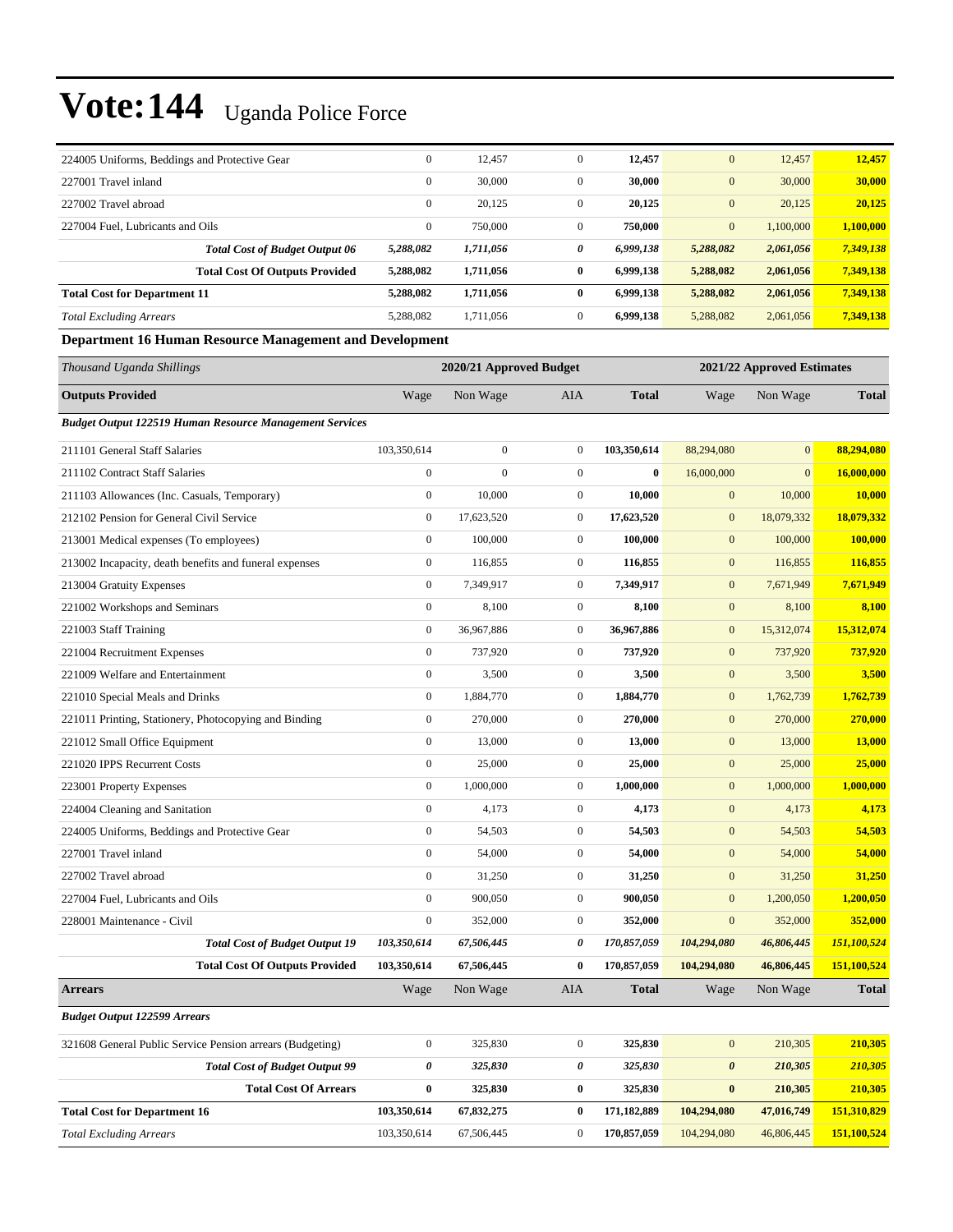#### **Department 30 Finance and Support Services**

| Thousand Uganda Shillings                                       |                  | 2020/21 Approved Budget |                  |              |                       | 2021/22 Approved Estimates |                         |
|-----------------------------------------------------------------|------------------|-------------------------|------------------|--------------|-----------------------|----------------------------|-------------------------|
| <b>Outputs Provided</b>                                         | Wage             | Non Wage                | AIA              | <b>Total</b> | Wage                  | Non Wage                   | <b>Total</b>            |
| <b>Budget Output 122507 Administrative and Support Services</b> |                  |                         |                  |              |                       |                            |                         |
| 211101 General Staff Salaries                                   | 469,528          | $\boldsymbol{0}$        | $\boldsymbol{0}$ | 469,528      | 469,528               | $\mathbf{0}$               | 469,528                 |
| 211103 Allowances (Inc. Casuals, Temporary)                     | $\boldsymbol{0}$ | 25,000                  | $\boldsymbol{0}$ | 25,000       | $\mathbf{0}$          | 25,000                     | 25,000                  |
| 221002 Workshops and Seminars                                   | $\boldsymbol{0}$ | 51,454                  | $\boldsymbol{0}$ | 51,454       | $\mathbf{0}$          | 51,454                     | 51,454                  |
| 221008 Computer supplies and Information Technology (IT)        | $\boldsymbol{0}$ | 230,250                 | $\boldsymbol{0}$ | 230,250      | $\mathbf{0}$          | 230,250                    | 230,250                 |
| 221009 Welfare and Entertainment                                | $\mathbf{0}$     | 10,000                  | $\boldsymbol{0}$ | 10,000       | $\mathbf{0}$          | 10,000                     | 10,000                  |
| 221010 Special Meals and Drinks                                 | $\boldsymbol{0}$ | 3,749,993               | $\boldsymbol{0}$ | 3,749,993    | $\mathbf{0}$          | 3,799,993                  | 3,799,993               |
| 221011 Printing, Stationery, Photocopying and Binding           | $\boldsymbol{0}$ | 432,969                 | $\boldsymbol{0}$ | 432,969      | $\mathbf{0}$          | 432,969                    | 432,969                 |
| 221012 Small Office Equipment                                   | $\boldsymbol{0}$ | 44,100                  | $\boldsymbol{0}$ | 44,100       | $\mathbf{0}$          | 44,100                     | 44,100                  |
| 221016 IFMS Recurrent costs                                     | $\boldsymbol{0}$ | 30,021                  | $\boldsymbol{0}$ | 30,021       | $\mathbf{0}$          | 30,021                     | 30,021                  |
| 224004 Cleaning and Sanitation                                  | $\boldsymbol{0}$ | 340,000                 | $\boldsymbol{0}$ | 340,000      | $\mathbf{0}$          | 340,000                    | 340,000                 |
| 224005 Uniforms, Beddings and Protective Gear                   | $\boldsymbol{0}$ | 71,146                  | $\boldsymbol{0}$ | 71,146       | $\mathbf{0}$          | 71,146                     | 71,146                  |
| 227001 Travel inland                                            | $\boldsymbol{0}$ | 90,000                  | $\boldsymbol{0}$ | 90,000       | $\mathbf{0}$          | 90,000                     | 90,000                  |
| 227002 Travel abroad                                            | $\boldsymbol{0}$ | 52,771                  | $\boldsymbol{0}$ | 52,771       | $\mathbf{0}$          | 52,771                     | 52,771                  |
| 227003 Carriage, Haulage, Freight and transport hire            | $\boldsymbol{0}$ | 46,570                  | $\boldsymbol{0}$ | 46,570       | $\mathbf{0}$          | 46,570                     | 46,570                  |
| 227004 Fuel, Lubricants and Oils                                | $\boldsymbol{0}$ | 1,735,909               | $\boldsymbol{0}$ | 1,735,909    | $\mathbf{0}$          | 2,085,909                  | 2,085,909               |
| 228002 Maintenance - Vehicles                                   | $\boldsymbol{0}$ | 1,046,983               | $\boldsymbol{0}$ | 1,046,983    | $\mathbf{0}$          | 1,546,983                  | 1,546,983               |
| 228003 Maintenance - Machinery, Equipment & Furniture           | $\boldsymbol{0}$ | 198,159                 | $\boldsymbol{0}$ | 198,159      | $\mathbf{0}$          | 198,159                    | 198,159                 |
| <b>Total Cost of Budget Output 07</b>                           | 469,528          | 8,155,324               | 0                | 8,624,851    | 469,528               | 9,055,324                  | 9,524,851               |
| <b>Total Cost Of Outputs Provided</b>                           | 469,528          | 8,155,324               | 0                | 8,624,851    | 469,528               | 9,055,324                  | 9,524,851               |
| <b>Arrears</b>                                                  | Wage             | Non Wage                | <b>AIA</b>       | <b>Total</b> | Wage                  | Non Wage                   | <b>Total</b>            |
| <b>Budget Output 122599 Arrears</b>                             |                  |                         |                  |              |                       |                            |                         |
| 321605 Domestic arrears (Budgeting)                             | $\boldsymbol{0}$ | 1,684,500               | $\boldsymbol{0}$ | 1,684,500    | $\mathbf{0}$          | 37,030,000                 | 37,030,000              |
| 321612 Water arrears(Budgeting)                                 | $\boldsymbol{0}$ | 9,574,962               | $\boldsymbol{0}$ | 9,574,962    | $\mathbf{0}$          | $\boldsymbol{0}$           | $\mathbf{0}$            |
| 321614 Electricity arrears (Budgeting)                          | $\boldsymbol{0}$ | 11,299,700              | $\boldsymbol{0}$ | 11,299,700   | $\mathbf{0}$          | $\mathbf{0}$               | $\overline{\mathbf{0}}$ |
| <b>Total Cost of Budget Output 99</b>                           | 0                | 22,559,162              | 0                | 22,559,162   | $\boldsymbol{\theta}$ | 37,030,000                 | 37,030,000              |
| <b>Total Cost Of Arrears</b>                                    | $\bf{0}$         | 22,559,162              | 0                | 22,559,162   | $\bf{0}$              | 37,030,000                 | 37,030,000              |
| <b>Total Cost for Department 30</b>                             | 469,528          | 30,714,486              | 0                | 31,184,014   | 469,528               | 46,085,324                 | 46,554,851              |
| <b>Total Excluding Arrears</b>                                  | 469,528          | 8,155,324               | $\boldsymbol{0}$ | 8,624,851    | 469,528               | 9,055,324                  | 9,524,851               |
| Department 31 Internal Audit                                    |                  |                         |                  |              |                       |                            |                         |
| Thousand Uganda Shillings                                       |                  | 2020/21 Approved Budget |                  |              |                       | 2021/22 Approved Estimates |                         |
| <b>Outputs Provided</b>                                         | Wage             | Non Wage                | AIA              | <b>Total</b> | Wage                  | Non Wage                   | <b>Total</b>            |
| <b>Budget Output 122507 Administrative and Support Services</b> |                  |                         |                  |              |                       |                            |                         |
| 211101 General Staff Salaries                                   | 68,018           | $\boldsymbol{0}$        | $\boldsymbol{0}$ | 68,018       | 68,018                | $\mathbf{0}$               | 68,018                  |
| 211103 Allowances (Inc. Casuals, Temporary)                     | $\boldsymbol{0}$ | 8,000                   | $\boldsymbol{0}$ | 8,000        | $\boldsymbol{0}$      | 8,000                      | 8,000                   |
| 221008 Computer supplies and Information Technology (IT)        | $\boldsymbol{0}$ | 7,000                   | $\boldsymbol{0}$ | 7,000        | $\boldsymbol{0}$      | 7,000                      | 7,000                   |
| 221009 Welfare and Entertainment                                | $\boldsymbol{0}$ | 6,000                   | $\boldsymbol{0}$ | 6,000        | $\mathbf{0}$          | 6,000                      | 6,000                   |
| 221010 Special Meals and Drinks                                 | $\boldsymbol{0}$ | 53,437                  | $\boldsymbol{0}$ | 53,437       | $\mathbf{0}$          | 103,437                    | 103,437                 |
| 221011 Printing, Stationery, Photocopying and Binding           | $\boldsymbol{0}$ | 35,000                  | $\boldsymbol{0}$ | 35,000       | $\mathbf{0}$          | 35,000                     | 35,000                  |
| 224004 Cleaning and Sanitation                                  | $\boldsymbol{0}$ | 4,043                   | $\boldsymbol{0}$ | 4,043        | $\boldsymbol{0}$      | 4,043                      | 4,043                   |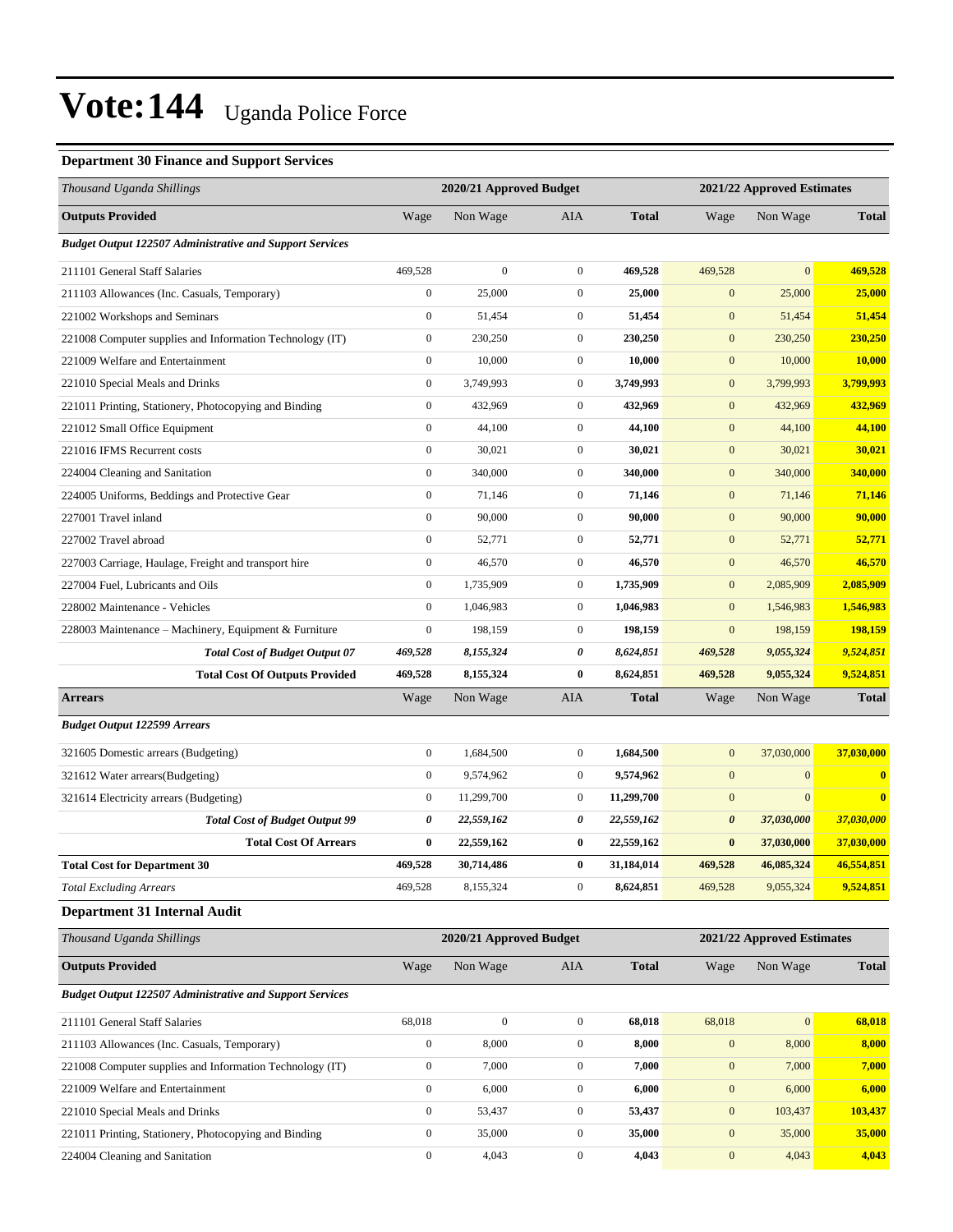| 227001 Travel inland                  | $\mathbf{0}$ | 60,000  |              | 60.000  | $\mathbf{0}$     | 60,000  | 60,000  |
|---------------------------------------|--------------|---------|--------------|---------|------------------|---------|---------|
| 227002 Travel abroad                  | $\mathbf{0}$ | 102.625 |              | 102.625 | $\mathbf{0}$     | 102.625 | 102,625 |
| 227004 Fuel, Lubricants and Oils      | $\mathbf{0}$ | 230,000 |              | 230,000 | $\boldsymbol{0}$ | 600,000 | 600,000 |
| <b>Total Cost of Budget Output 07</b> | 68.018       | 506,105 | 0            | 574.123 | 68,018           | 926,105 | 994,123 |
| <b>Total Cost Of Outputs Provided</b> | 68.018       | 506,105 | 0            | 574,123 | 68.018           | 926,105 | 994,123 |
| <b>Total Cost for Department 31</b>   | 68.018       | 506,105 | 0            | 574,123 | 68.018           | 926,105 | 994,123 |
| <b>Total Excluding Arrears</b>        | 68.018       | 506,105 | $\mathbf{0}$ | 574,123 | 68,018           | 926,105 | 994,123 |

*Development Budget Estimates*

#### **Project 1669 Retooling the Uganda Police Force**

| Thousand Uganda Shillings                                                             |                               | 2020/21 Approved Budget<br>2021/22 Approved Estimates |                |              |             |                               |              |
|---------------------------------------------------------------------------------------|-------------------------------|-------------------------------------------------------|----------------|--------------|-------------|-------------------------------|--------------|
| <b>Capital Purchases</b>                                                              | <b>GoU Dev't External Fin</b> |                                                       | <b>AIA</b>     | <b>Total</b> |             | <b>GoU</b> Dev't External Fin | <b>Total</b> |
| <b>Budget Output 122575 Purchase of Motor Vehicles and Other Transport Equipment</b>  |                               |                                                       |                |              |             |                               |              |
| 312207 Classified Assets                                                              | 93,977,000                    | $\mathbf{0}$                                          | $\overline{0}$ | 93,977,000   | 47,651,402  | $\overline{0}$                | 47,651,402   |
| <b>Total Cost Of Budget Output 122575</b>                                             | 93,977,000                    | 0                                                     | 0              | 93,977,000   | 47,651,402  | $\boldsymbol{\theta}$         | 47,651,402   |
| <b>Budget Output 122577 Purchase of Specialised Machinery &amp; Equipment</b>         |                               |                                                       |                |              |             |                               |              |
| 312207 Classified Assets                                                              | 116,478,309                   | 63,327,825                                            | $\mathbf{0}$   | 179,806,134  | 84,574,000  | 38,467,517                    | 123,041,517  |
| <b>Total Cost Of Budget Output 122577</b>                                             | 116,478,309                   | 63,327,825                                            | 0              | 179,806,134  | 84,574,000  | 38,467,517                    | 123,041,517  |
| <b>Budget Output 122578 Purchase of Office and Residential Furniture and Fittings</b> |                               |                                                       |                |              |             |                               |              |
| 312203 Furniture & Fixtures                                                           | 2,000,000                     | $\Omega$                                              | $\Omega$       | 2,000,000    | 2,000,000   | $\overline{0}$                | 2,000,000    |
| <b>Total Cost Of Budget Output 122578</b>                                             | 2,000,000                     | 0                                                     | 0              | 2,000,000    | 2,000,000   | $\boldsymbol{\theta}$         | 2,000,000    |
| <b>Total Cost for Capital Purchases</b>                                               | 212,455,309                   | 63,327,825                                            | $\bf{0}$       | 275,783,134  | 134,225,402 | 38,467,517                    | 172,692,919  |
| <b>Total Cost for Project: 1669</b>                                                   | 212,455,309                   | 63,327,825                                            | $\overline{0}$ | 275,783,134  | 134,225,402 | 38,467,517                    | 172,692,919  |
| <b>Total Excluding Arrears</b>                                                        | 212,455,309                   | 63,327,825                                            | $\mathbf{0}$   | 275,783,134  | 134,225,402 | 38,467,517                    | 172,692,919  |
|                                                                                       | GoU                           | <b>External Fin</b>                                   | <b>AIA</b>     | <b>Total</b> | GoU         | <b>External Fin</b>           | <b>Total</b> |
| <b>Total Cost for Sub-SubProgramme 25</b>                                             | 434,617,089                   | 63,327,825                                            | 0              | 497,944,914  | 354,505,960 | 38,467,517                    | 392,973,477  |
| <b>Total Excluding Arrears</b>                                                        | 434,617,089                   | 63,327,825                                            | $\mathbf{0}$   | 497,944,914  | 317,265,655 | 38,467,517                    | 355,733,172  |
| -----<br>$\sim$ $\sim$                                                                | .                             |                                                       |                |              |             |                               |              |

*Sub-SubProgrammme 32 Territorial and Specialised Policing*

*Recurrent Budget Estimates*

#### **Department 04 Police Operations**

| Thousand Uganda Shillings                             |                | 2020/21 Approved Budget |                |              | 2021/22 Approved Estimates |                |              |
|-------------------------------------------------------|----------------|-------------------------|----------------|--------------|----------------------------|----------------|--------------|
| <b>Outputs Provided</b>                               | Wage           | Non Wage                | AIA            | <b>Total</b> | Wage                       | Non Wage       | <b>Total</b> |
| <b>Budget Output 123201 Law and Order Management</b>  |                |                         |                |              |                            |                |              |
| 211101 General Staff Salaries                         | 16,005,194     | $\mathbf{0}$            | $\overline{0}$ | 16,005,194   | 16,005,194                 | $\overline{0}$ | 16,005,194   |
| 211103 Allowances (Inc. Casuals, Temporary)           | $\bf{0}$       | 9,468                   | $\overline{0}$ | 9,468        | $\mathbf{0}$               | 9,468          | 9,468        |
| 221009 Welfare and Entertainment                      | $\mathbf{0}$   | 4,094                   | $\overline{0}$ | 4,094        | $\mathbf{0}$               | 4,094          | 4,094        |
| 221010 Special Meals and Drinks                       | $\overline{0}$ | 6,860,542               | $\overline{0}$ | 6,860,542    | $\mathbf{0}$               | 7,860,542      | 7,860,542    |
| 221011 Printing, Stationery, Photocopying and Binding | $\mathbf{0}$   | 270,000                 | $\overline{0}$ | 270,000      | $\mathbf{0}$               | 270,000        | 270,000      |
| 221012 Small Office Equipment                         | $\mathbf{0}$   | 9,100                   | $\overline{0}$ | 9,100        | $\mathbf{0}$               | 9,100          | 9,100        |
| 224004 Cleaning and Sanitation                        | $\overline{0}$ | 129,971                 | $\overline{0}$ | 129,971      | $\mathbf{0}$               | 129,971        | 129,971      |
| 224005 Uniforms, Beddings and Protective Gear         | $\overline{0}$ | 1,144,847               | $\overline{0}$ | 1,144,847    | $\mathbf{0}$               | 1,144,847      | 1,144,847    |
| 227001 Travel inland                                  | $\mathbf{0}$   | 193,989                 | $\overline{0}$ | 193,989      | $\mathbf{0}$               | 193,989        | 193,989      |
| 227002 Travel abroad                                  | $\mathbf{0}$   | 36,000                  | $\overline{0}$ | 36,000       | $\mathbf{0}$               | 36,000         | 36,000       |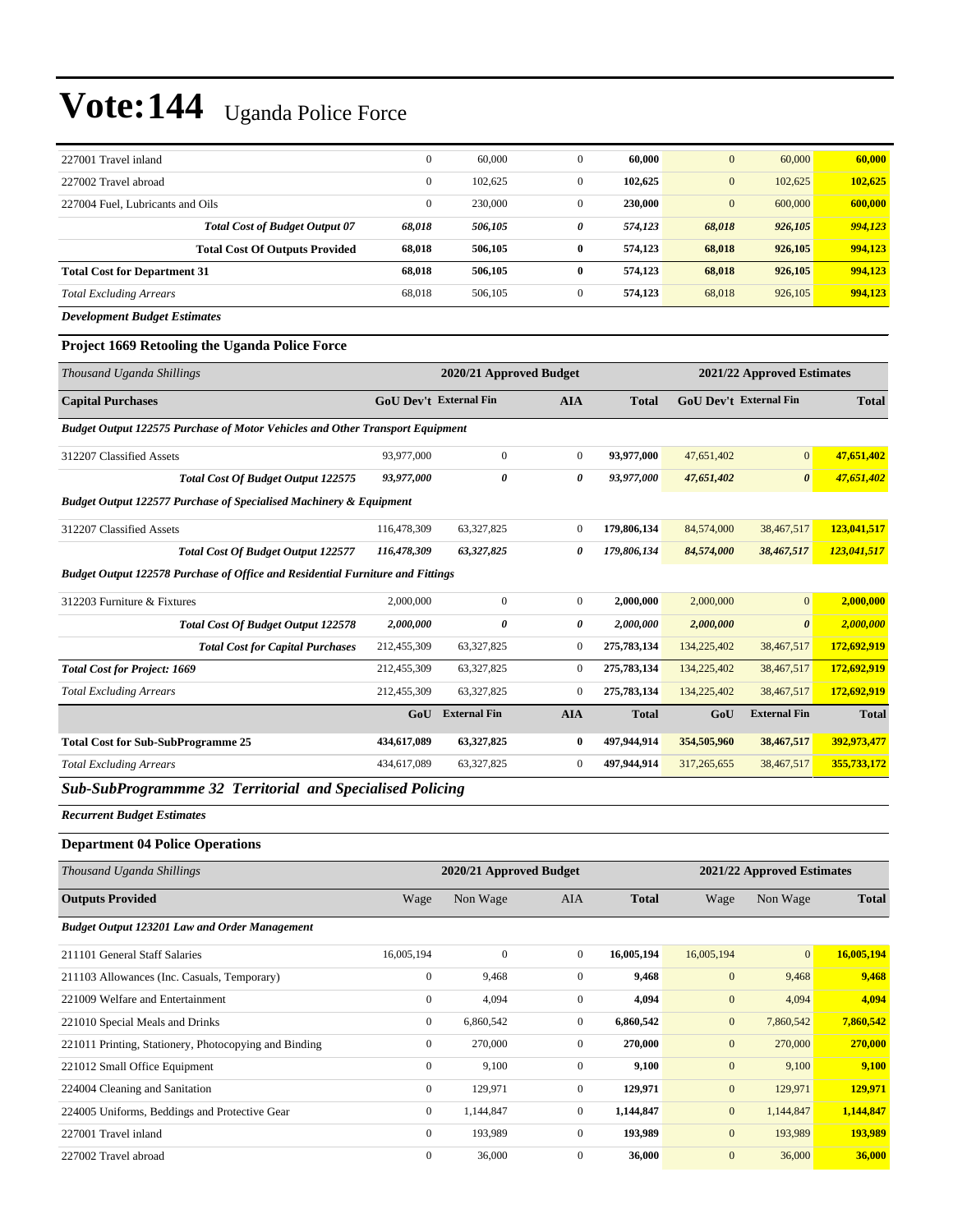| 227004 Fuel, Lubricants and Oils    |                                       | $\mathbf{0}$ | 1.869.197  | $\Omega$ | 1,869,197  | $\mathbf{0}$ | 2.269.197  | 2,269,197  |
|-------------------------------------|---------------------------------------|--------------|------------|----------|------------|--------------|------------|------------|
| 228001 Maintenance - Civil          |                                       | $\mathbf{0}$ | 588,000    | $\Omega$ | 588,000    | $\mathbf{0}$ | 588,000    | 588,000    |
| 228002 Maintenance - Vehicles       |                                       | $\mathbf{0}$ | 000,000.1  |          | 1,000,000  | $\mathbf{0}$ | 1,300,000  | 1,300,000  |
|                                     | <b>Total Cost of Budget Output 01</b> | 16,005,194   | 12,115,208 | 0        | 28.120.401 | 16,005,194   | 13,815,208 | 29,820,401 |
|                                     | <b>Total Cost Of Outputs Provided</b> | 16,005,194   | 12,115,208 | $\bf{0}$ | 28.120.401 | 16,005,194   | 13,815,208 | 29,820,401 |
| <b>Total Cost for Department 04</b> |                                       | 16,005,194   | 12,115,208 | $\bf{0}$ | 28.120.401 | 16,005,194   | 13,815,208 | 29,820,401 |
| <b>Total Excluding Arrears</b>      |                                       | 16,005,194   | 12.115.208 | $\Omega$ | 28.120.401 | 16,005,194   | 13,815,208 | 29,820,401 |

#### **Department 21 Traffic Regulation and Road Safety**

| Thousand Uganda Shillings                             |              | 2020/21 Approved Budget |                |              |              | 2021/22 Approved Estimates |              |  |
|-------------------------------------------------------|--------------|-------------------------|----------------|--------------|--------------|----------------------------|--------------|--|
| <b>Outputs Provided</b>                               | Wage         | Non Wage                | <b>AIA</b>     | <b>Total</b> | Wage         | Non Wage                   | <b>Total</b> |  |
| <b>Budget Output 123202 Traffic Management</b>        |              |                         |                |              |              |                            |              |  |
| 211101 General Staff Salaries                         | 2,178,118    | $\overline{0}$          | $\overline{0}$ | 2,178,118    | 2,178,118    | $\mathbf{0}$               | 2,178,118    |  |
| 211103 Allowances (Inc. Casuals, Temporary)           | $\mathbf{0}$ | 4,058                   | $\overline{0}$ | 4,058        | $\mathbf{0}$ | 4,058                      | 4,058        |  |
| 221009 Welfare and Entertainment                      | $\mathbf{0}$ | 3,754                   | $\overline{0}$ | 3.754        | $\mathbf{0}$ | 3,754                      | 3,754        |  |
| 221010 Special Meals and Drinks                       | $\Omega$     | 1,386,814               | $\overline{0}$ | 1,386,814    | $\mathbf{0}$ | 1,386,814                  | 1,386,814    |  |
| 221011 Printing, Stationery, Photocopying and Binding | $\mathbf{0}$ | 40,880                  | $\overline{0}$ | 40.880       | $\mathbf{0}$ | 40,880                     | 40,880       |  |
| 221012 Small Office Equipment                         | $\mathbf{0}$ | 3,900                   | $\Omega$       | 3,900        | $\mathbf{0}$ | 3,900                      | 3,900        |  |
| 224004 Cleaning and Sanitation                        | $\mathbf{0}$ | 2,504                   | $\overline{0}$ | 2,504        | $\mathbf{0}$ | 2,504                      | 2,504        |  |
| 224005 Uniforms, Beddings and Protective Gear         | $\mathbf{0}$ | 6,874                   | $\overline{0}$ | 6,874        | $\mathbf{0}$ | 6,874                      | 6,874        |  |
| 227001 Travel inland                                  | $\mathbf{0}$ | 83,138                  | $\overline{0}$ | 83,138       | $\mathbf{0}$ | 83,138                     | 83,138       |  |
| 227002 Travel abroad                                  | $\mathbf{0}$ | 27,000                  | $\overline{0}$ | 27,000       | $\mathbf{0}$ | 27,000                     | 27,000       |  |
| 227004 Fuel, Lubricants and Oils                      | $\mathbf{0}$ | 1,123,073               | 0              | 1,123,073    | $\mathbf{0}$ | 1,303,073                  | 1,303,073    |  |
| <b>Total Cost of Budget Output 02</b>                 | 2,178,118    | 2,681,996               | 0              | 4,860,113    | 2,178,118    | 2,861,996                  | 5,040,113    |  |
| <b>Total Cost Of Outputs Provided</b>                 | 2,178,118    | 2,681,996               | 0              | 4,860,113    | 2,178,118    | 2,861,996                  | 5,040,113    |  |
| <b>Total Cost for Department 21</b>                   | 2,178,118    | 2,681,996               | 0              | 4,860,113    | 2,178,118    | 2,861,996                  | 5,040,113    |  |
| <b>Total Excluding Arrears</b>                        | 2,178,118    | 2,681,996               | 0              | 4,860,113    | 2,178,118    | 2,861,996                  | 5,040,113    |  |

#### **Department 22 Foot and Motorized Patrols**

| Thousand Uganda Shillings                             |                  | 2020/21 Approved Budget |                |              | 2021/22 Approved Estimates |                |              |
|-------------------------------------------------------|------------------|-------------------------|----------------|--------------|----------------------------|----------------|--------------|
| <b>Outputs Provided</b>                               | Wage             | Non Wage                | <b>AIA</b>     | <b>Total</b> | Wage                       | Non Wage       | <b>Total</b> |
| <b>Budget Output 123201 Law and Order Management</b>  |                  |                         |                |              |                            |                |              |
| 211101 General Staff Salaries                         | 46,138,585       | $\mathbf{0}$            | $\mathbf{0}$   | 46,138,585   | 46,138,585                 | $\overline{0}$ | 46,138,585   |
| 211103 Allowances (Inc. Casuals, Temporary)           | $\boldsymbol{0}$ | 3,000                   | $\mathbf{0}$   | 3,000        | $\mathbf{0}$               | 3,000          | 3,000        |
| 221009 Welfare and Entertainment                      | $\mathbf{0}$     | 6,000                   | $\mathbf{0}$   | 6,000        | $\mathbf{0}$               | 6,000          | 6,000        |
| 221010 Special Meals and Drinks                       | $\mathbf{0}$     | 4,874,816               | $\mathbf{0}$   | 4,874,816    | $\mathbf{0}$               | 5,374,816      | 5,374,816    |
| 221011 Printing, Stationery, Photocopying and Binding | $\mathbf{0}$     | 24,000                  | $\mathbf{0}$   | 24,000       | $\mathbf{0}$               | 24,000         | 24,000       |
| 221012 Small Office Equipment                         | $\boldsymbol{0}$ | 12,500                  | $\overline{0}$ | 12,500       | $\mathbf{0}$               | 12,500         | 12,500       |
| 224004 Cleaning and Sanitation                        | $\mathbf{0}$     | 166,912                 | $\mathbf{0}$   | 166,912      | $\mathbf{0}$               | 166,912        | 166,912      |
| 224005 Uniforms, Beddings and Protective Gear         | $\mathbf{0}$     | 458,272                 | $\mathbf{0}$   | 458,272      | $\mathbf{0}$               | 458,272        | 458,272      |
| 227001 Travel inland                                  | $\boldsymbol{0}$ | 75,000                  | $\mathbf{0}$   | 75,000       | $\mathbf{0}$               | 75,000         | 75,000       |
| 227002 Travel abroad                                  | $\mathbf{0}$     | 10,125                  | $\overline{0}$ | 10,125       | $\mathbf{0}$               | 10,125         | 10,125       |
| 227004 Fuel, Lubricants and Oils                      | $\mathbf{0}$     | 2,500,000               | $\mathbf{0}$   | 2,500,000    | $\mathbf{0}$               | 2,900,000      | 2,900,000    |
| 228001 Maintenance - Civil                            | $\mathbf{0}$     | 100,000                 | $\mathbf{0}$   | 100,000      | $\mathbf{0}$               | 100,000        | 100,000      |
| 228002 Maintenance - Vehicles                         | $\mathbf{0}$     | 810,000                 | $\mathbf{0}$   | 810,000      | $\mathbf{0}$               | 1,110,000      | 1,110,000    |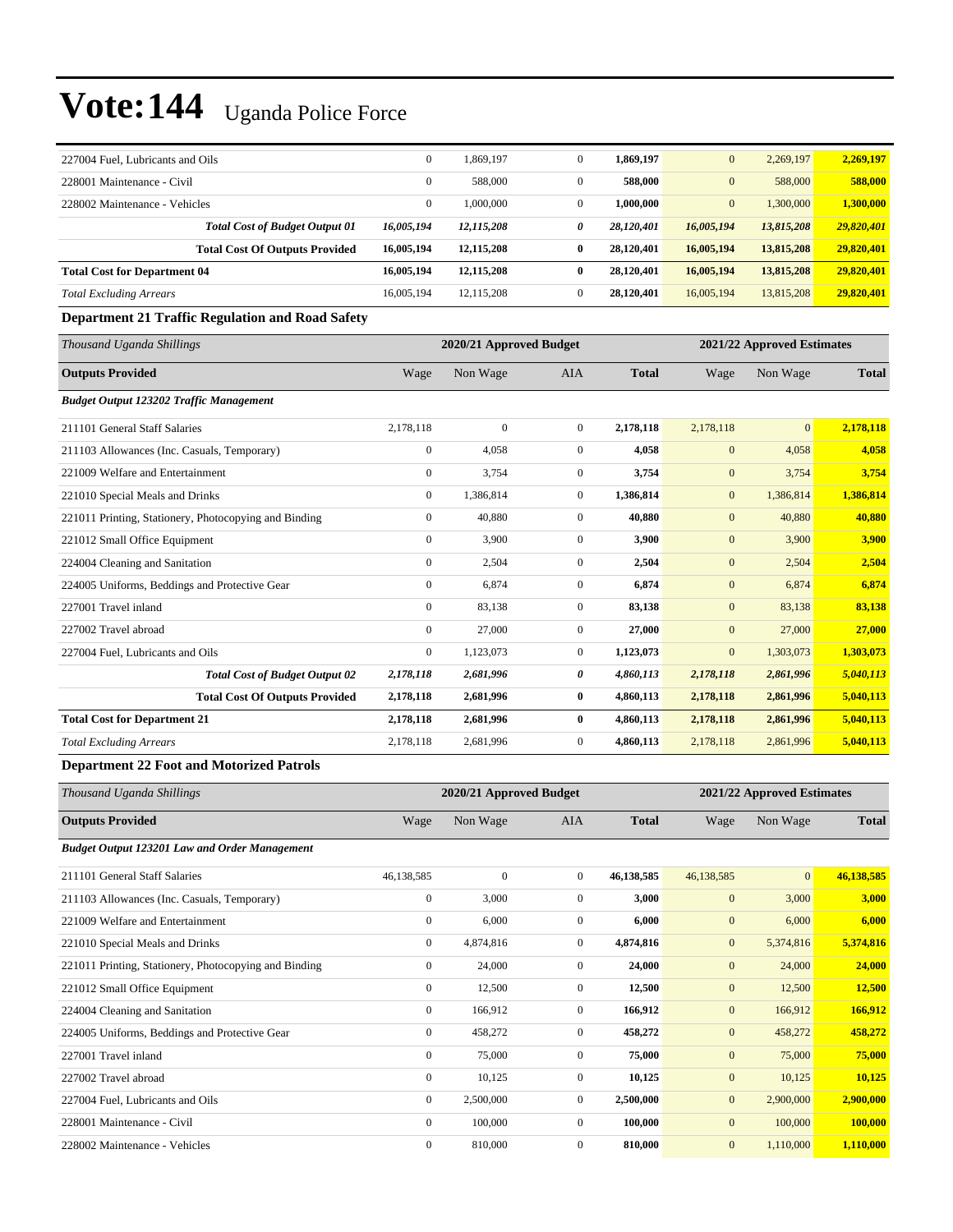| <b>Total Cost of Budget Output 01</b>                 | 46,138,585       | 9,040,625               | 0              | 55,179,210   | 46,138,585                 | 10,240,625 | 56,379,210   |
|-------------------------------------------------------|------------------|-------------------------|----------------|--------------|----------------------------|------------|--------------|
| <b>Total Cost Of Outputs Provided</b>                 | 46,138,585       | 9,040,625               | $\bf{0}$       | 55,179,210   | 46,138,585                 | 10,240,625 | 56,379,210   |
| <b>Total Cost for Department 22</b>                   | 46,138,585       | 9,040,625               | $\bf{0}$       | 55,179,210   | 46,138,585                 | 10,240,625 | 56,379,210   |
| <b>Total Excluding Arrears</b>                        | 46,138,585       | 9,040,625               | $\mathbf{0}$   | 55,179,210   | 46,138,585                 | 10,240,625 | 56,379,210   |
| <b>Department 23 Urban Crime Management</b>           |                  |                         |                |              |                            |            |              |
| Thousand Uganda Shillings                             |                  | 2020/21 Approved Budget |                |              | 2021/22 Approved Estimates |            |              |
| <b>Outputs Provided</b>                               | Wage             | Non Wage                | <b>AIA</b>     | <b>Total</b> | Wage                       | Non Wage   | <b>Total</b> |
| Budget Output 123203 Kampala Metropolitan Police      |                  |                         |                |              |                            |            |              |
| 211101 General Staff Salaries                         | 24,855,184       | $\overline{0}$          | $\overline{0}$ | 24,855,184   | 24,855,184                 | $\Omega$   | 24,855,184   |
| 211103 Allowances (Inc. Casuals, Temporary)           | $\boldsymbol{0}$ | 10,000                  | $\overline{0}$ | 10.000       | $\mathbf{0}$               | 10,000     | 10,000       |
| 221009 Welfare and Entertainment                      | $\mathbf{0}$     | 5,500                   | $\overline{0}$ | 5,500        | $\mathbf{0}$               | 5,500      | 5,500        |
| 221010 Special Meals and Drinks                       | $\mathbf{0}$     | 600,000                 | $\overline{0}$ | 600.000      | $\mathbf{0}$               | 600,000    | 600,000      |
| 221011 Printing, Stationery, Photocopying and Binding | $\overline{0}$   | 36,000                  | $\overline{0}$ | 36,000       | $\mathbf{0}$               | 36,000     | 36,000       |
| 221012 Small Office Equipment                         | $\mathbf{0}$     | 13,000                  | $\overline{0}$ | 13,000       | $\mathbf{0}$               | 13,000     | 13,000       |
| 225002 Consultancy Services-Long-term                 | $\mathbf{0}$     | 200,000                 | $\overline{0}$ | 200,000      | $\mathbf{0}$               | 200,000    | 200,000      |
| 227001 Travel inland                                  | $\Omega$         | 30,000                  | $\overline{0}$ | 30,000       | $\mathbf{0}$               | 30,000     | 30,000       |
| 227002 Travel abroad                                  | $\mathbf{0}$     | 15,125                  | $\mathbf{0}$   | 15,125       | $\mathbf{0}$               | 15,125     | 15,125       |
| 227004 Fuel. Lubricants and Oils                      | $\overline{0}$   | 1,400,000               | $\overline{0}$ | 1,400,000    | $\mathbf{0}$               | 1,700,000  | 1,700,000    |
| <b>Total Cost of Budget Output 03</b>                 | 24,855,184       | 2,309,625               | 0              | 27,164,809   | 24,855,184                 | 2,609,625  | 27,464,809   |
| <b>Total Cost Of Outputs Provided</b>                 | 24,855,184       | 2,309,625               | $\bf{0}$       | 27,164,809   | 24,855,184                 | 2,609,625  | 27,464,809   |
| <b>Total Cost for Department 23</b>                   | 24,855,184       | 2,309,625               | $\bf{0}$       | 27,164,809   | 24,855,184                 | 2,609,625  | 27,464,809   |
| <b>Total Excluding Arrears</b>                        | 24,855,184       | 2,309,625               | $\mathbf{0}$   | 27,164,809   | 24,855,184                 | 2,609,625  | 27,464,809   |
| Department 24 Emergency & Rescue services             |                  |                         |                |              |                            |            |              |

| Thousand Uganda Shillings                             |                  | 2020/21 Approved Budget |                |              | 2021/22 Approved Estimates |                |              |  |
|-------------------------------------------------------|------------------|-------------------------|----------------|--------------|----------------------------|----------------|--------------|--|
| <b>Outputs Provided</b>                               | Wage             | Non Wage                | <b>AIA</b>     | <b>Total</b> | Wage                       | Non Wage       | <b>Total</b> |  |
| <b>Budget Output 123204 Fire Services</b>             |                  |                         |                |              |                            |                |              |  |
| 211101 General Staff Salaries                         | 14,290,352       | $\mathbf{0}$            | $\overline{0}$ | 14,290,352   | 14,290,352                 | $\overline{0}$ | 14,290,352   |  |
| 211103 Allowances (Inc. Casuals, Temporary)           | $\bf{0}$         | 3,000                   | 0              | 3,000        | $\mathbf{0}$               | 3,000          | 3,000        |  |
| 221009 Welfare and Entertainment                      | $\mathbf{0}$     | 4,250                   | $\overline{0}$ | 4,250        | $\mathbf{0}$               | 4,250          | 4,250        |  |
| 221010 Special Meals and Drinks                       | $\mathbf{0}$     | 2,149,841               | $\overline{0}$ | 2,149,841    | $\mathbf{0}$               | 2,449,841      | 2,449,841    |  |
| 221011 Printing, Stationery, Photocopying and Binding | $\mathbf{0}$     | 9,500                   | $\overline{0}$ | 9,500        | $\mathbf{0}$               | 9,500          | 9,500        |  |
| 221012 Small Office Equipment                         | $\mathbf{0}$     | 2,250                   | 0              | 2,250        | $\mathbf{0}$               | 2,250          | 2,250        |  |
| 224004 Cleaning and Sanitation                        | $\mathbf{0}$     | 116,046                 | $\overline{0}$ | 116,046      | $\mathbf{0}$               | 116,046        | 116,046      |  |
| 224005 Uniforms, Beddings and Protective Gear         | $\boldsymbol{0}$ | 254,914                 | $\mathbf{0}$   | 254,914      | $\mathbf{0}$               | 254,914        | 254,914      |  |
| 226001 Insurances                                     | $\mathbf{0}$     | 338,795                 | $\overline{0}$ | 338,795      | $\mathbf{0}$               | 338,795        | 338,795      |  |
| 227001 Travel inland                                  | $\mathbf{0}$     | 16,000                  | $\overline{0}$ | 16,000       | $\mathbf{0}$               | 16,000         | 16,000       |  |
| 227002 Travel abroad                                  | $\mathbf{0}$     | 3,781                   | $\overline{0}$ | 3,781        | $\mathbf{0}$               | 3,781          | 3,781        |  |
| 227004 Fuel, Lubricants and Oils                      | $\mathbf{0}$     | 1,039,000               | $\overline{0}$ | 1,039,000    | $\boldsymbol{0}$           | 1,189,000      | 1,189,000    |  |
| 228001 Maintenance - Civil                            | $\mathbf{0}$     | 25,000                  | $\overline{0}$ | 25,000       | $\mathbf{0}$               | 25,000         | 25,000       |  |
| 228002 Maintenance - Vehicles                         | $\mathbf{0}$     | 233,700                 | $\overline{0}$ | 233,700      | $\mathbf{0}$               | 533,700        | 533,700      |  |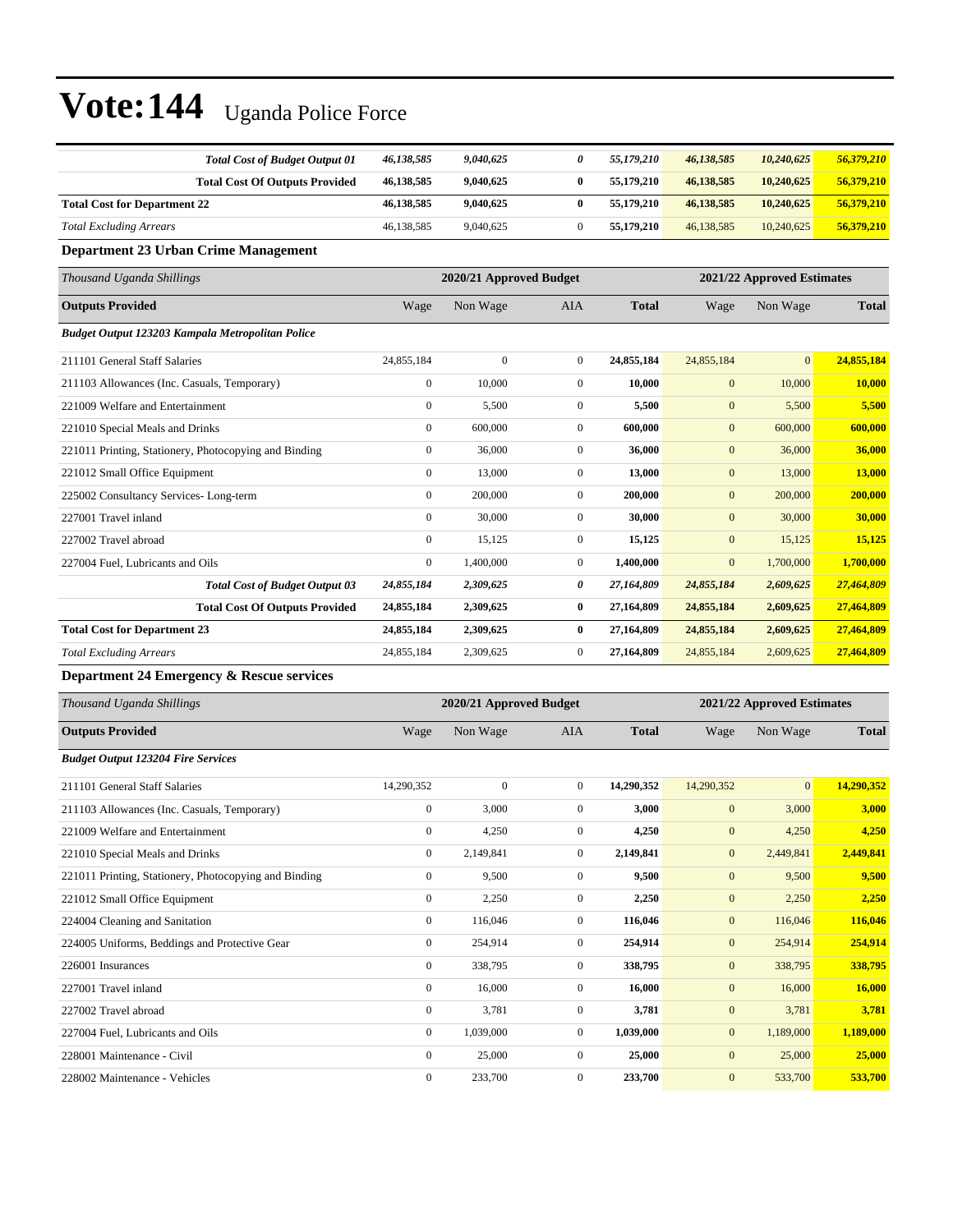| 228003 Maintenance – Machinery, Equipment & Furniture | $\boldsymbol{0}$ | 10,000           | $\mathbf{0}$     | 10,000     | $\mathbf{0}$     | 10,000         | 10,000     |
|-------------------------------------------------------|------------------|------------------|------------------|------------|------------------|----------------|------------|
| <b>Total Cost of Budget Output 04</b>                 | 14,290,352       | 4,206,076        | 0                | 18,496,427 | 14,290,352       | 4,956,076      | 19,246,427 |
| <b>Budget Output 123205 Air wing Services</b>         |                  |                  |                  |            |                  |                |            |
| 211101 General Staff Salaries                         | 6,859,367        | $\overline{0}$   | $\overline{0}$   | 6,859,367  | 6,859,367        | $\overline{0}$ | 6,859,367  |
| 211103 Allowances (Inc. Casuals, Temporary)           | $\boldsymbol{0}$ | 181,420          | $\mathbf{0}$     | 181,420    | $\mathbf{0}$     | 181,420        | 181,420    |
| 221009 Welfare and Entertainment                      | $\boldsymbol{0}$ | 3,945            | $\mathbf{0}$     | 3,945      | $\mathbf{0}$     | 3,945          | 3,945      |
| 221010 Special Meals and Drinks                       | $\boldsymbol{0}$ | 453,953          | $\mathbf{0}$     | 453,953    | $\mathbf{0}$     | 453,953        | 453,953    |
| 221011 Printing, Stationery, Photocopying and Binding | $\mathbf{0}$     | 12,361           | $\mathbf{0}$     | 12,361     | $\mathbf{0}$     | 12,361         | 12,361     |
| 221012 Small Office Equipment                         | $\boldsymbol{0}$ | 1,525            | $\overline{0}$   | 1,525      | $\mathbf{0}$     | 1,525          | 1,525      |
| 224004 Cleaning and Sanitation                        | $\mathbf{0}$     | 48,739           | $\mathbf{0}$     | 48,739     | $\mathbf{0}$     | 48,739         | 48,739     |
| 224005 Uniforms, Beddings and Protective Gear         | $\mathbf{0}$     | 133,818          | $\mathbf{0}$     | 133,818    | $\mathbf{0}$     | 133,818        | 133,818    |
| 226001 Insurances                                     | $\boldsymbol{0}$ | 2,524,312        | $\mathbf{0}$     | 2,524,312  | $\boldsymbol{0}$ | 5,024,312      | 5,024,312  |
| 226002 Licenses                                       | $\mathbf{0}$     | 32,300           | $\mathbf{0}$     | 32,300     | $\mathbf{0}$     | 32,300         | 32,300     |
| 227001 Travel inland                                  | $\mathbf{0}$     | 10,400           | $\overline{0}$   | 10,400     | $\mathbf{0}$     | 10,400         | 10,400     |
| 227002 Travel abroad                                  | $\mathbf{0}$     | 4,588            | $\mathbf{0}$     | 4,588      | $\mathbf{0}$     | 4,588          | 4,588      |
| 227004 Fuel, Lubricants and Oils                      | $\mathbf{0}$     | 1,512,000        | $\mathbf{0}$     | 1,512,000  | $\mathbf{0}$     | 1,712,000      | 1,712,000  |
| 228001 Maintenance - Civil                            | $\boldsymbol{0}$ | 10,500           | $\mathbf{0}$     | 10,500     | $\boldsymbol{0}$ | 10,500         | 10,500     |
| 228002 Maintenance - Vehicles                         | $\mathbf{0}$     | 263,200          | $\mathbf{0}$     | 263,200    | $\mathbf{0}$     | 663,200        | 663,200    |
| 228003 Maintenance – Machinery, Equipment & Furniture | $\boldsymbol{0}$ | 18,018           | $\overline{0}$   | 18,018     | $\mathbf{0}$     | 18,018         | 18,018     |
| 228004 Maintenance – Other                            | $\mathbf{0}$     | $\boldsymbol{0}$ | $\overline{0}$   | $\bf{0}$   | $\boldsymbol{0}$ | 1,300,000      | 1,300,000  |
| <b>Total Cost of Budget Output 05</b>                 | 6,859,367        | 5,211,080        | 0                | 12,070,447 | 6,859,367        | 9,611,080      | 16,470,447 |
| <b>Budget Output 123206 Marine Services</b>           |                  |                  |                  |            |                  |                |            |
| 211101 General Staff Salaries                         | 6,001,948        | $\boldsymbol{0}$ | $\mathbf{0}$     | 6,001,948  | 6,001,948        | $\mathbf{0}$   | 6,001,948  |
| 211103 Allowances (Inc. Casuals, Temporary)           | $\boldsymbol{0}$ | 1,480            | $\mathbf{0}$     | 1,480      | $\mathbf{0}$     | 1,480          | 1,480      |
| 221009 Welfare and Entertainment                      | $\mathbf{0}$     | 3,080            | $\mathbf{0}$     | 3,080      | $\boldsymbol{0}$ | 3,080          | 3,080      |
| 221010 Special Meals and Drinks                       | $\mathbf{0}$     | 690,804          | $\mathbf{0}$     | 690,804    | $\mathbf{0}$     | 1,090,804      | 1,090,804  |
| 221011 Printing, Stationery, Photocopying and Binding | $\mathbf{0}$     | 7,560            | $\mathbf{0}$     | 7,560      | $\mathbf{0}$     | 7,560          | 7,560      |
| 221012 Small Office Equipment                         | $\boldsymbol{0}$ | 1,600            | $\mathbf{0}$     | 1,600      | $\mathbf{0}$     | 1,600          | 1,600      |
| 224004 Cleaning and Sanitation                        | $\mathbf{0}$     | 61,242           | $\mathbf{0}$     | 61,242     | $\mathbf{0}$     | 61,242         | 61,242     |
| 224005 Uniforms, Beddings and Protective Gear         | $\boldsymbol{0}$ | 652,935          | $\overline{0}$   | 652,935    | $\mathbf{0}$     | 652,935        | 652,935    |
| 226001 Insurances                                     | $\boldsymbol{0}$ | 442,071          | $\boldsymbol{0}$ | 442,071    | $\mathbf{0}$     | 442,071        | 442,071    |
| 227001 Travel inland                                  | $\boldsymbol{0}$ | 24,240           | $\boldsymbol{0}$ | 24,240     | $\mathbf{0}$     | 24,240         | 24,240     |
| 227002 Travel abroad                                  | $\boldsymbol{0}$ | 3,815            | $\boldsymbol{0}$ | 3,815      | $\boldsymbol{0}$ | 3,815          | 3,815      |
| 227004 Fuel, Lubricants and Oils                      | $\boldsymbol{0}$ | 1,016,620        | $\boldsymbol{0}$ | 1,016,620  | $\boldsymbol{0}$ | 1,316,620      | 1,316,620  |
| 228001 Maintenance - Civil                            | $\boldsymbol{0}$ | 12,000           | $\mathbf{0}$     | 12,000     | $\boldsymbol{0}$ | 12,000         | 12,000     |
| 228002 Maintenance - Vehicles                         | $\boldsymbol{0}$ | 112,800          | $\boldsymbol{0}$ | 112,800    | $\mathbf{0}$     | 512,800        | 512,800    |
| 228003 Maintenance – Machinery, Equipment & Furniture | $\boldsymbol{0}$ | 10,000           | $\boldsymbol{0}$ | 10,000     | $\boldsymbol{0}$ | 10,000         | 10,000     |
| <b>Total Cost of Budget Output 06</b>                 | 6,001,948        | 3,040,246        | 0                | 9,042,194  | 6,001,948        | 4,140,246      | 10,142,194 |
| <b>Total Cost Of Outputs Provided</b>                 | 27,151,667       | 12,457,401       | $\bf{0}$         | 39,609,068 | 27, 151, 667     | 18,707,401     | 45,859,068 |
| <b>Total Cost for Department 24</b>                   | 27,151,667       | 12,457,401       | 0                | 39,609,068 | 27,151,667       | 18,707,401     | 45,859,068 |
| <b>Total Excluding Arrears</b>                        | 27,151,667       | 12,457,401       | $\boldsymbol{0}$ | 39,609,068 | 27,151,667       | 18,707,401     | 45,859,068 |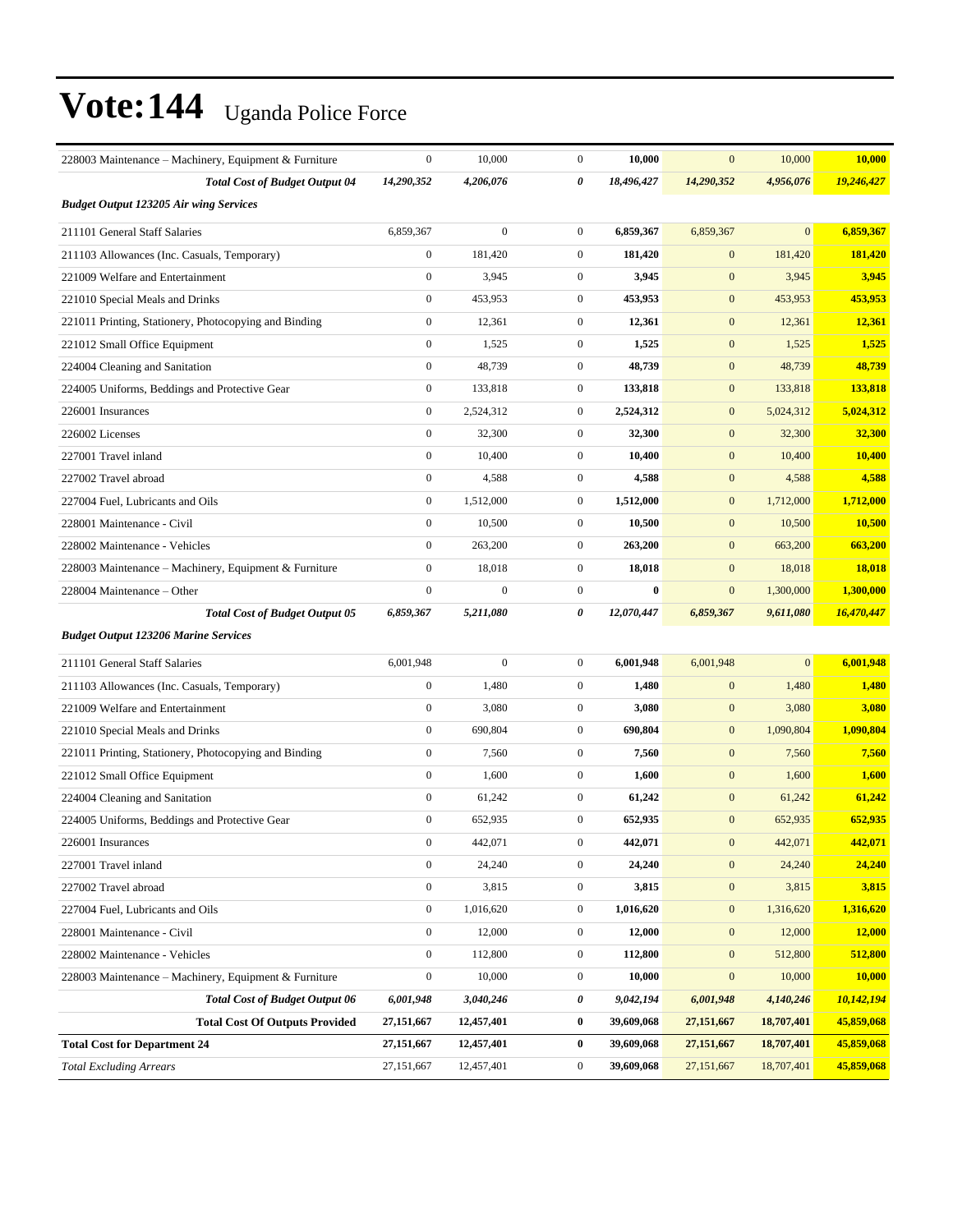#### **Department 25 National Projects Policing**

| Thousand Uganda Shillings                             |                  | 2020/21 Approved Budget |                  |              |                  | 2021/22 Approved Estimates |               |
|-------------------------------------------------------|------------------|-------------------------|------------------|--------------|------------------|----------------------------|---------------|
| <b>Outputs Provided</b>                               | Wage             | Non Wage                | AIA              | <b>Total</b> | Wage             | Non Wage                   | <b>Total</b>  |
| Budget Output 123207 Oil & Gas Policing               |                  |                         |                  |              |                  |                            |               |
| 211101 General Staff Salaries                         | 6,859,368        | $\boldsymbol{0}$        | $\mathbf{0}$     | 6,859,368    | 6,859,368        | $\mathbf{0}$               | 6,859,368     |
| 211103 Allowances (Inc. Casuals, Temporary)           | $\boldsymbol{0}$ | 1,480                   | $\boldsymbol{0}$ | 1,480        | $\mathbf{0}$     | 1,480                      | 1,480         |
| 221009 Welfare and Entertainment                      | $\boldsymbol{0}$ | 3,080                   | $\mathbf{0}$     | 3,080        | $\mathbf{0}$     | 3,080                      | 3,080         |
| 221010 Special Meals and Drinks                       | $\boldsymbol{0}$ | 400,000                 | $\mathbf{0}$     | 400,000      | $\mathbf{0}$     | 400,000                    | 400,000       |
| 221011 Printing, Stationery, Photocopying and Binding | $\boldsymbol{0}$ | 4,560                   | $\mathbf{0}$     | 4,560        | $\mathbf{0}$     | 4,560                      | 4,560         |
| 221012 Small Office Equipment                         | $\boldsymbol{0}$ | 1,600                   | $\mathbf{0}$     | 1,600        | $\mathbf{0}$     | $\mathbf{0}$               | $\bf{0}$      |
| 224004 Cleaning and Sanitation                        | $\boldsymbol{0}$ | 55,702                  | $\mathbf{0}$     | 55,702       | $\mathbf{0}$     | 55,702                     | 55,702        |
| 224005 Uniforms, Beddings and Protective Gear         | $\boldsymbol{0}$ | 152,935                 | $\mathbf{0}$     | 152,935      | $\mathbf{0}$     | 152,935                    | 152,935       |
| 227001 Travel inland                                  | $\boldsymbol{0}$ | 11,600                  | $\mathbf{0}$     | 11,600       | $\mathbf{0}$     | 11,600                     | 11,600        |
| 227002 Travel abroad                                  | $\boldsymbol{0}$ | 3,815                   | $\mathbf{0}$     | 3,815        | $\mathbf{0}$     | 3,815                      | 3,815         |
| 227004 Fuel, Lubricants and Oils                      | $\boldsymbol{0}$ | 257,280                 | $\mathbf{0}$     | 257,280      | $\mathbf{0}$     | 257,280                    | 257,280       |
| 228002 Maintenance - Vehicles                         | $\boldsymbol{0}$ | 112,317                 | $\mathbf{0}$     | 112,317      | $\mathbf{0}$     | 263,917                    | 263,917       |
| <b>Total Cost of Budget Output 07</b>                 | 6,859,368        | 1,004,369               | 0                | 7,863,737    | 6,859,368        | 1,154,369                  | 8,013,737     |
| <b>Budget Output 123208 Railway Police Services</b>   |                  |                         |                  |              |                  |                            |               |
| 211101 General Staff Salaries                         | 5,082,276        | $\mathbf{0}$            | $\mathbf{0}$     | 5,082,276    | 5,082,276        | $\mathbf{0}$               | 5,082,276     |
| 211103 Allowances (Inc. Casuals, Temporary)           | $\boldsymbol{0}$ | 1,120                   | $\mathbf{0}$     | 1,120        | $\boldsymbol{0}$ | 1,120                      | 1,120         |
| 221009 Welfare and Entertainment                      | $\boldsymbol{0}$ | 2,520                   | $\mathbf{0}$     | 2,520        | $\mathbf{0}$     | 2,520                      | 2,520         |
| 221010 Special Meals and Drinks                       | $\boldsymbol{0}$ | 262,900                 | $\mathbf{0}$     | 262,900      | $\mathbf{0}$     | 262,900                    | 262,900       |
| 221011 Printing, Stationery, Photocopying and Binding | $\boldsymbol{0}$ | 10,643                  | $\mathbf{0}$     | 10,643       | $\mathbf{0}$     | 10,643                     | 10,643        |
| 221012 Small Office Equipment                         | $\boldsymbol{0}$ | 1,400                   | $\mathbf{0}$     | 1,400        | $\mathbf{0}$     | 1,400                      | 1,400         |
| 224004 Cleaning and Sanitation                        | $\boldsymbol{0}$ | 5,842                   | $\mathbf{0}$     | 5,842        | $\mathbf{0}$     | 5,842                      | 5,842         |
| 224005 Uniforms, Beddings and Protective Gear         | $\boldsymbol{0}$ | 16,040                  | $\mathbf{0}$     | 16,040       | $\mathbf{0}$     | 16,040                     | 16,040        |
| 227001 Travel inland                                  | $\boldsymbol{0}$ | 16,400                  | $\mathbf{0}$     | 16,400       | $\mathbf{0}$     | 16,400                     | <b>16,400</b> |
| 227002 Travel abroad                                  | $\boldsymbol{0}$ | 4,235                   | $\mathbf{0}$     | 4,235        | $\mathbf{0}$     | 4,235                      | 4,235         |
| 227004 Fuel, Lubricants and Oils                      | $\mathbf{0}$     | 252,000                 | $\mathbf{0}$     | 252,000      | $\mathbf{0}$     | 352,000                    | 352,000       |
| 228002 Maintenance - Vehicles                         | $\boldsymbol{0}$ | 72,029                  | $\mathbf{0}$     | 72,029       | $\mathbf{0}$     | 172,029                    | 172,029       |
| <b>Total Cost of Budget Output 08</b>                 | 5,082,276        | 645,129                 | 0                | 5,727,405    | 5,082,276        | 845,129                    | 5,927,405     |
| <b>Total Cost Of Outputs Provided</b>                 | 11,941,644       | 1,649,498               | $\bf{0}$         | 13,591,142   | 11,941,644       | 1,999,498                  | 13,941,142    |
| <b>Total Cost for Department 25</b>                   | 11,941,644       | 1,649,498               | $\boldsymbol{0}$ | 13,591,142   | 11,941,644       | 1,999,498                  | 13,941,142    |
| <b>Total Excluding Arrears</b>                        | 11,941,644       | 1,649,498               | $\boldsymbol{0}$ | 13,591,142   | 11,941,644       | 1,999,498                  | 13,941,142    |
|                                                       |                  |                         |                  |              |                  |                            |               |
|                                                       |                  | <b>GoU</b> External Fin | <b>AIA</b>       | <b>Total</b> | GoU              | <b>External Fin</b>        | <b>Total</b>  |
| <b>Total Cost for Sub-SubProgramme 32</b>             | 168,524,744      | $\boldsymbol{0}$        | $\bf{0}$         | 168,524,744  | 178,504,744      | $\boldsymbol{0}$           | 178,504,744   |
| <b>Total Excluding Arrears</b>                        | 168,524,744      | $\boldsymbol{0}$        | $\boldsymbol{0}$ | 168,524,744  | 178,504,744      | $\boldsymbol{0}$           | 178,504,744   |
| <b>Sub-SubProgrammme 33 Command and Control</b>       |                  |                         |                  |              |                  |                            |               |
|                                                       |                  |                         |                  |              |                  |                            |               |

*Recurrent Budget Estimates*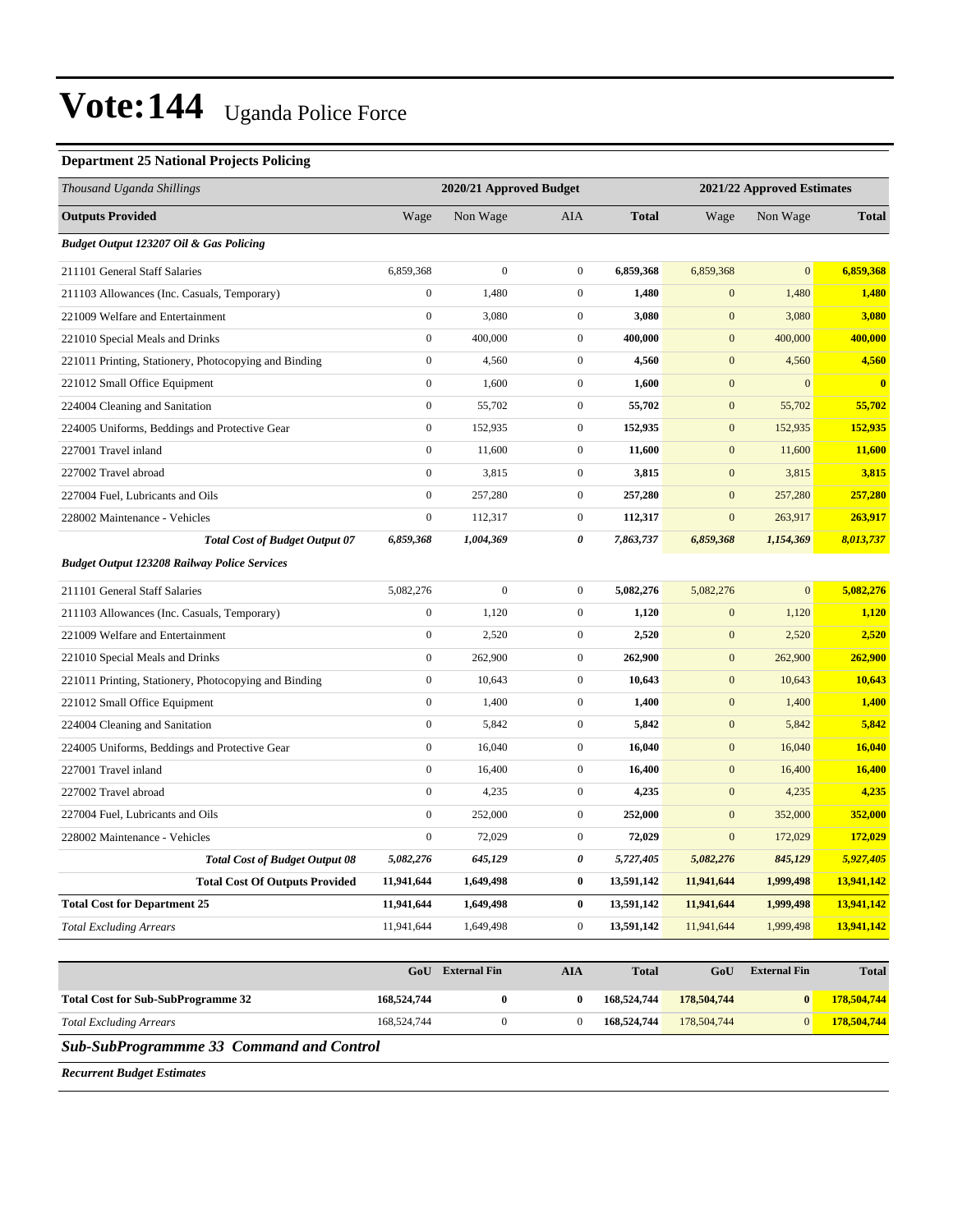#### **Department 15 Human Rights & Legal Services**

| Thousand Uganda Shillings                                |                  | 2020/21 Approved Budget |                  |              |              | 2021/22 Approved Estimates |                         |  |
|----------------------------------------------------------|------------------|-------------------------|------------------|--------------|--------------|----------------------------|-------------------------|--|
| <b>Outputs Provided</b>                                  | Wage             | Non Wage                | AIA              | <b>Total</b> | Wage         | Non Wage                   | <b>Total</b>            |  |
| <b>Budget Output 123303 Legal Services</b>               |                  |                         |                  |              |              |                            |                         |  |
| 211101 General Staff Salaries                            | 2,444,846        | $\overline{0}$          | $\overline{0}$   | 2,444,846    | 2,444,846    | $\overline{0}$             | 2,444,846               |  |
| 211103 Allowances (Inc. Casuals, Temporary)              | $\boldsymbol{0}$ | 5,486                   | $\overline{0}$   | 5,486        | $\mathbf{0}$ | 5,486                      | 5,486                   |  |
| 213001 Medical expenses (To employees)                   | $\mathbf{0}$     | 13,500                  | $\boldsymbol{0}$ | 13,500       | $\mathbf{0}$ | 13,500                     | 13,500                  |  |
| 221001 Advertising and Public Relations                  | $\mathbf{0}$     | 33,534                  | $\overline{0}$   | 33,534       | $\mathbf{0}$ | 33,534                     | 33,534                  |  |
| 221002 Workshops and Seminars                            | $\mathbf{0}$     | 3,159                   | $\overline{0}$   | 3,159        | $\mathbf{0}$ | 3,159                      | 3,159                   |  |
| 221007 Books, Periodicals & Newspapers                   | $\mathbf{0}$     | 1,454                   | $\overline{0}$   | 1,454        | $\mathbf{0}$ | 1,454                      | 1.454                   |  |
| 221008 Computer supplies and Information Technology (IT) | $\boldsymbol{0}$ | 24,310                  | $\boldsymbol{0}$ | 24,310       | $\mathbf{0}$ | 24,310                     | 24,310                  |  |
| 221009 Welfare and Entertainment                         | $\mathbf{0}$     | 6,046                   | $\overline{0}$   | 6,046        | $\mathbf{0}$ | 6,046                      | 6,046                   |  |
| 221010 Special Meals and Drinks                          | $\mathbf{0}$     | 558,187                 | $\overline{0}$   | 558,187      | $\mathbf{0}$ | 558,187                    | 558,187                 |  |
| 221011 Printing, Stationery, Photocopying and Binding    | $\mathbf{0}$     | 19,516                  | $\overline{0}$   | 19,516       | $\mathbf{0}$ | 19,516                     | 19,516                  |  |
| 221012 Small Office Equipment                            | $\mathbf{0}$     | 2,711                   | $\overline{0}$   | 2,711        | $\mathbf{0}$ | 2,711                      | 2,711                   |  |
| 221017 Subscriptions                                     | $\mathbf{0}$     | 5,000                   | $\boldsymbol{0}$ | 5,000        | $\mathbf{0}$ | 5,000                      | 5,000                   |  |
| 223003 Rent – (Produced Assets) to private entities      | $\mathbf{0}$     | 4,500,645               | $\overline{0}$   | 4,500,645    | $\mathbf{0}$ | $\mathbf{0}$               | $\overline{\mathbf{0}}$ |  |
| 224004 Cleaning and Sanitation                           | $\mathbf{0}$     | 8,078                   | $\mathbf{0}$     | 8,078        | $\mathbf{0}$ | 8,078                      | 8,078                   |  |
| 224005 Uniforms, Beddings and Protective Gear            | $\mathbf{0}$     | 22,199                  | $\overline{0}$   | 22,199       | $\mathbf{0}$ | 22,199                     | 22,199                  |  |
| 227001 Travel inland                                     | $\mathbf{0}$     | 54.184                  | $\overline{0}$   | 54,184       | $\mathbf{0}$ | 54,181                     | 54,181                  |  |
| 227002 Travel abroad                                     | $\boldsymbol{0}$ | 20,000                  | $\boldsymbol{0}$ | 20,000       | $\mathbf{0}$ | 20,000                     | 20,000                  |  |
| 227004 Fuel, Lubricants and Oils                         | $\mathbf{0}$     | 583,295                 | $\boldsymbol{0}$ | 583,295      | $\mathbf{0}$ | 783,295                    | 783,295                 |  |
| 228003 Maintenance - Machinery, Equipment & Furniture    | $\mathbf{0}$     | 10,825                  | $\overline{0}$   | 10,825       | $\mathbf{0}$ | 10,825                     | 10,825                  |  |
| 282104 Compensation to 3rd Parties                       | $\mathbf{0}$     | 300,000                 | $\boldsymbol{0}$ | 300,000      | $\mathbf{0}$ | 500,000                    | 500,000                 |  |
| <b>Total Cost of Budget Output 03</b>                    | 2,444,846        | 6,172,128               | 0                | 8,616,974    | 2,444,846    | 2,071,480                  | 4,516,326               |  |
| <b>Total Cost Of Outputs Provided</b>                    | 2,444,846        | 6,172,128               | $\bf{0}$         | 8,616,974    | 2,444,846    | 2,071,480                  | 4,516,326               |  |
| <b>Total Cost for Department 15</b>                      | 2,444,846        | 6,172,128               | $\bf{0}$         | 8,616,974    | 2,444,846    | 2,071,480                  | 4,516,326               |  |
| <b>Total Excluding Arrears</b>                           | 2,444,846        | 6,172,128               | $\overline{0}$   | 8.616.974    | 2,444,846    | 2,071,480                  | 4,516,326               |  |

#### **Department 26 Police Management**

| Thousand Uganda Shillings                                |                  | 2020/21 Approved Budget |                |              | 2021/22 Approved Estimates |              |              |  |
|----------------------------------------------------------|------------------|-------------------------|----------------|--------------|----------------------------|--------------|--------------|--|
| <b>Outputs Provided</b>                                  | Wage             | Non Wage                | AIA            | <b>Total</b> | Wage                       | Non Wage     | <b>Total</b> |  |
| Budget Output 123301 Strategic Command and Guidance      |                  |                         |                |              |                            |              |              |  |
| 211101 General Staff Salaries                            | 3,189,984        | $\mathbf{0}$            | $\overline{0}$ | 3,189,984    | 3,189,984                  | $\mathbf{0}$ | 3,189,984    |  |
| 211103 Allowances (Inc. Casuals, Temporary)              | $\mathbf{0}$     | 8,132                   | $\mathbf{0}$   | 8,132        | $\mathbf{0}$               | 8,132        | 8,132        |  |
| 211104 Statutory salaries                                | 163,708          | $\mathbf{0}$            | $\mathbf{0}$   | 163,708      | 163,708                    | $\mathbf{0}$ | 163,708      |  |
| 213001 Medical expenses (To employees)                   | $\mathbf{0}$     | 20,000                  | $\overline{0}$ | 20,000       | $\mathbf{0}$               | 20,000       | 20,000       |  |
| 221001 Advertising and Public Relations                  | $\mathbf{0}$     | 49,680                  | $\overline{0}$ | 49,680       | $\mathbf{0}$               | 49,680       | 49,680       |  |
| 221002 Workshops and Seminars                            | $\boldsymbol{0}$ | 4,680                   | $\mathbf{0}$   | 4,680        | $\mathbf{0}$               | 4,680        | 4,680        |  |
| 221008 Computer supplies and Information Technology (IT) | $\mathbf{0}$     | 42,080                  | $\overline{0}$ | 42,080       | $\mathbf{0}$               | 42,080       | 42,080       |  |
| 221009 Welfare and Entertainment                         | $\mathbf{0}$     | 10,920                  | $\overline{0}$ | 10,920       | $\mathbf{0}$               | 10,920       | 10,920       |  |
| 221010 Special Meals and Drinks                          | $\mathbf{0}$     | 898,944                 | $\overline{0}$ | 898,944      | $\mathbf{0}$               | 898,944      | 898,944      |  |
| 221011 Printing, Stationery, Photocopying and Binding    | $\mathbf{0}$     | 28,912                  | $\mathbf{0}$   | 28,912       | $\mathbf{0}$               | 28,912       | 28,912       |  |
| 221012 Small Office Equipment                            | $\mathbf{0}$     | 4,016                   | $\mathbf{0}$   | 4,016        | $\mathbf{0}$               | 4,016        | 4,016        |  |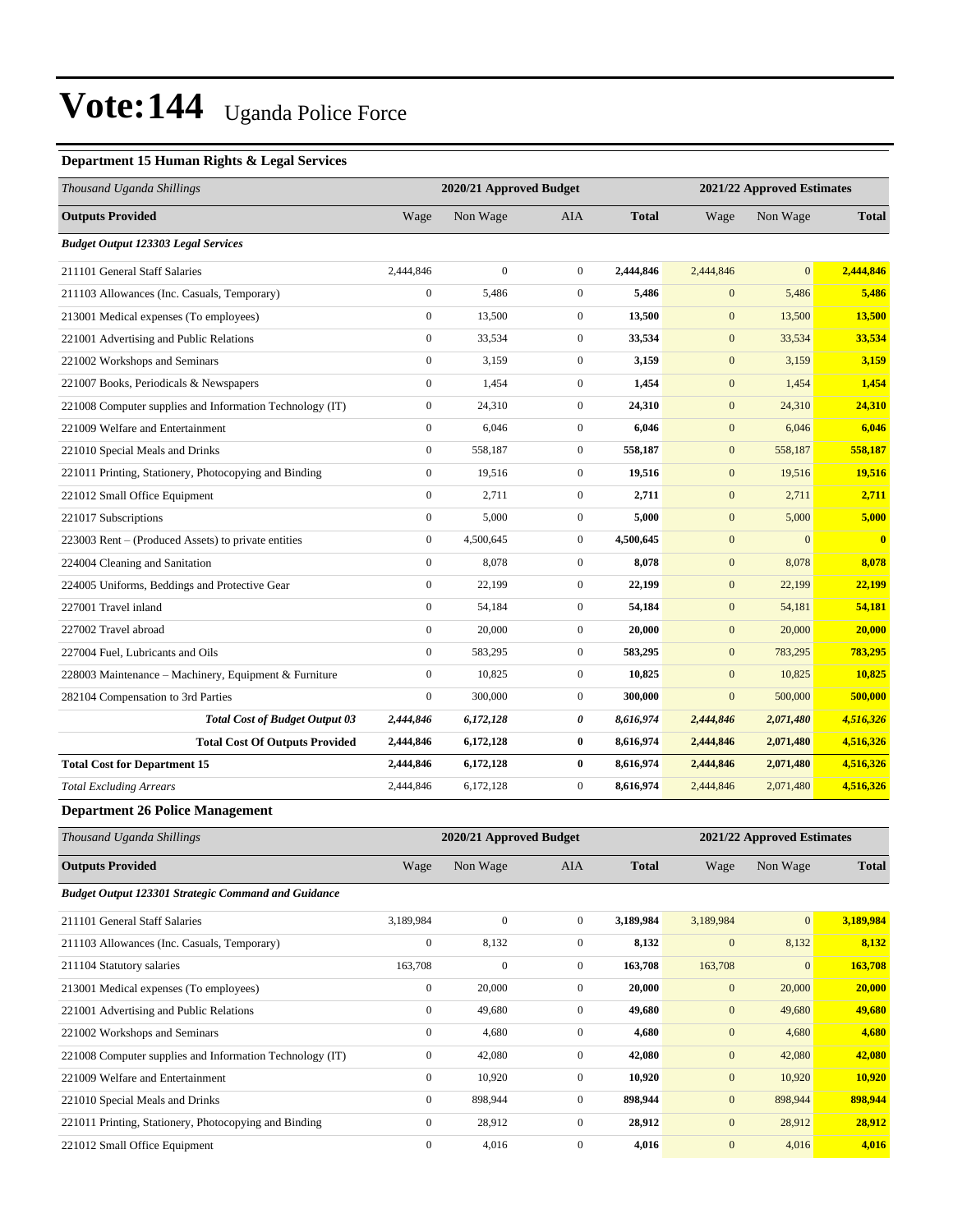| 224003 Classified Expenditure                            | $\boldsymbol{0}$ | 5,000,000    | $\boldsymbol{0}$ | 5,000,000  | $\mathbf{0}$     | 6,000,000    | 6,000,000     |
|----------------------------------------------------------|------------------|--------------|------------------|------------|------------------|--------------|---------------|
| 224004 Cleaning and Sanitation                           | $\mathbf{0}$     | 11,968       | $\boldsymbol{0}$ | 11,968     | $\mathbf{0}$     | 11,968       | 11,968        |
| 224005 Uniforms, Beddings and Protective Gear            | $\mathbf{0}$     | 33,877       | $\overline{0}$   | 33,877     | $\mathbf{0}$     | 33,877       | 33,877        |
| 227001 Travel inland                                     | $\mathbf{0}$     | 200,000      | $\overline{0}$   | 200,000    | $\mathbf{0}$     | 200,000      | 200,000       |
| 227002 Travel abroad                                     | $\mathbf{0}$     | 54,000       | $\mathbf{0}$     | 54,000     | $\mathbf{0}$     | 54,000       | 54,000        |
| 227004 Fuel, Lubricants and Oils                         | $\boldsymbol{0}$ | 1,134,567    | $\overline{0}$   | 1,134,567  | $\mathbf{0}$     | 1,534,567    | 1,534,567     |
| 228003 Maintenance - Machinery, Equipment & Furniture    | $\mathbf{0}$     | 16,036       | $\overline{0}$   | 16,036     | $\mathbf{0}$     | 16,036       | 16,036        |
| 282101 Donations                                         | $\mathbf{0}$     | 35,709       | $\mathbf{0}$     | 35,709     | $\mathbf{0}$     | 35,709       | 35,709        |
| <b>Total Cost of Budget Output 01</b>                    | 3,353,692        | 7,553,521    | 0                | 10,907,213 | 3,353,692        | 8,953,521    | 12,307,213    |
| <b>Budget Output 123302 Professional Standards</b>       |                  |              |                  |            |                  |              |               |
| 211101 General Staff Salaries                            | 1,810,997        | $\mathbf{0}$ | $\overline{0}$   | 1,810,997  | 1,810,997        | $\mathbf{0}$ | 1,810,997     |
| 211103 Allowances (Inc. Casuals, Temporary)              | $\boldsymbol{0}$ | 4,066        | $\overline{0}$   | 4,066      | $\mathbf{0}$     | 4,066        | 4,066         |
| 213002 Incapacity, death benefits and funeral expenses   | $\mathbf{0}$     | 10,000       | $\overline{0}$   | 10,000     | $\mathbf{0}$     | 10,000       | 10,000        |
| 221001 Advertising and Public Relations                  | $\mathbf{0}$     | 24,840       | $\overline{0}$   | 24,840     | $\mathbf{0}$     | 24,840       | 24,840        |
| 221002 Workshops and Seminars                            | $\boldsymbol{0}$ | 2,340        | $\overline{0}$   | 2,340      | $\mathbf{0}$     | 2,340        | 2,340         |
| 221008 Computer supplies and Information Technology (IT) | $\boldsymbol{0}$ | 21,040       | $\overline{0}$   | 21,040     | $\boldsymbol{0}$ | 21,040       | 21,040        |
| 221009 Welfare and Entertainment                         | $\boldsymbol{0}$ | 5,960        | $\mathbf{0}$     | 5,960      | $\mathbf{0}$     | 5,960        | 5,960         |
| 221010 Special Meals and Drinks                          | $\mathbf{0}$     | 449,472      | $\overline{0}$   | 449,472    | $\mathbf{0}$     | 449,472      | 449,472       |
| 221011 Printing, Stationery, Photocopying and Binding    | $\mathbf{0}$     | 14,456       | $\overline{0}$   | 14,456     | $\mathbf{0}$     | 14,456       | 14,456        |
| 221012 Small Office Equipment                            | $\mathbf{0}$     | 2,008        | $\overline{0}$   | 2,008      | $\mathbf{0}$     | 2,008        | 2,008         |
| 224004 Cleaning and Sanitation                           | $\mathbf{0}$     | 5,984        | $\overline{0}$   | 5.984      | $\mathbf{0}$     | 5,984        | 5,984         |
| 224005 Uniforms, Beddings and Protective Gear            | $\mathbf{0}$     | 16,444       | $\overline{0}$   | 16,444     | $\boldsymbol{0}$ | 16,444       | 16,444        |
| 227001 Travel inland                                     | $\mathbf{0}$     | 100,000      | $\mathbf{0}$     | 100,000    | $\mathbf{0}$     | 100,000      | 100,000       |
| 227002 Travel abroad                                     | $\mathbf{0}$     | 18,000       | $\overline{0}$   | 18,000     | $\mathbf{0}$     | 18,000       | <b>18,000</b> |
| 227004 Fuel, Lubricants and Oils                         | $\mathbf{0}$     | 359,994      | $\overline{0}$   | 359,994    | $\mathbf{0}$     | 459,994      | 459,994       |
| <b>Total Cost of Budget Output 02</b>                    | 1,810,997        | 1,034,604    | 0                | 2,845,601  | 1,810,997        | 1,134,604    | 2,945,601     |
| <b>Total Cost Of Outputs Provided</b>                    | 5,164,689        | 8,588,125    | $\bf{0}$         | 13,752,814 | 5,164,689        | 10,088,125   | 15,252,814    |
| <b>Total Cost for Department 26</b>                      | 5,164,689        | 8,588,125    | $\bf{0}$         | 13,752,814 | 5,164,689        | 10,088,125   | 15,252,814    |
| <b>Total Excluding Arrears</b>                           | 5,164,689        | 8,588,125    | $\boldsymbol{0}$ | 13,752,814 | 5,164,689        | 10,088,125   | 15,252,814    |

|                                           | GoU        | <b>External Fin</b> | AIA | <b>Total</b> | GoU        | <b>External Fin</b> | <b>Total</b>      |
|-------------------------------------------|------------|---------------------|-----|--------------|------------|---------------------|-------------------|
| <b>Total Cost for Sub-SubProgramme 33</b> | 22,369,788 |                     |     | 22,369,788   | 19,769,140 | 0                   | <b>19,769,140</b> |
| <b>Total Excluding Arrears</b>            | 22,369,788 |                     |     | 22,369,788   | 19,769,140 |                     | 19,769,140        |

#### *Sub-SubProgrammme 34 Welfare and Infrastructure*

*Recurrent Budget Estimates*

#### **Department 27 Police Welfare**

| Thousand Uganda Shillings                              | 2020/21 Approved Budget |              |                  |              |              | 2021/22 Approved Estimates |              |  |
|--------------------------------------------------------|-------------------------|--------------|------------------|--------------|--------------|----------------------------|--------------|--|
| <b>Outputs Provided</b>                                | Wage                    | Non Wage     | AIA              | <b>Total</b> | Wage         | Non Wage                   | <b>Total</b> |  |
| <b>Budget Output 123401 Health Services</b>            |                         |              |                  |              |              |                            |              |  |
| 211101 General Staff Salaries                          | 5.518.766               | $\mathbf{0}$ | $\Omega$         | 5.518.766    | 5.518.766    | $\overline{0}$             | 5.518.766    |  |
| 211103 Allowances (Inc. Casuals, Temporary)            | $\mathbf{0}$            | 8,070        | $\boldsymbol{0}$ | 8,070        | $\mathbf{0}$ | 8,070                      | 8,070        |  |
| 213001 Medical expenses (To employees)                 | $\mathbf{0}$            | 890,000      | $\Omega$         | 890,000      | $\mathbf{0}$ | 890,000                    | 890,000      |  |
| 213002 Incapacity, death benefits and funeral expenses | $\Omega$                | 83,466       | $\Omega$         | 83,466       | $\mathbf{0}$ | 83,200                     | 83,200       |  |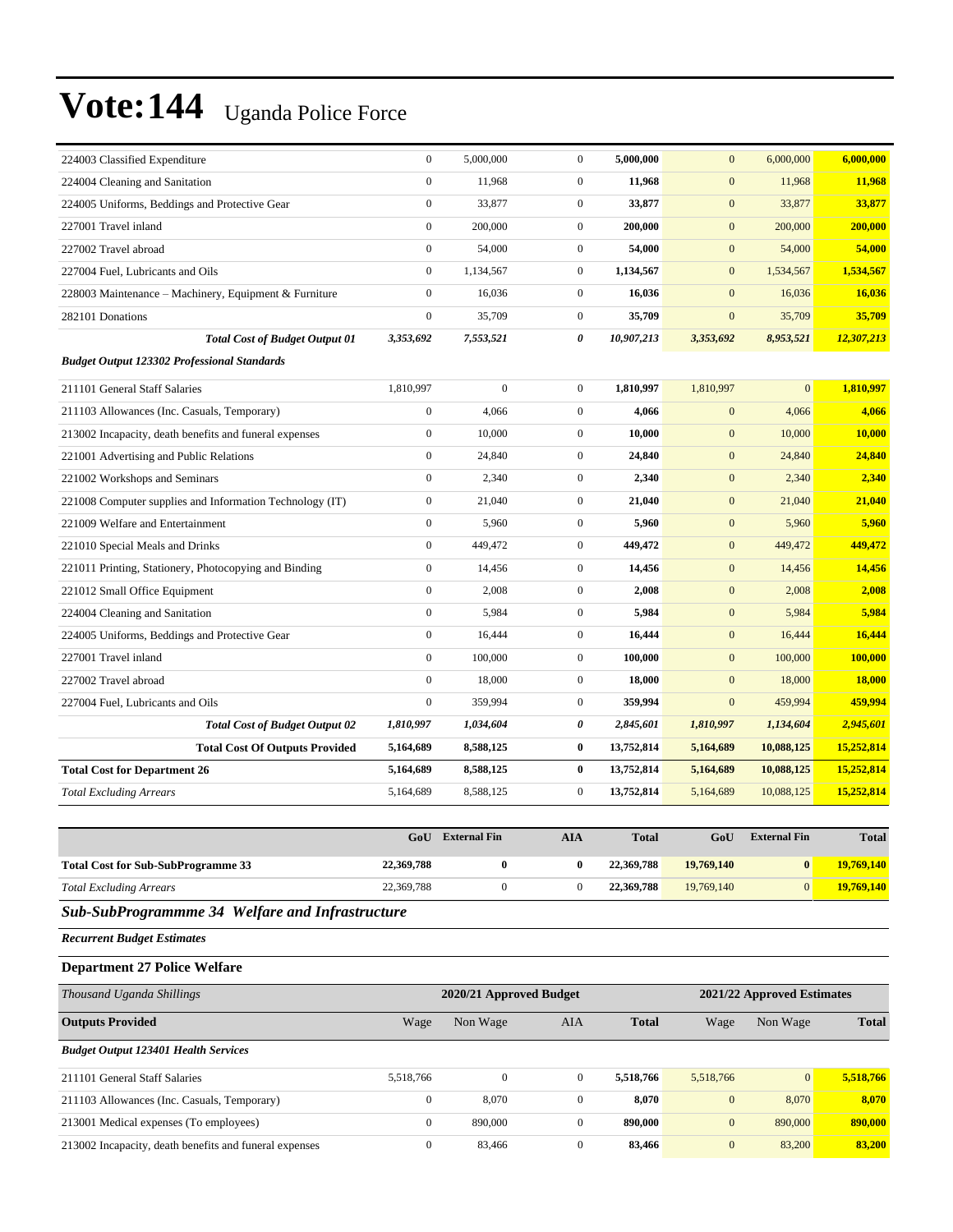| 221001 Advertising and Public Relations                  | $\boldsymbol{0}$ | 47,736           | $\boldsymbol{0}$ | 47,736     | $\boldsymbol{0}$ | 47,750       | 47,750         |
|----------------------------------------------------------|------------------|------------------|------------------|------------|------------------|--------------|----------------|
| 221002 Workshops and Seminars                            | $\boldsymbol{0}$ | 7,100            | $\boldsymbol{0}$ | 7,100      | $\mathbf{0}$     | 7,100        | 7,100          |
| 221009 Welfare and Entertainment                         | $\boldsymbol{0}$ | 4,986            | $\mathbf{0}$     | 4,986      | $\boldsymbol{0}$ | 4,986        | 4,986          |
| 221010 Special Meals and Drinks                          | $\boldsymbol{0}$ | 234,370          | $\mathbf{0}$     | 234,370    | $\boldsymbol{0}$ | 434,370      | 434,370        |
| 221011 Printing, Stationery, Photocopying and Binding    | $\boldsymbol{0}$ | 27,070           | $\mathbf{0}$     | 27,070     | $\boldsymbol{0}$ | 27,070       | 27,070         |
| 221012 Small Office Equipment                            | $\boldsymbol{0}$ | 5,000            | $\mathbf{0}$     | 5,000      | $\boldsymbol{0}$ | 5,000        | 5,000          |
| 224001 Medical Supplies                                  | $\boldsymbol{0}$ | 40,719           | $\boldsymbol{0}$ | 40,719     | $\boldsymbol{0}$ | 40,720       | 40,720         |
| 224004 Cleaning and Sanitation                           | $\boldsymbol{0}$ | 4,173            | $\mathbf{0}$     | 4,173      | $\boldsymbol{0}$ | 4,173        | 4,173          |
| 224005 Uniforms, Beddings and Protective Gear            | $\boldsymbol{0}$ | 7,457            | $\boldsymbol{0}$ | 7,457      | $\boldsymbol{0}$ | 7,456        | 7,456          |
| 224006 Agricultural Supplies                             | $\boldsymbol{0}$ | 110,000          | $\mathbf{0}$     | 110,000    | $\boldsymbol{0}$ | 110,000      | 110,000        |
| 227001 Travel inland                                     | $\mathbf{0}$     | 88,097           | $\mathbf{0}$     | 88,097     | $\boldsymbol{0}$ | 88,098       | 88,098         |
| 227002 Travel abroad                                     | $\boldsymbol{0}$ | 16,250           | $\overline{0}$   | 16,250     | $\boldsymbol{0}$ | 16,250       | 16,250         |
| 227004 Fuel, Lubricants and Oils                         | $\mathbf{0}$     | 489,651          | $\mathbf{0}$     | 489,651    | $\mathbf{0}$     | 789,902      | 789,902        |
| <b>Total Cost of Budget Output 01</b>                    | 5,518,766        | 2,064,145        | 0                | 7,582,911  | 5,518,766        | 2,564,145    | 8,082,911      |
| <b>Budget Output 123402 Production</b>                   |                  |                  |                  |            |                  |              |                |
| 211101 General Staff Salaries                            | 1,177,148        | $\boldsymbol{0}$ | $\mathbf{0}$     | 1,177,148  | 1,177,148        | $\mathbf{0}$ | 1,177,148      |
| 211103 Allowances (Inc. Casuals, Temporary)              | $\boldsymbol{0}$ | 2,643            | $\boldsymbol{0}$ | 2,643      | $\boldsymbol{0}$ | 2,643        | 2,643          |
| 213001 Medical expenses (To employees)                   | $\boldsymbol{0}$ | 6,500            | $\overline{0}$   | 6,500      | $\boldsymbol{0}$ | 6,500        | 6,500          |
| 213002 Incapacity, death benefits and funeral expenses   | $\boldsymbol{0}$ | 369,145          | $\boldsymbol{0}$ | 369,145    | $\boldsymbol{0}$ | 369,144      | 369,144        |
| 221001 Advertising and Public Relations                  | $\boldsymbol{0}$ | 16,146           | $\overline{0}$   | 16,146     | $\boldsymbol{0}$ | 16,146       | 16,146         |
| 221002 Workshops and Seminars                            | $\boldsymbol{0}$ | 1,583            | $\mathbf{0}$     | 1,583      | $\boldsymbol{0}$ | 1,584        | 1,584          |
| 221008 Computer supplies and Information Technology (IT) | $\boldsymbol{0}$ | 13,676           | $\mathbf{0}$     | 13,676     | $\boldsymbol{0}$ | 13,676       | 13,676         |
| 221009 Welfare and Entertainment                         | $\boldsymbol{0}$ | 3,874            | $\boldsymbol{0}$ | 3,874      | $\boldsymbol{0}$ | 3,874        | 3,874          |
| 221010 Special Meals and Drinks                          | $\boldsymbol{0}$ | 292,157          | $\boldsymbol{0}$ | 292,157    | $\mathbf{0}$     | 292,157      | 292,157        |
| 221011 Printing, Stationery, Photocopying and Binding    | $\boldsymbol{0}$ | 9,396            | $\overline{0}$   | 9,396      | $\boldsymbol{0}$ | 9,396        | 9,396          |
| 221012 Small Office Equipment                            | $\mathbf{0}$     | 3,305            | $\mathbf{0}$     | 3,305      | $\boldsymbol{0}$ | 3,305        | 3,305          |
| 224004 Cleaning and Sanitation                           | $\boldsymbol{0}$ | 3,890            | $\mathbf{0}$     | 3,890      | $\boldsymbol{0}$ | 3,890        | 3,890          |
| 224005 Uniforms, Beddings and Protective Gear            | $\boldsymbol{0}$ | 10,688           | $\boldsymbol{0}$ | 10,688     | $\boldsymbol{0}$ | 10,688       | 10,688         |
| 227001 Travel inland                                     | $\boldsymbol{0}$ | 110,759          | $\boldsymbol{0}$ | 110,759    | $\mathbf{0}$     | 110,758      | 110,758        |
| 227002 Travel abroad                                     | $\boldsymbol{0}$ | 18,000           | $\boldsymbol{0}$ | 18,000     | $\boldsymbol{0}$ | 18,000       | 18,000         |
| 227004 Fuel, Lubricants and Oils                         | $\boldsymbol{0}$ | 231,776          | $\boldsymbol{0}$ | 231,776    | $\boldsymbol{0}$ | 531,776      | <b>531,776</b> |
| 228003 Maintenance – Machinery, Equipment & Furniture    | $\boldsymbol{0}$ | 25,212           | $\mathbf{0}$     | 25,212     | $\boldsymbol{0}$ | 25,212       | 25,212         |
| 229201 Sale of goods purchased for resale                | $\boldsymbol{0}$ | 2,000,000        | $\boldsymbol{0}$ | 2,000,000  | $\boldsymbol{0}$ | 2,000,000    | 2,000,000      |
| <b>Total Cost of Budget Output 02</b>                    | 1,177,148        | 3,118,750        | 0                | 4,295,898  | 1,177,148        | 3,418,750    | 4,595,898      |
| Budget Output 123403 Uniforms, Logistics & Engineering   |                  |                  |                  |            |                  |              |                |
|                                                          |                  |                  |                  |            |                  |              |                |
| 211101 General Staff Salaries                            | 7,047,799        | $\boldsymbol{0}$ | $\boldsymbol{0}$ | 7,047,799  | 7,047,799        | $\mathbf{0}$ | 7,047,799      |
| 211103 Allowances (Inc. Casuals, Temporary)              | $\boldsymbol{0}$ | 10,000           | $\boldsymbol{0}$ | 10,000     | $\mathbf{0}$     | 10,000       | 10,000         |
| 221002 Workshops and Seminars                            | $\mathbf{0}$     | 7,200            | $\boldsymbol{0}$ | 7,200      | $\boldsymbol{0}$ | 7,200        | 7,200          |
| 221009 Welfare and Entertainment                         | $\boldsymbol{0}$ | 5,290            | $\boldsymbol{0}$ | 5,290      | $\boldsymbol{0}$ | 5,290        | 5,290          |
| 221010 Special Meals and Drinks                          | $\boldsymbol{0}$ | 13,334,984       | $\boldsymbol{0}$ | 13,334,984 | $\mathbf{0}$     | 5,712,826    | 5,712,826      |
| 221011 Printing, Stationery, Photocopying and Binding    | $\boldsymbol{0}$ | 153,435          | $\boldsymbol{0}$ | 153,435    | $\boldsymbol{0}$ | 153,435      | 153,435        |
| 221012 Small Office Equipment                            | $\boldsymbol{0}$ | 12,000           | $\boldsymbol{0}$ | 12,000     | $\boldsymbol{0}$ | 12,000       | 12,000         |
| 223003 Rent – (Produced Assets) to private entities      | $\boldsymbol{0}$ | $\boldsymbol{0}$ | $\boldsymbol{0}$ | $\bf{0}$   | $\boldsymbol{0}$ | 4,500,645    | 4,500,645      |
| 223005 Electricity                                       | $\boldsymbol{0}$ | 16,240,602       | $\boldsymbol{0}$ | 16,240,602 | $\boldsymbol{0}$ | 16,240,602   | 16,240,602     |
| 223006 Water                                             | $\boldsymbol{0}$ | 11,090,000       | $\boldsymbol{0}$ | 11,090,000 | $\boldsymbol{0}$ | 11,090,000   | 11,090,000     |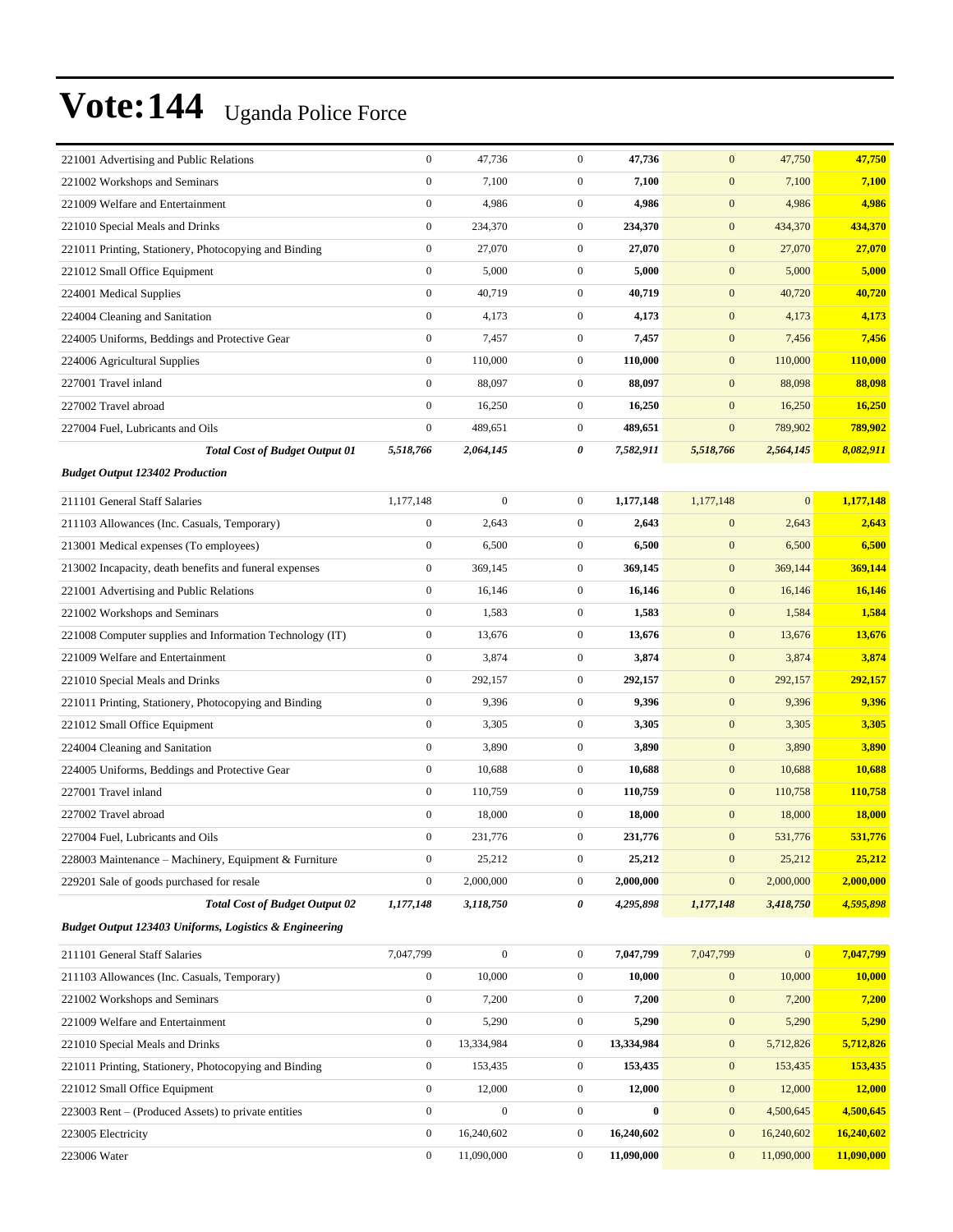| 223007 Other Utilities- (fuel, gas, firewood, charcoal) | $\overline{0}$   | 495,305    | $\Omega$       | 495,305    | $\mathbf{0}$   | 495,305    | 495,305    |
|---------------------------------------------------------|------------------|------------|----------------|------------|----------------|------------|------------|
| 224004 Cleaning and Sanitation                          | $\boldsymbol{0}$ | 1,317,178  | $\overline{0}$ | 1,317,178  | $\mathbf{0}$   | 1,317,180  | 1,317,180  |
| 224005 Uniforms, Beddings and Protective Gear           | $\overline{0}$   | 14,776,256 | $\mathbf{0}$   | 14,776,256 | $\mathbf{0}$   | 14,776,256 | 14,776,256 |
| 227001 Travel inland                                    | $\overline{0}$   | 40,000     | $\mathbf{0}$   | 40,000     | $\mathbf{0}$   | 40,000     | 40,000     |
| 227002 Travel abroad                                    | $\overline{0}$   | 16,250     | $\mathbf{0}$   | 16,250     | $\mathbf{0}$   | 16,250     | 16,250     |
| 227003 Carriage, Haulage, Freight and transport hire    | $\mathbf{0}$     | 46,570     | $\overline{0}$ | 46,570     | $\mathbf{0}$   | 46,570     | 46,570     |
| 227004 Fuel, Lubricants and Oils                        | $\boldsymbol{0}$ | 7,946,888  | $\mathbf{0}$   | 7,946,888  | $\mathbf{0}$   | 9,946,888  | 9,946,888  |
| 228001 Maintenance - Civil                              | $\overline{0}$   | 792,552    | $\mathbf{0}$   | 792,552    | $\mathbf{0}$   | 792,552    | 792,552    |
| 228002 Maintenance - Vehicles                           | $\overline{0}$   | 9,560,165  | $\mathbf{0}$   | 9,560,165  | $\mathbf{0}$   | 8,560,165  | 8,560,165  |
| 228003 Maintenance – Machinery, Equipment & Furniture   | $\overline{0}$   | 600,000    | $\mathbf{0}$   | 600,000    | $\overline{0}$ | 1,000,000  | 1,000,000  |
| <b>Total Cost of Budget Output 03</b>                   | 7,047,799        | 76,444,673 | 0              | 83,492,472 | 7,047,799      | 74,723,162 | 81,770,961 |
| <b>Total Cost Of Outputs Provided</b>                   | 13,743,713       | 81,627,568 | $\bf{0}$       | 95,371,282 | 13,743,713     | 80,706,058 | 94,449,771 |
| <b>Total Cost for Department 27</b>                     | 13,743,713       | 81,627,568 | $\mathbf{0}$   | 95,371,282 | 13,743,713     | 80,706,058 | 94,449,771 |
| <b>Total Excluding Arrears</b>                          | 13,743,713       | 81,627,568 | $\mathbf{0}$   | 95,371,282 | 13,743,713     | 80,706,058 | 94,449,771 |
| <b>Development Budget Estimates</b>                     |                  |            |                |            |                |            |            |

#### **Project 0385 Assistance to Uganda Police**

| Thousand Uganda Shillings                                                            | 2020/21 Approved Budget       |                       |                  | 2021/22 Approved Estimates |                               |                       |              |
|--------------------------------------------------------------------------------------|-------------------------------|-----------------------|------------------|----------------------------|-------------------------------|-----------------------|--------------|
| <b>Capital Purchases</b>                                                             | <b>GoU Dev't External Fin</b> |                       | <b>AIA</b>       | <b>Total</b>               | <b>GoU Dev't External Fin</b> |                       | <b>Total</b> |
| <b>Budget Output 123471 Acquisition of Land by Government</b>                        |                               |                       |                  |                            |                               |                       |              |
| 281504 Monitoring, Supervision & Appraisal of Capital work                           | 20,000                        | $\mathbf{0}$          | $\mathbf{0}$     | 20,000                     | 20,000                        | $\overline{0}$        | 20,000       |
| 311101 Land                                                                          | 2,960,000                     | $\mathbf{0}$          | $\mathbf{0}$     | 2,960,000                  | 2,960,000                     | $\overline{0}$        | 2,960,000    |
| <b>Total Cost Of Budget Output 123471</b>                                            | 2,980,000                     | $\pmb{\theta}$        | 0                | 2,980,000                  | 2,980,000                     | $\boldsymbol{\theta}$ | 2,980,000    |
| <b>Budget Output 123472 Government Buildings and Administrative Infrastructure</b>   |                               |                       |                  |                            |                               |                       |              |
| 281504 Monitoring, Supervision & Appraisal of Capital work                           | 50,000                        | $\mathbf{0}$          | $\overline{0}$   | 50,000                     | $\mathbf{0}$                  | $\mathbf{0}$          | $\mathbf{0}$ |
| 312101 Non-Residential Buildings                                                     | 26,774,417                    | $\boldsymbol{0}$      | $\mathbf{0}$     | 26,774,417                 | 29,973,274                    | $\mathbf{0}$          | 29,973,274   |
| 312102 Residential Buildings                                                         | 24,523,950                    | $\mathbf{0}$          | $\overline{0}$   | 24,523,950                 | 38,115,000                    | $\mathbf{0}$          | 38,115,000   |
| <b>Total Cost Of Budget Output 123472</b>                                            | 51,348,367                    | $\boldsymbol{\theta}$ | 0                | 51,348,367                 | 68,088,274                    | $\boldsymbol{\theta}$ | 68,088,274   |
| <b>Budget Output 123475 Purchase of Motor Vehicles and Other Transport Equipment</b> |                               |                       |                  |                            |                               |                       |              |
| 312207 Classified Assets                                                             | 880,000                       | $\mathbf{0}$          | $\mathbf{0}$     | 880,000                    | 880,000                       | $\boldsymbol{0}$      | 880,000      |
| <b>Total Cost Of Budget Output 123475</b>                                            | 880,000                       | $\boldsymbol{\theta}$ | $\theta$         | 880,000                    | 880,000                       | $\boldsymbol{\theta}$ | 880,000      |
| <b>Budget Output 123477 Purchase of Specialised Machinery &amp; Equipment</b>        |                               |                       |                  |                            |                               |                       |              |
| 312207 Classified Assets                                                             | 99,300                        | $\mathbf{0}$          | $\mathbf{0}$     | 99,300                     | 99,300                        | $\mathbf{0}$          | 99,300       |
| <b>Total Cost Of Budget Output 123477</b>                                            | 99,300                        | 0                     | 0                | 99,300                     | 99,300                        | $\boldsymbol{\theta}$ | 99,300       |
| <b>Total Cost for Capital Purchases</b>                                              | 55,307,667                    | $\boldsymbol{0}$      | $\boldsymbol{0}$ | 55,307,667                 | 72,047,574                    | $\overline{0}$        | 72,047,574   |
| <b>Total Cost for Project: 0385</b>                                                  | 55,307,667                    | $\mathbf{0}$          | $\mathbf{0}$     | 55,307,667                 | 72,047,574                    | $\mathbf{0}$          | 72,047,574   |
| <b>Total Excluding Arrears</b>                                                       | 55,307,667                    | $\mathbf{0}$          | $\mathbf{0}$     | 55,307,667                 | 72,047,574                    | $\mathbf{0}$          | 72,047,574   |
|                                                                                      | GoU                           | <b>External Fin</b>   | <b>AIA</b>       | <b>Total</b>               | GoU                           | <b>External Fin</b>   | <b>Total</b> |
| <b>Total Cost for Sub-SubProgramme 34</b>                                            | 150,678,949                   | $\bf{0}$              | $\bf{0}$         | 150,678,949                | 166,497,345                   | $\bf{0}$              | 166,497,345  |
| <b>Total Excluding Arrears</b>                                                       | 150.678.949                   | $\mathbf{0}$          | $\mathbf{0}$     | 150,678,949                | 166,497,345                   | $\overline{0}$        | 166,497,345  |
| Sub-SubProgrammme 35 Crime Prevention and Investigation Management                   |                               |                       |                  |                            |                               |                       |              |

*Recurrent Budget Estimates*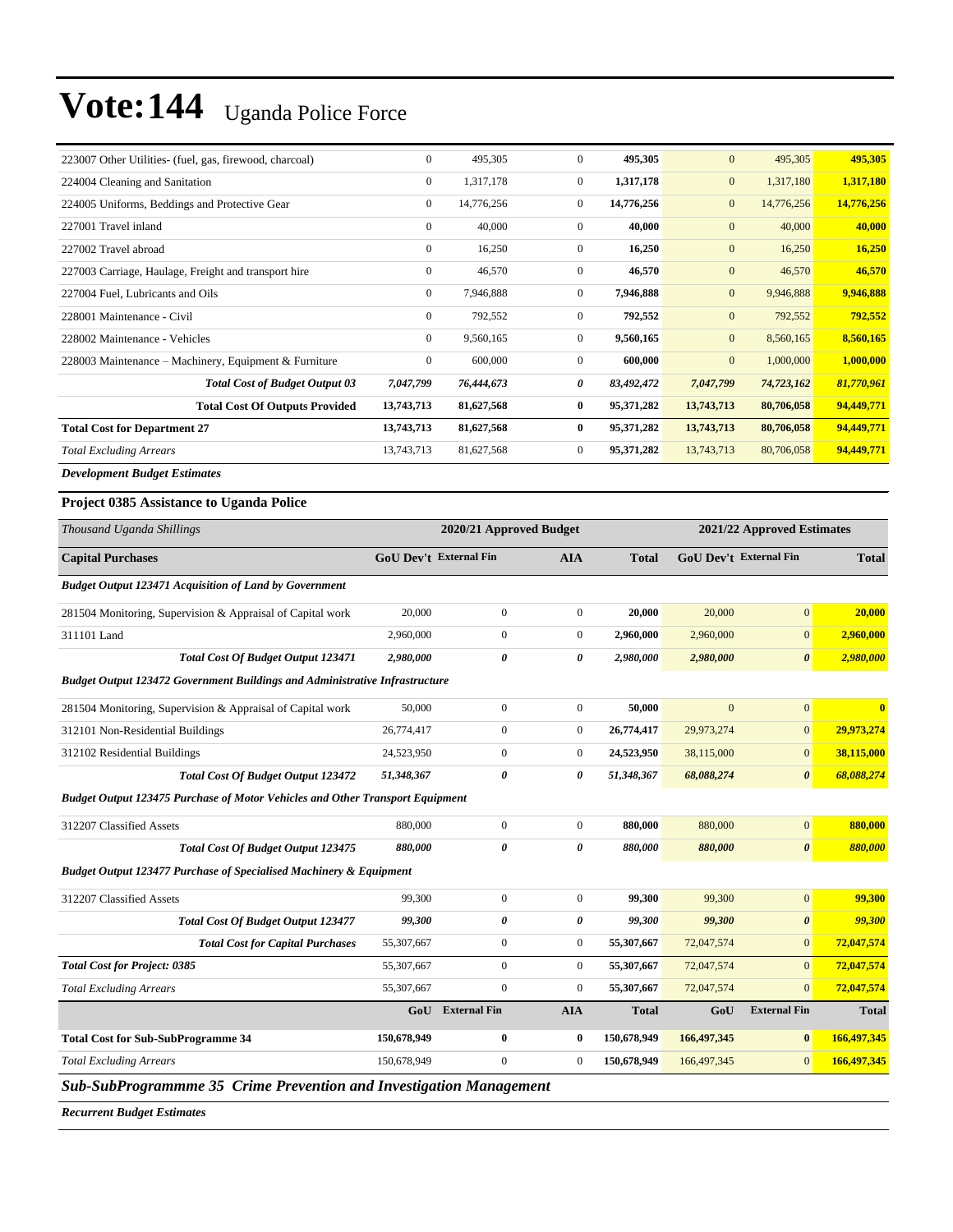#### **Department 06 Counter Terrorism**

| Thousand Uganda Shillings                                 |                | 2020/21 Approved Budget |                |              |              | 2021/22 Approved Estimates |              |  |
|-----------------------------------------------------------|----------------|-------------------------|----------------|--------------|--------------|----------------------------|--------------|--|
| <b>Outputs Provided</b>                                   | Wage           | Non Wage                | <b>AIA</b>     | <b>Total</b> | Wage         | Non Wage                   | <b>Total</b> |  |
| <b>Budget Output 123504 Residual Terrorism Management</b> |                |                         |                |              |              |                            |              |  |
| 211101 General Staff Salaries                             | 11,438,568     | $\mathbf{0}$            | $\overline{0}$ | 11,438,568   | 11,438,568   | $\overline{0}$             | 11,438,568   |  |
| 211103 Allowances (Inc. Casuals, Temporary)               | $\overline{0}$ | 10,000                  | $\overline{0}$ | 10.000       | $\mathbf{0}$ | 10,000                     | 10.000       |  |
| 221001 Advertising and Public Relations                   | $\mathbf{0}$   | 130,000                 | $\overline{0}$ | 130,000      | $\mathbf{0}$ | 130,000                    | 130,000      |  |
| 221002 Workshops and Seminars                             | $\mathbf{0}$   | 7,200                   | $\Omega$       | 7,200        | $\mathbf{0}$ | 7,200                      | 7,200        |  |
| 221008 Computer supplies and Information Technology (IT)  | $\mathbf{0}$   | 105,000                 | $\mathbf{0}$   | 105,000      | $\mathbf{0}$ | 105,000                    | 105,000      |  |
| 221009 Welfare and Entertainment                          | $\mathbf{0}$   | 8,354                   | $\overline{0}$ | 8,354        | $\mathbf{0}$ | 8,354                      | 8,354        |  |
| 221010 Special Meals and Drinks                           | $\overline{0}$ | 1,822,974               | $\overline{0}$ | 1,822,974    | $\mathbf{0}$ | 2,322,974                  | 2,322,974    |  |
| 221011 Printing, Stationery, Photocopying and Binding     | $\mathbf{0}$   | 42,592                  | $\overline{0}$ | 42,592       | $\mathbf{0}$ | 42,592                     | 42,592       |  |
| 221012 Small Office Equipment                             | $\mathbf{0}$   | 12,800                  | $\overline{0}$ | 12,800       | $\mathbf{0}$ | 12,800                     | 12,800       |  |
| 224003 Classified Expenditure                             | $\mathbf{0}$   | 1,708,000               | $\overline{0}$ | 1,708,000    | $\mathbf{0}$ | 2,708,000                  | 2,708,000    |  |
| 224004 Cleaning and Sanitation                            | $\mathbf{0}$   | 14,930                  | $\overline{0}$ | 14,930       | $\mathbf{0}$ | 14,930                     | 14,930       |  |
| 224005 Uniforms, Beddings and Protective Gear             | $\Omega$       | 40,991                  | $\overline{0}$ | 40,991       | $\mathbf{0}$ | 40,991                     | 40,991       |  |
| 227001 Travel inland                                      | $\Omega$       | 70,219                  | $\Omega$       | 70,219       | $\mathbf{0}$ | 70,219                     | 70,219       |  |
| 227002 Travel abroad                                      | $\mathbf{0}$   | 36,000                  | $\overline{0}$ | 36,000       | $\mathbf{0}$ | 35,800                     | 35,800       |  |
| 227004 Fuel. Lubricants and Oils                          | $\mathbf{0}$   | 944,967                 | $\overline{0}$ | 944,967      | $\mathbf{0}$ | 1,194,967                  | 1,194,967    |  |
| 228003 Maintenance - Machinery, Equipment & Furniture     | $\mathbf{0}$   | 30,000                  | $\overline{0}$ | 30,000       | $\mathbf{0}$ | 30,000                     | 30,000       |  |
| <b>Total Cost of Budget Output 04</b>                     | 11,438,568     | 4,984,027               | 0              | 16,422,595   | 11,438,568   | 6,733,827                  | 18,172,395   |  |
| <b>Total Cost Of Outputs Provided</b>                     | 11,438,568     | 4,984,027               | $\bf{0}$       | 16,422,595   | 11,438,568   | 6,733,827                  | 18,172,395   |  |
| <b>Total Cost for Department 06</b>                       | 11,438,568     | 4,984,027               | $\bf{0}$       | 16,422,595   | 11,438,568   | 6,733,827                  | 18,172,395   |  |
| <b>Total Excluding Arrears</b>                            | 11,438,568     | 4,984,027               | $\overline{0}$ | 16,422,595   | 11,438,568   | 6,733,827                  | 18,172,395   |  |

#### **Department 18 Crime investigations, Forensics and Canine Services**

| Thousand Uganda Shillings                                |                  | 2020/21 Approved Budget |                |              |              | 2021/22 Approved Estimates |               |
|----------------------------------------------------------|------------------|-------------------------|----------------|--------------|--------------|----------------------------|---------------|
| <b>Outputs Provided</b>                                  | Wage             | Non Wage                | <b>AIA</b>     | <b>Total</b> | Wage         | Non Wage                   | <b>Total</b>  |
| <b>Budget Output 123502 Crime Management</b>             |                  |                         |                |              |              |                            |               |
| 211101 General Staff Salaries                            | 32,143,808       | $\mathbf{0}$            | $\overline{0}$ | 32,143,808   | 32,143,808   | $\overline{0}$             | 32,143,808    |
| 211103 Allowances (Inc. Casuals, Temporary)              | 0                | 391,389                 | $\overline{0}$ | 391,389      | $\mathbf{0}$ | 391,389                    | 391,389       |
| 221001 Advertising and Public Relations                  | $\overline{0}$   | 105,480                 | $\overline{0}$ | 105,480      | $\mathbf{0}$ | 105,480                    | 105,480       |
| 221008 Computer supplies and Information Technology (IT) | 0                | 52,500                  | $\mathbf{0}$   | 52,500       | $\mathbf{0}$ | 52,500                     | 52,500        |
| 221009 Welfare and Entertainment                         | $\boldsymbol{0}$ | 5,848                   | $\mathbf{0}$   | 5,848        | $\mathbf{0}$ | 5,848                      | 5,848         |
| 221010 Special Meals and Drinks                          | $\overline{0}$   | 3,084,612               | $\mathbf{0}$   | 3,084,612    | $\mathbf{0}$ | 4,584,613                  | 4,584,613     |
| 221011 Printing, Stationery, Photocopying and Binding    | 0                | 390,000                 | $\mathbf{0}$   | 390,000      | $\mathbf{0}$ | 390,000                    | 390,000       |
| 221012 Small Office Equipment                            | $\overline{0}$   | 13,000                  | $\overline{0}$ | 13,000       | $\mathbf{0}$ | 13,000                     | <b>13,000</b> |
| 224001 Medical Supplies                                  | $\overline{0}$   | 500,000                 | $\overline{0}$ | 500,000      | $\mathbf{0}$ | 500,000                    | 500,000       |
| 224003 Classified Expenditure                            | 0                | 3,000,001               | $\mathbf{0}$   | 3,000,001    | $\mathbf{0}$ | 5,000,000                  | 5,000,000     |
| 224004 Cleaning and Sanitation                           | 0                | 111,469                 | $\overline{0}$ | 111,469      | $\mathbf{0}$ | 111,469                    | 111,469       |
| 224005 Uniforms, Beddings and Protective Gear            | 0                | 303,368                 | $\mathbf{0}$   | 303,368      | $\mathbf{0}$ | 303,368                    | 303,368       |
| 227001 Travel inland                                     | $\overline{0}$   | 725,528                 | $\mathbf{0}$   | 725,528      | $\mathbf{0}$ | 725,528                    | 725,528       |
| 227002 Travel abroad                                     | $\overline{0}$   | 300,000                 | $\mathbf{0}$   | 300,000      | $\mathbf{0}$ | 300,203                    | 300,203       |
| 227004 Fuel, Lubricants and Oils                         | $\mathbf{0}$     | 3,100,480               | $\mathbf{0}$   | 3,100,480    | $\mathbf{0}$ | 3,700,480                  | 3,700,480     |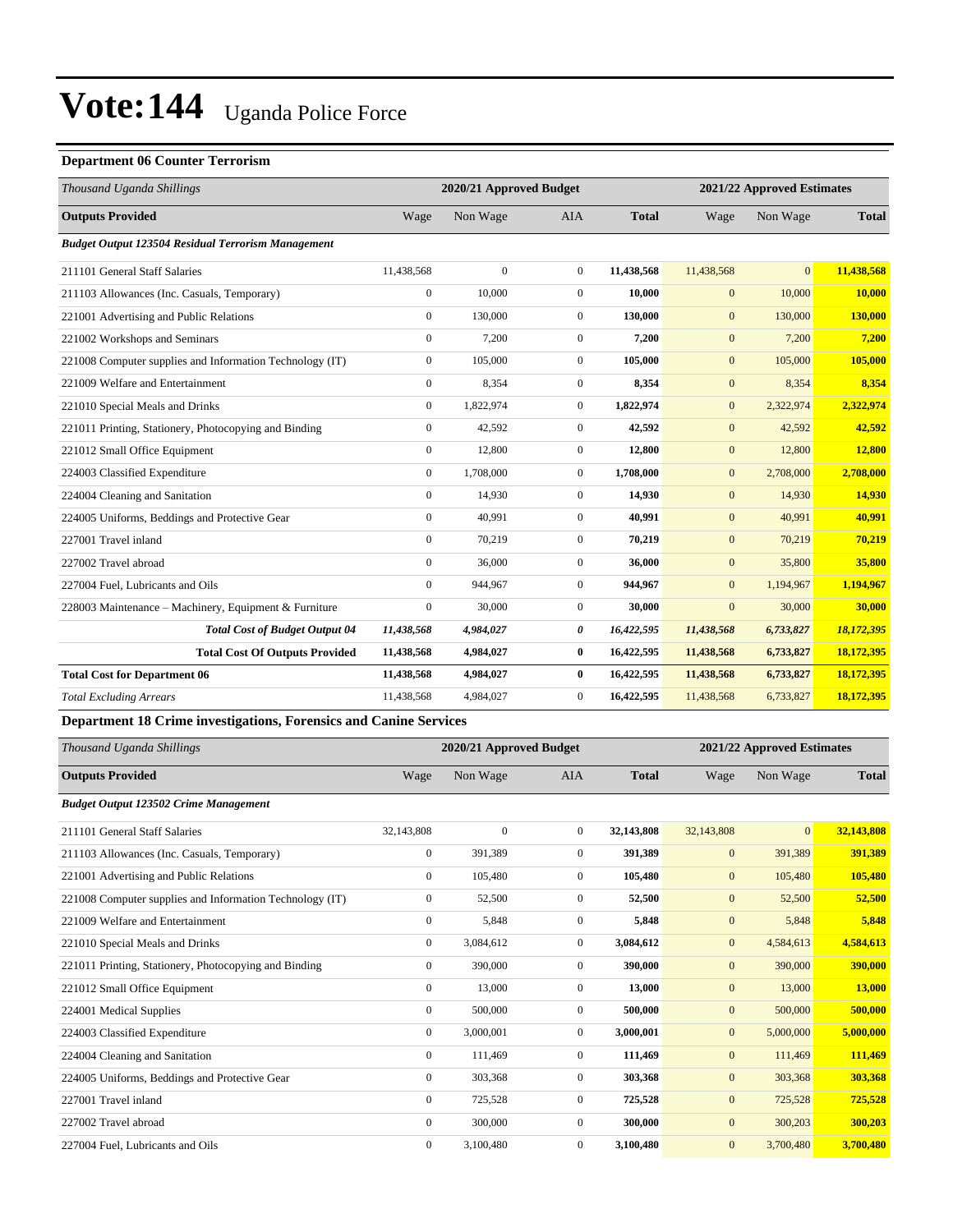| 228001 Maintenance - Civil                            | $\mathbf{0}$ | 20,338     |              | 20,338     | $\mathbf{0}$ | 20,338     | 20,338     |
|-------------------------------------------------------|--------------|------------|--------------|------------|--------------|------------|------------|
| 228002 Maintenance - Vehicles                         | $\mathbf{0}$ | 16,595     |              | 16,595     | $\mathbf{0}$ | 466,595    | 466,595    |
| 228003 Maintenance – Machinery, Equipment & Furniture | $\mathbf{0}$ | 120,000    |              | 120,000    | $\mathbf{0}$ | 120,000    | 120,000    |
| <b>Total Cost of Budget Output 02</b>                 | 32,143,808   | 12,240,607 | 0            | 44.384.415 | 32,143,808   | 16,790,810 | 48,934,618 |
| <b>Total Cost Of Outputs Provided</b>                 | 32,143,808   | 12,240,607 | 0            | 44.384.415 | 32,143,808   | 16,790,810 | 48.934.618 |
| <b>Total Cost for Department 18</b>                   | 32,143,808   | 12,240,607 | 0            | 44.384.415 | 32,143,808   | 16,790,810 | 48.934.618 |
| <b>Total Excluding Arrears</b>                        | 32,143,808   | 12,240,607 | $\mathbf{0}$ | 44,384,415 | 32,143,808   | 16,790,810 | 48,934,618 |

#### **Department 19 International Police and Cross Border Relations**

| Thousand Uganda Shillings                                                   | 2020/21 Approved Budget |                         |                           |              | 2021/22 Approved Estimates |                            |              |
|-----------------------------------------------------------------------------|-------------------------|-------------------------|---------------------------|--------------|----------------------------|----------------------------|--------------|
| <b>Outputs Provided</b>                                                     | Wage                    | Non Wage                | <b>AIA</b>                | <b>Total</b> | Wage                       | Non Wage                   | <b>Total</b> |
| <b>Budget Output 123503 Cross Border Criminal Investigations</b>            |                         |                         |                           |              |                            |                            |              |
| 211101 General Staff Salaries                                               | 5,628,149               | $\mathbf{0}$            | $\boldsymbol{0}$          | 5,628,149    | 5,628,149                  | $\overline{0}$             | 5,628,149    |
| 211103 Allowances (Inc. Casuals, Temporary)                                 | $\boldsymbol{0}$        | 800,053                 | $\boldsymbol{0}$          | 800,053      | $\boldsymbol{0}$           | 800,053                    | 800,053      |
| 221009 Welfare and Entertainment                                            | $\boldsymbol{0}$        | 5,500                   | $\boldsymbol{0}$          | 5,500        | $\mathbf{0}$               | 5,500                      | 5,500        |
| 221010 Special Meals and Drinks                                             | $\overline{0}$          | 227,123                 | $\boldsymbol{0}$          | 227,123      | $\overline{0}$             | 227,123                    | 227,123      |
| 221011 Printing, Stationery, Photocopying and Binding                       | $\overline{0}$          | 40,000                  | $\boldsymbol{0}$          | 40,000       | $\mathbf{0}$               | 40,000                     | 40,000       |
| 221012 Small Office Equipment                                               | $\overline{0}$          | 13,000                  | $\boldsymbol{0}$          | 13,000       | $\mathbf{0}$               | 13,000                     | 13,000       |
| 224004 Cleaning and Sanitation                                              | $\overline{0}$          | 10,958                  | $\boldsymbol{0}$          | 10,958       | $\mathbf{0}$               | 10,958                     | 10,958       |
| 224005 Uniforms, Beddings and Protective Gear                               | $\overline{0}$          | 11,457                  | $\boldsymbol{0}$          | 11,457       | $\mathbf{0}$               | 11,457                     | 11,457       |
| 227001 Travel inland                                                        | $\overline{0}$          | 35,000                  | $\boldsymbol{0}$          | 35,000       | $\mathbf{0}$               | 35,000                     | 35,000       |
| 227002 Travel abroad                                                        | $\boldsymbol{0}$        | 225,688                 | $\boldsymbol{0}$          | 225,688      | $\mathbf{0}$               | 225,688                    | 225,688      |
| 227004 Fuel, Lubricants and Oils                                            | $\overline{0}$          | 776,215                 | $\boldsymbol{0}$          | 776,215      | $\mathbf{0}$               | 976,215                    | 976,215      |
| <b>Total Cost of Budget Output 03</b>                                       | 5,628,149               | 2,144,993               | 0                         | 7,773,142    | 5,628,149                  | 2,344,993                  | 7,973,142    |
| <b>Total Cost Of Outputs Provided</b>                                       | 5,628,149               | 2,144,993               | $\bf{0}$                  | 7,773,142    | 5,628,149                  | 2,344,993                  | 7,973,142    |
| <b>Outputs Funded</b>                                                       | Wage                    | Non Wage                | AIA                       | <b>Total</b> | Wage                       | Non Wage                   | <b>Total</b> |
| <b>Budget Output 123551 Cross Border Criminal Investigations (Interpol)</b> |                         |                         |                           |              |                            |                            |              |
| 262101 Contributions to International Organisations (Current)               | $\overline{0}$          | 270,000                 | $\boldsymbol{0}$          | 270,000      | $\overline{0}$             | 270,000                    | 270,000      |
| o/w Contributions to International Organisations                            | 0                       | 270,000                 | $\boldsymbol{\mathit{0}}$ | 270,000      | $\boldsymbol{\theta}$      | $\boldsymbol{\theta}$      | $\mathbf{0}$ |
| o/w Contributions to International Police Organisations                     | 0                       | $\theta$                | 0                         | $\bf{0}$     | $\boldsymbol{0}$           | 270,000                    | 270,000      |
| <b>Total Cost of Budget Output 51</b>                                       | 0                       | 270,000                 | 0                         | 270,000      | $\boldsymbol{\theta}$      | 270,000                    | 270,000      |
| <b>Total Cost Of Outputs Funded</b>                                         | 0                       | 270,000                 | $\bf{0}$                  | 270,000      | $\bf{0}$                   | 270,000                    | 270,000      |
| <b>Total Cost for Department 19</b>                                         | 5,628,149               | 2,414,993               | $\bf{0}$                  | 8,043,142    | 5,628,149                  | 2,614,993                  | 8,243,142    |
| <b>Total Excluding Arrears</b>                                              | 5,628,149               | 2,414,993               | $\boldsymbol{0}$          | 8,043,142    | 5,628,149                  | 2,614,993                  | 8,243,142    |
| <b>Department 20 Anti Stock Theft</b>                                       |                         |                         |                           |              |                            |                            |              |
| Thousand Uganda Shillings                                                   |                         | 2020/21 Approved Budget |                           |              |                            | 2021/22 Approved Estimates |              |
| <b>Outputs Provided</b>                                                     | Wage                    | Non Wage                | <b>AIA</b>                | <b>Total</b> | Wage                       | Non Wage                   | <b>Total</b> |
| <b>Budget Output 123502 Crime Management</b>                                |                         |                         |                           |              |                            |                            |              |
| 211101 General Staff Salaries                                               | 35,009,784              | $\boldsymbol{0}$        | $\boldsymbol{0}$          | 35,009,784   | 35,009,784                 | $\mathbf{0}$               | 35,009,784   |

211103 Allowances (Inc. Casuals, Temporary) 0 3,000 0 **3,000** 0 3,000 **3,000** 221009 Welfare and Entertainment 0 7,200 0 **7,200** 0 7,200 **7,200** 221010 Special Meals and Drinks 0 2,806,076 0 **2,806,076** 0 4,006,076 **4,006,076**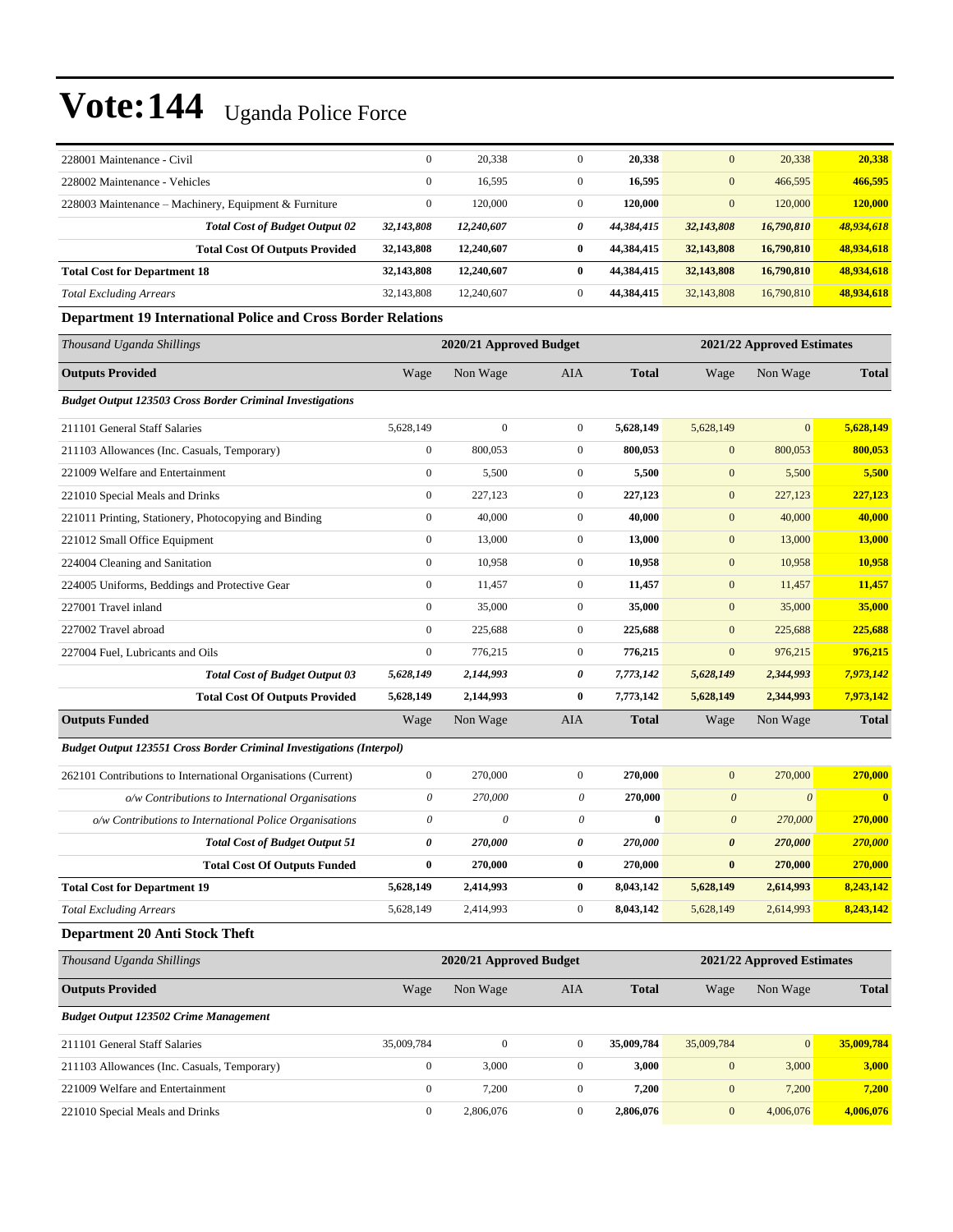| 221011 Printing, Stationery, Photocopying and Binding | $\boldsymbol{0}$ | 32,000                  | $\mathbf{0}$     | 32,000       | $\mathbf{0}$     | 32,000                     | 32,000       |
|-------------------------------------------------------|------------------|-------------------------|------------------|--------------|------------------|----------------------------|--------------|
| 221012 Small Office Equipment                         | $\boldsymbol{0}$ | 12,500                  | $\boldsymbol{0}$ | 12,500       | $\mathbf{0}$     | 12,500                     | 12,500       |
| 224004 Cleaning and Sanitation                        | $\boldsymbol{0}$ | 158,566                 | $\overline{0}$   | 158,566      | $\boldsymbol{0}$ | 158,566                    | 158,566      |
| 224005 Uniforms, Beddings and Protective Gear         | $\boldsymbol{0}$ | 435,358                 | $\mathbf{0}$     | 435,358      | $\mathbf{0}$     | 435,358                    | 435,358      |
| 227001 Travel inland                                  | $\boldsymbol{0}$ | 70,000                  | $\mathbf{0}$     | 70,000       | $\mathbf{0}$     | 70,000                     | 70,000       |
| 227002 Travel abroad                                  | $\mathbf{0}$     | 10,125                  | $\overline{0}$   | 10,125       | $\mathbf{0}$     | 10,125                     | 10,125       |
| 227004 Fuel, Lubricants and Oils                      | $\boldsymbol{0}$ | 1,100,000               | $\mathbf{0}$     | 1,100,000    | $\mathbf{0}$     | 2,200,000                  | 2,200,000    |
| 228001 Maintenance - Civil                            | $\boldsymbol{0}$ | 60,000                  | $\overline{0}$   | 60,000       | $\boldsymbol{0}$ | 60,000                     | 60,000       |
| 228002 Maintenance - Vehicles                         | $\boldsymbol{0}$ | 799,800                 | $\mathbf{0}$     | 799,800      | $\mathbf{0}$     | 1,199,800                  | 1,199,800    |
| <b>Total Cost of Budget Output 02</b>                 | 35,009,784       | 5,494,625               | 0                | 40,504,410   | 35,009,784       | 8,194,625                  | 43,204,410   |
| <b>Total Cost Of Outputs Provided</b>                 | 35,009,784       | 5,494,625               | 0                | 40,504,410   | 35,009,784       | 8,194,625                  | 43,204,410   |
| <b>Total Cost for Department 20</b>                   | 35,009,784       | 5,494,625               | $\bf{0}$         | 40,504,410   | 35,009,784       | 8,194,625                  | 43,204,410   |
| <b>Total Excluding Arrears</b>                        | 35,009,784       | 5,494,625               | $\overline{0}$   | 40,504,410   | 35,009,784       | 8,194,625                  | 43,204,410   |
| <b>Department 28 Crime Intelligence</b>               |                  |                         |                  |              |                  |                            |              |
| Thousand Uganda Shillings                             |                  | 2020/21 Approved Budget |                  |              |                  | 2021/22 Approved Estimates |              |
| <b>Outputs Provided</b>                               | Wage             | Non Wage                | AIA              | <b>Total</b> | Wage             | Non Wage                   | <b>Total</b> |
| <b>Budget Output 123501 Crime Prevention</b>          |                  |                         |                  |              |                  |                            |              |
| 211101 General Staff Salaries                         | 9,602,769        | $\mathbf{0}$            | $\overline{0}$   | 9,602,769    | 9,602,769        | $\mathbf{0}$               | 9,602,769    |
| 211103 Allowances (Inc. Casuals, Temporary)           | $\boldsymbol{0}$ | 10,000                  | $\mathbf{0}$     | 10,000       | $\mathbf{0}$     | 10,000                     | 10,000       |
| 221001 Advertising and Public Relations               | $\boldsymbol{0}$ | 130,000                 | $\overline{0}$   | 130,000      | $\mathbf{0}$     | 130,000                    | 130,000      |
| 221002 Workshops and Seminars                         | $\boldsymbol{0}$ | 7,200                   | $\mathbf{0}$     | 7,200        | $\mathbf{0}$     | 7,200                      | 7,200        |
| 221009 Welfare and Entertainment                      | $\boldsymbol{0}$ | 8,354                   | $\overline{0}$   | 8,354        | $\boldsymbol{0}$ | 8,354                      | 8,354        |
| 221010 Special Meals and Drinks                       | $\boldsymbol{0}$ | 3,214,397               | $\mathbf{0}$     | 3,214,397    | $\mathbf{0}$     | 3,214,397                  | 3,214,397    |
| 221011 Printing, Stationery, Photocopying and Binding | $\boldsymbol{0}$ | 140,000                 | $\mathbf{0}$     | 140,000      | $\mathbf{0}$     | 140,000                    | 140,000      |
| 221012 Small Office Equipment                         | $\boldsymbol{0}$ | 13,000                  | $\overline{0}$   | 13,000       | $\mathbf{0}$     | 13,000                     | 13,000       |
| 224003 Classified Expenditure                         | $\boldsymbol{0}$ | 3,012,700               | $\mathbf{0}$     | 3,012,700    | $\mathbf{0}$     | 4,012,700                  | 4,012,700    |
| 224004 Cleaning and Sanitation                        | $\boldsymbol{0}$ | 24,930                  | $\overline{0}$   | 24,930       | $\boldsymbol{0}$ | 24,930                     | 24,930       |
| 224005 Uniforms, Beddings and Protective Gear         | $\boldsymbol{0}$ | 50,991                  | $\mathbf{0}$     | 50,991       | $\mathbf{0}$     | 50,991                     | 50,991       |
| 227001 Travel inland                                  | $\boldsymbol{0}$ | 555                     | $\mathbf{0}$     | 555          | $\mathbf{0}$     | 200,555                    | 200,555      |
| 227002 Travel abroad                                  | $\boldsymbol{0}$ | 70,000                  | $\boldsymbol{0}$ | 70,000       | $\mathbf{0}$     | 70,000                     | 70,000       |
| 227004 Fuel, Lubricants and Oils                      | $\boldsymbol{0}$ | 2,618,759               | $\boldsymbol{0}$ | 2,618,759    | $\mathbf{0}$     | 2,818,759                  | 2,818,759    |
| <b>Total Cost of Budget Output 01</b>                 | 9,602,769        | 9,300,886               | 0                | 18,903,656   | 9,602,769        | 10,700,886                 | 20,303,656   |
| <b>Total Cost Of Outputs Provided</b>                 | 9,602,769        | 9,300,886               | $\bf{0}$         | 18,903,656   | 9,602,769        | 10,700,886                 | 20,303,656   |
| <b>Total Cost for Department 28</b>                   | 9,602,769        | 9,300,886               | $\bf{0}$         | 18,903,656   | 9,602,769        | 10,700,886                 | 20,303,656   |
| <b>Total Excluding Arrears</b>                        | 9,602,769        | 9,300,886               | $\boldsymbol{0}$ | 18,903,656   | 9,602,769        | 10,700,886                 | 20,303,656   |
| <b>Department 29 Community Policing</b>               |                  |                         |                  |              |                  |                            |              |
| Thousand Uganda Shillings                             |                  | 2020/21 Approved Budget |                  |              |                  | 2021/22 Approved Estimates |              |
| <b>Outputs Provided</b>                               | Wage             | Non Wage                | AIA              | <b>Total</b> | Wage             | Non Wage                   | <b>Total</b> |
| <b>Budget Output 123501 Crime Prevention</b>          |                  |                         |                  |              |                  |                            |              |
| 211101 General Staff Salaries                         | 11,626,849       | $\boldsymbol{0}$        | $\mathbf{0}$     | 11,626,849   | 11,626,849       | $\mathbf{0}$               | 11,626,849   |
| 211103 Allowances (Inc. Casuals, Temporary)           | $\boldsymbol{0}$ | 10,000                  | $\boldsymbol{0}$ | 10,000       | $\boldsymbol{0}$ | 10,000                     | 10,000       |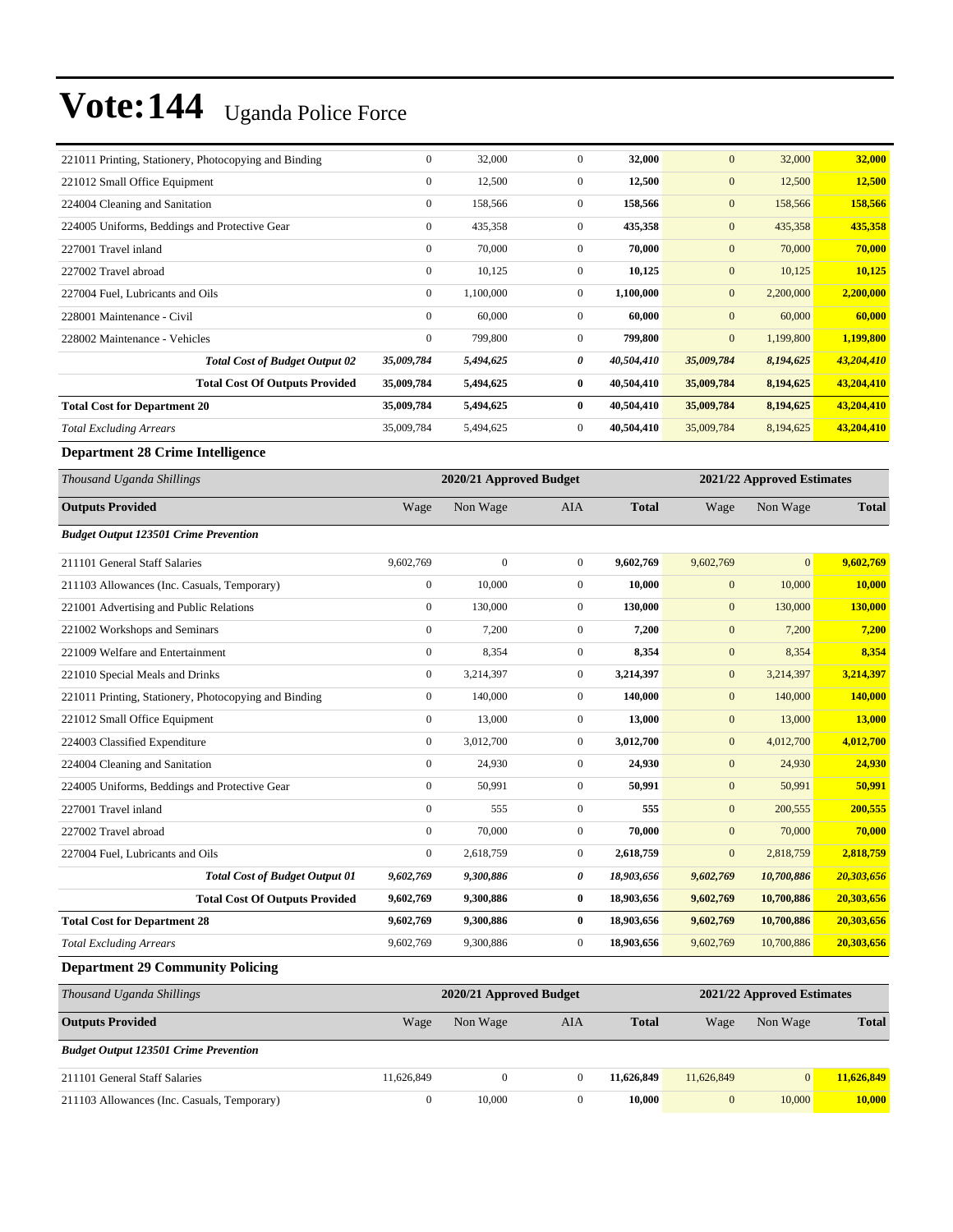| 221001 Advertising and Public Relations               | $\mathbf{0}$ | 72,000    | $\Omega$       | 72,000     | $\mathbf{0}$     | 72,000    | 72,000     |
|-------------------------------------------------------|--------------|-----------|----------------|------------|------------------|-----------|------------|
| 221009 Welfare and Entertainment                      | $\mathbf{0}$ | 50,687    | $\overline{0}$ | 50,687     | $\boldsymbol{0}$ | 50,687    | 50,687     |
| 221010 Special Meals and Drinks                       | $\mathbf{0}$ | 3,537,371 | $\overline{0}$ | 3,537,371  | $\mathbf{0}$     | 3,537,371 | 3,537,371  |
| 221011 Printing, Stationery, Photocopying and Binding | $\mathbf{0}$ | 36,000    | $\Omega$       | 36,000     | $\mathbf{0}$     | 36,000    | 36,000     |
| 221012 Small Office Equipment                         | $\mathbf{0}$ | 14,700    | $\overline{0}$ | 14,700     | $\mathbf{0}$     | 14,700    | 14,700     |
| 224003 Classified Expenditure                         | $\mathbf{0}$ | 1,000,053 | $\overline{0}$ | 1,000,053  | $\mathbf{0}$     | 2,000,053 | 2,000,053  |
| 224004 Cleaning and Sanitation                        | $\mathbf{0}$ | 413,743   | $\overline{0}$ | 413,743    | $\mathbf{0}$     | 413,743   | 413,743    |
| 224005 Uniforms, Beddings and Protective Gear         | $\mathbf{0}$ | 960,216   | $\overline{0}$ | 960,216    | $\mathbf{0}$     | 960,216   | 960,216    |
| 227001 Travel inland                                  | $\mathbf{0}$ | 200,183   | $\overline{0}$ | 200,183    | $\mathbf{0}$     | 200,183   | 200,183    |
| 227002 Travel abroad                                  | $\mathbf{0}$ | 30,000    | $\overline{0}$ | 30,000     | $\mathbf{0}$     | 30,000    | 30,000     |
| 227004 Fuel, Lubricants and Oils                      | $\mathbf{0}$ | 1,202,341 | $\overline{0}$ | 1,202,341  | $\overline{0}$   | 1,602,341 | 1,602,341  |
| <b>Total Cost of Budget Output 01</b>                 | 11,626,849   | 7,527,294 | 0              | 19,154,143 | 11,626,849       | 8,927,294 | 20,554,143 |
| <b>Total Cost Of Outputs Provided</b>                 | 11,626,849   | 7,527,294 | $\bf{0}$       | 19,154,143 | 11,626,849       | 8,927,294 | 20,554,143 |
| <b>Total Cost for Department 29</b>                   | 11,626,849   | 7,527,294 | $\bf{0}$       | 19,154,143 | 11,626,849       | 8,927,294 | 20,554,143 |
| <b>Total Excluding Arrears</b>                        | 11,626,849   | 7,527,294 | $\overline{0}$ | 19,154,143 | 11,626,849       | 8,927,294 | 20,554,143 |

|                                           | GoU         | <b>External Fin</b> | AIA          | <b>Total</b> | GoU         | <b>External Fin</b>  | <b>Total</b> |
|-------------------------------------------|-------------|---------------------|--------------|--------------|-------------|----------------------|--------------|
| <b>Total Cost for Sub-SubProgramme 35</b> | 147,412,361 | $\bf{0}$            | 0            | 147,412,361  | 159,412,364 | $\bf{0}$             | 159,412,364  |
| <b>Total Excluding Arrears</b>            | 147.412.361 | $\overline{0}$      | $\bf{0}$     | 147,412,361  | 159,412,364 | $\overline{0}$       | 159,412,364  |
|                                           | GoU         | <b>External Fin</b> | AIA          | <b>Total</b> | GoU         | <b>External Fin.</b> | <b>Total</b> |
| <b>Grand Total for Vote 144</b>           | 923,602,930 | 63,327,825          | $\mathbf{0}$ | 986,930,755  | 878,689,552 | 38,467,517           | 917,157,069  |
| <b>Total Excluding Arrears</b>            | 900,717,938 | 63,327,825          | $\mathbf{0}$ | 964,045,763  | 841,449,247 | 38,467,517           | 879,916,764  |